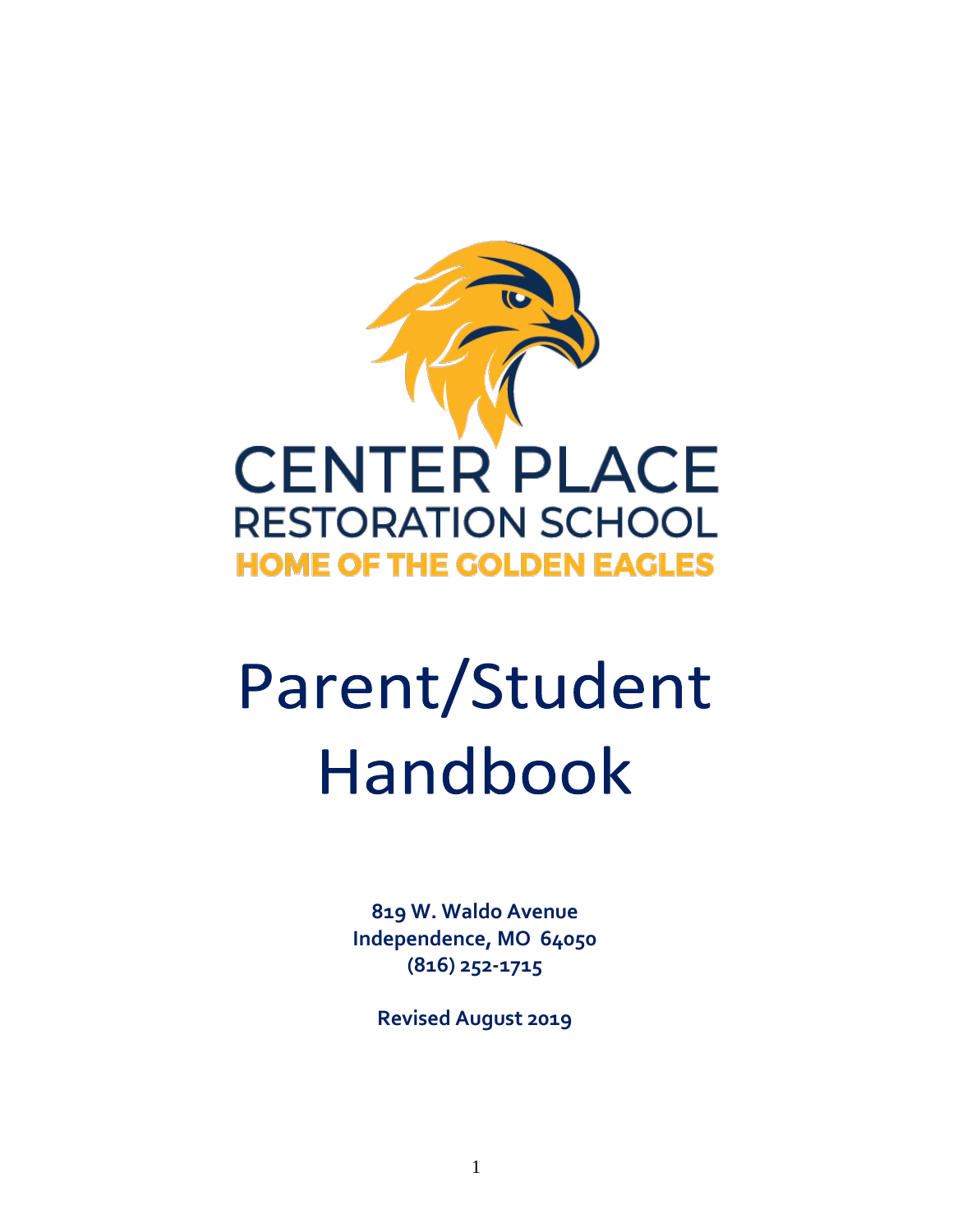### **This Parent/Student Handbook has been approved by the CPRS Board of Trustees and is policy.**

All policies and procedures as stated in this Parent/Student Handbook are intended as guidelines to Center Place Restoration School's general objectives. The Board of Trustees and/or School Administrator retain the right to change, modify, add, or delete policies and procedures in response to changes in the needs of the school or changes in federal, state, or local laws. The members of the CPRS Board of Trustees have authority only when meeting as a body, rather than individually. If you have concerns, please follow the Parental Appeal Process outlined in this handbook rather than directly contacting individual Board members.

**The information as stated in this handbook cannot be all inclusive or establish procedures for every event in the school.** Any action that is determined to be detrimental to the learning environment will be handled in a manner deemed appropriate by the School Administrator.

#### **CPRS Board of Trustees 2019-2020**

| <b>PRESIDENT:</b>      | Tony Brown                            |
|------------------------|---------------------------------------|
| <b>VICE PRESIDENT:</b> | <b>Robert Gillam</b>                  |
| <b>TREASURER:</b>      | <b>Brad Hampton</b>                   |
| <b>SECRETARY:</b>      | Synthia DeBarthe                      |
| <b>MEMBERS:</b>        | Joseph Alaniz, Judi Faunce, Jon Tandy |

#### **Board Committees**

**BUILDING & FINANCE:** Brad Hampton (Chair) Joseph Alaniz, Jon Tandy **PERSONNEL & CURRICULUM:** Robert Gillam (Chair) Synthia DeBarthe, Jon Tandy **POLICY & UNIFORM**: Synthia DeBarthe (Chair) Robert Gillam, Judi Faunce **MARKETING:** Joseph Alaniz (chair) Judi Faunce, Brad Hampton (Ex officio members of all committees include Tony Brown and Dan Schoenemann**)**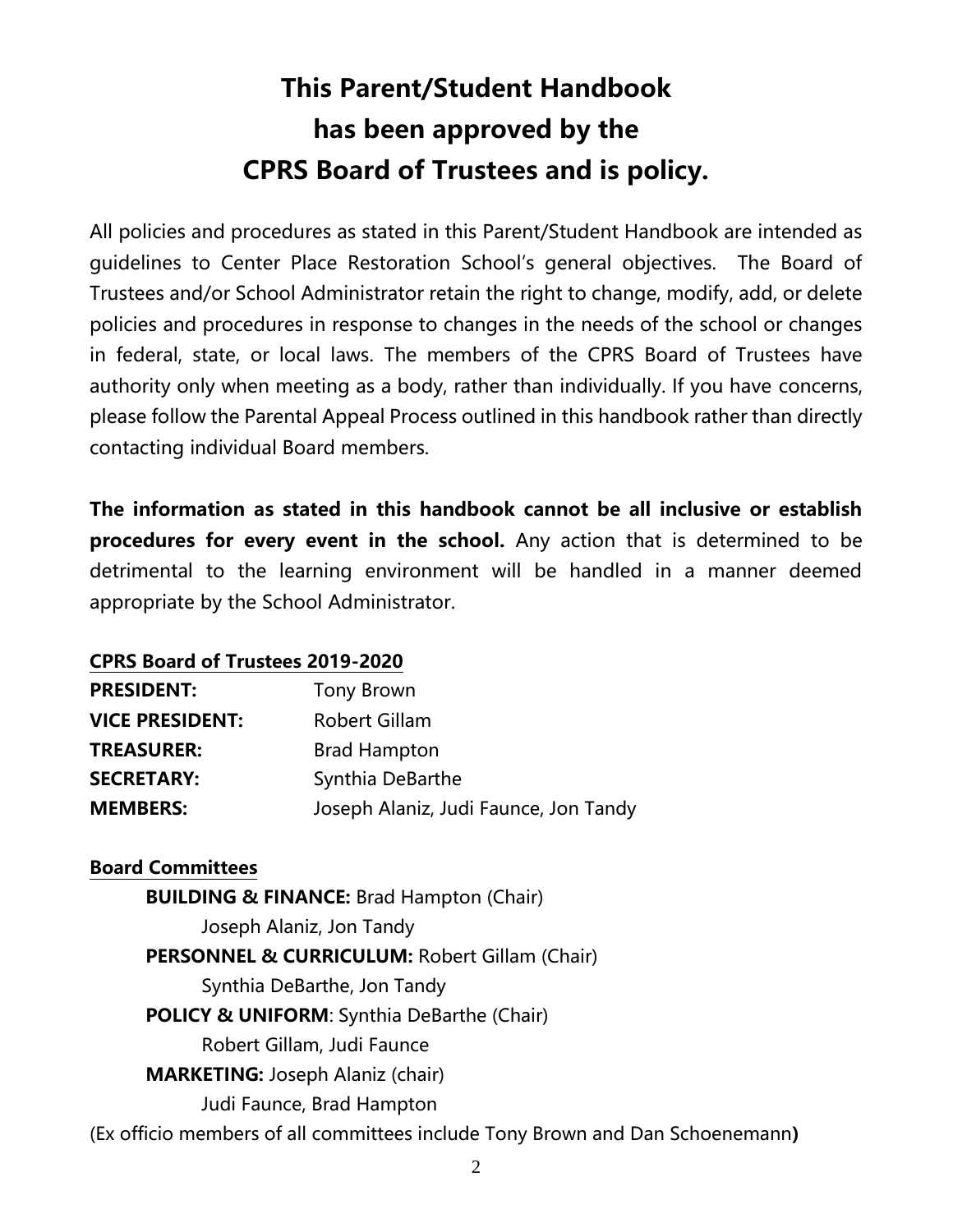### **CENTER PLACE RESTORATION SCHOOL Board of Trustees Disclaimer**

Since our inception, Center Place Restoration School has made our facility available to many Restoration organizations for various uses. CPRS relies upon the revenue generated by the rental of our facility. The school has budgeted these monies as a part of our anticipated operating income. These organizations have included the Conference of Restoration Elders, Pastors of Zion, Book of Mormon Foundation, and various missionary groups. Although CPRS does allow our facility to be used by these and other groups, this does not constitute an endorsement of any of these organizations.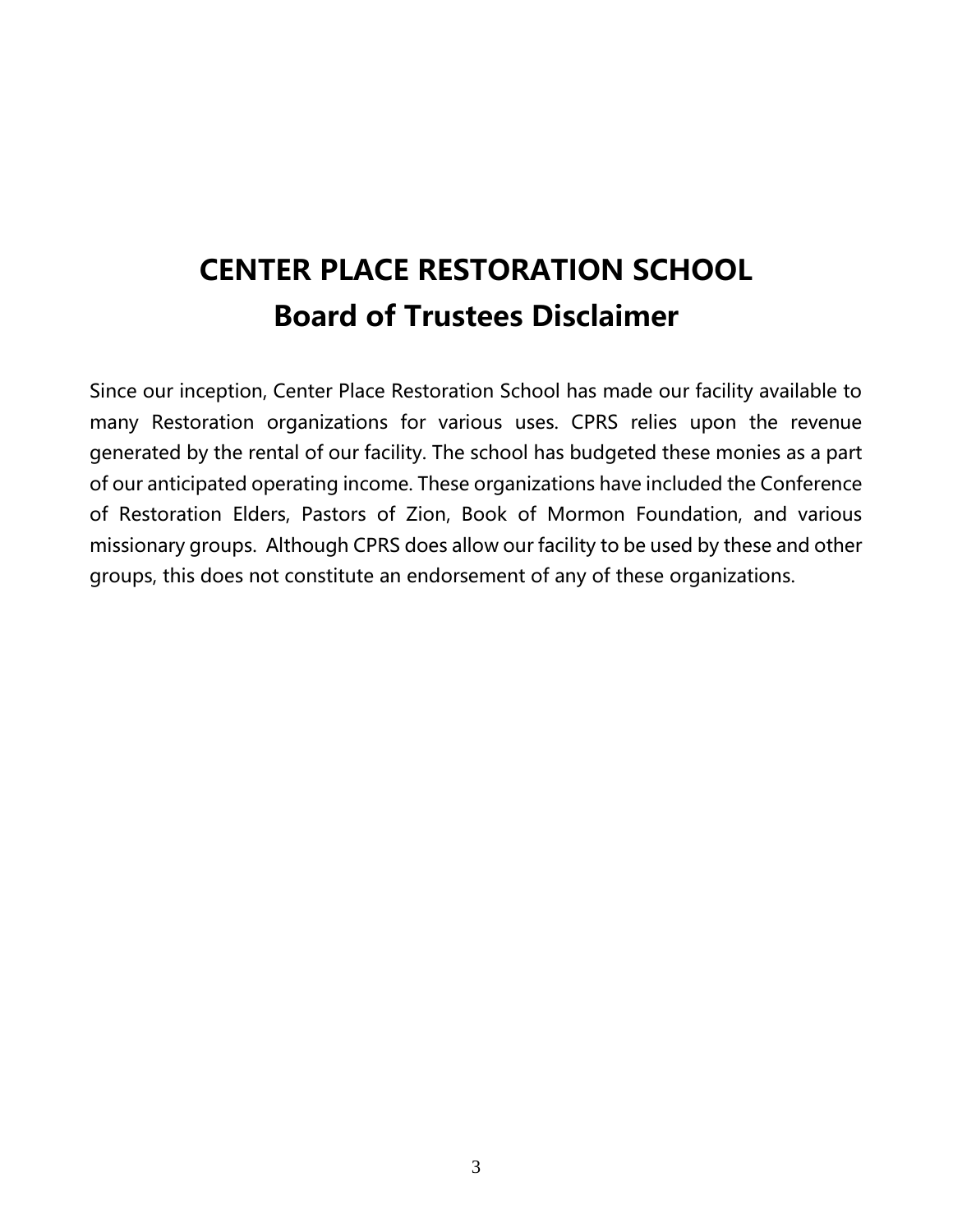## **INTRODUCTION**

- **\* Introduction to CPRS**
- **\* Mission Statement**
- **\* Our Purpose**
- **\* Epitome of Faith**
- **\* Parents' Covenant**
- **\* Teachers' Covenant**
- **\* Students' Covenant**
- **\* Code of Covenant Results**
- **\* School Hymn**
- **\* School Spirit Song**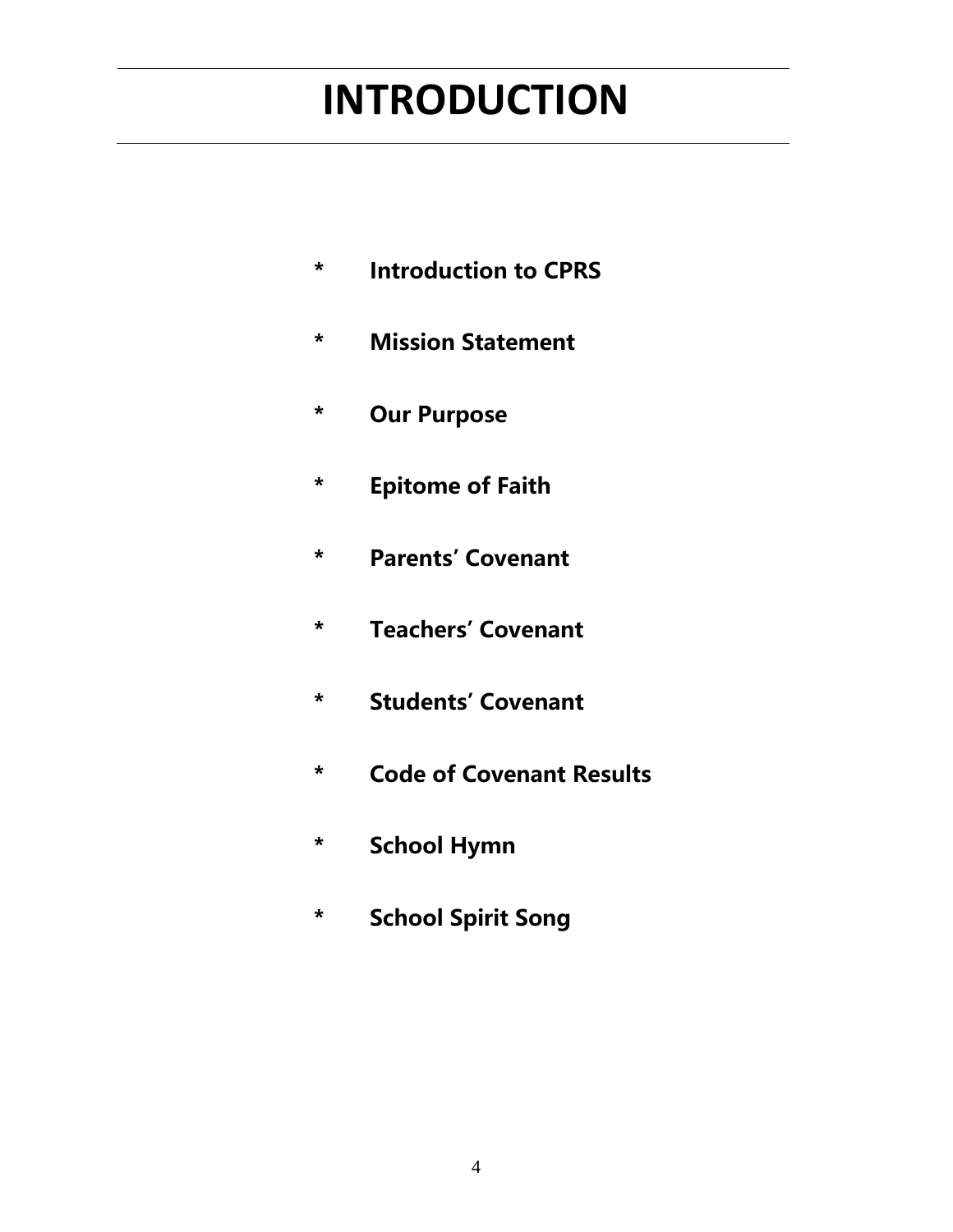### **INTRODUCTION TO CPRS**

Center Place Restoration School was founded in 1991 by the efforts of Restoration Branches across the country. The goal of our school is to provide quality education, along with teaching the gospel according to the Holy Scriptures, Book of Mormon, and Doctrine & Covenants. We believe that as the staff and school maintain these goals, the Lord will provide the growth and the means as He sees fit.

In the Scriptures, we are told that children are a heritage of the Lord. They belong to Him. Parents are responsible to God for the education of His children. Center Place Restoration School seeks to work cooperatively with our Restoration families to produce a righteous generation.

The entire faculty, staff, and school board are dedicated to serving the Lord through the ministry of teaching young people. Our faculty is well-qualified, both spiritually and academically. Each member has been carefully selected and prayerfully chosen by the School Administrator. Please pray for them daily.

The school consists of Elementary (K-5), Middle School (6-8), and High School (9- 12) levels. We look forward to a profitable year at Center Place Restoration School. We request your prayers as we seek to make our ministry one that is beneficial and truly God-honoring, and a testimony to all those around us.

### **MISSION STATEMENT**

Center Place Restoration School aims to provide an education that instills a desire for Godly character, to lead children to a personal relationship with Jesus Christ, and to equip students with the skills necessary to excel in society and assist in the establishment of Zion.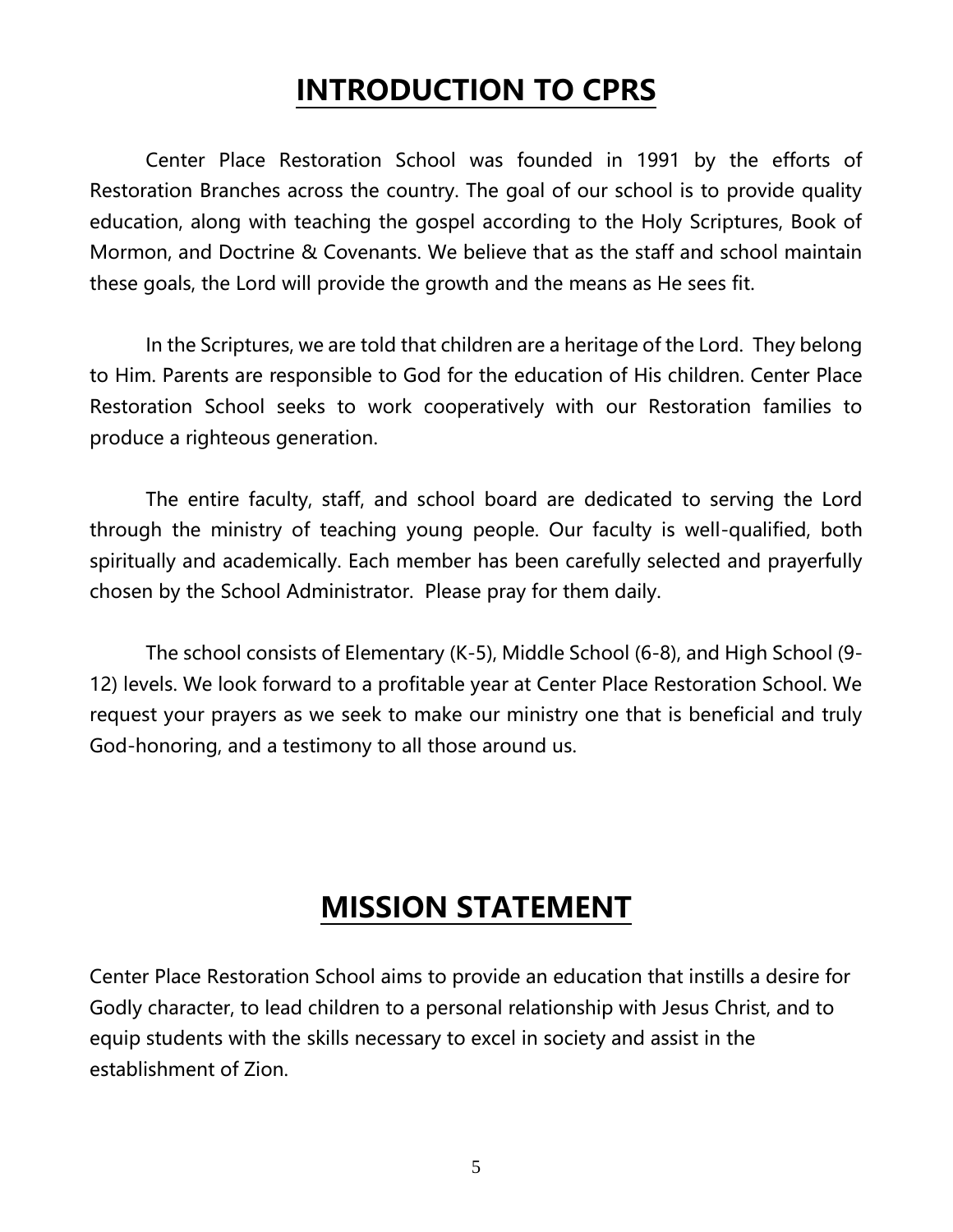### **OUR PURPOSE**

We consider children to be a gift and blessing from God and the future of Christ's church. We desire to partner with parents to offer our children a quality education that will prepare them for the challenges and opportunities in their future. Because we value a healthy and effective educational atmosphere, we seek to do the following:

- \* Provide an education that will instill a desire for Godly character and equip students with skills necessary to excel in society
- \* Provide for children a safe and nurturing environment where they can develop positive relationships with their peers
- \* Teach children about God's love for them, our need for redemption, and the wonderful promise of hope in Christ's gospel
- \* Lead children to a personal relationship with Jesus Christ, a daily reliance on the Holy Spirit through prayer, and a love of God's word
- \* Teach effective witnessing skills built on commonalities and a love for all people
- \* Instill a servant's heart by encouraging students to participate in service opportunities in the school, church, and community at large

Center Place Restoration School seeks to provide the best education possible by addressing the needs of the whole child. We seek to help each student understand that God loves him; that God has a plan for his life; and that each person is accountable to God to achieve his highest potential.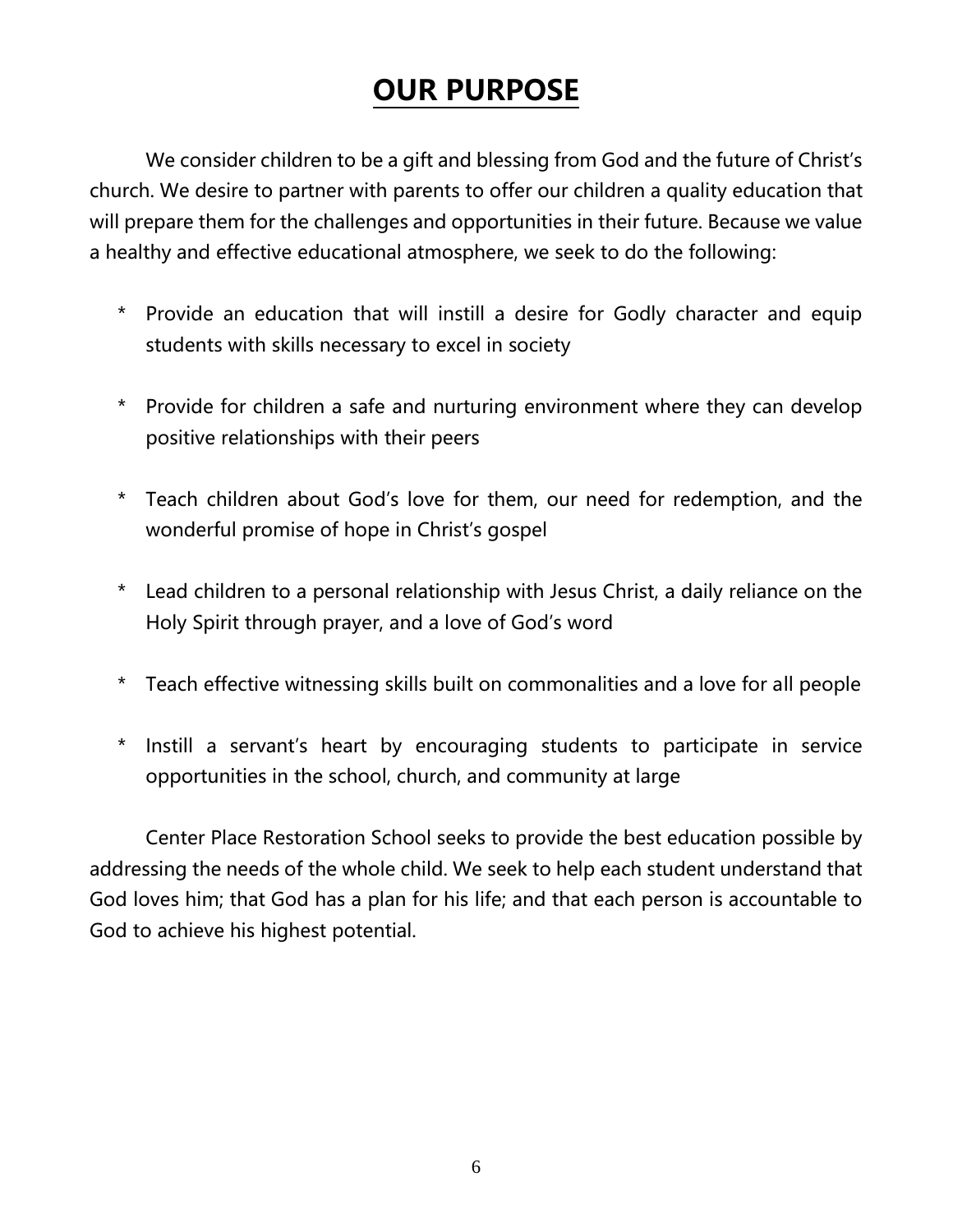### **EPITOME OF FAITH**

We believe in God the Eternal Father, and in His Son Jesus Christ, and in the Holy Ghost.

We believe that men will be punished for their own sins, and not for Adam's transgression.

We believe that through the atonement of Christ, all mankind may be saved by obedience to the laws and ordinances of the gospel.

We believe that these ordinances are:  $1^{st}$  - Faith in the Lord Jesus Christ;  $2^{nd}$  - Repentance;  $3<sup>rd</sup>$  - Baptism by immersion for the remission of sins;  $4<sup>th</sup>$  - Laying on of hands for the gift of the Holy Ghost.

We believe that a man must be called of God by "prophecy, and by laying on of hands" by those who are in authority to preach the gospel and administer in the ordinances thereof.

We believe in the same organization that existed in the primitive church; viz.: apostles, prophets, pastors, teachers, evangelists, etc.

We believe in the gift of tongues, prophecy, revelation, visions, healing, interpretation of tongues, etc.

We believe the Bible to be the word of God as far as it is translated correctly; we also believe the Book of Mormon to be the word of God.

We believe all that God has revealed, all that He does now reveal, and we believe that He will yet reveal many great and important things pertaining to the kingdom of God.

We believe in the literal gathering of Israel and in the restoration of the Ten Tribes that Zion will be built upon this continent — that Christ will reign personally upon the earth, and that the earth will be renewed and receive its paradisaic glory.

We claim the privilege of worshiping Almighty God according to the dictates of our conscience, and allow all men the same privilege, let them worship how, where, or what they may.

We believe in being subject to kings, presidents, rulers, and magistrates — in obeying, honoring, and sustaining the law.

We believe in being honest, true, chaste, benevolent, virtuous, and in doing good to all men; indeed, we may say that we follow the admonition of Paul, "we believe all things, we hope all things," we have endured many things, and hope to be able to endure all things. If there is anything virtuous, lovely, or of good report or praiseworthy, we seek after these things.

Respectfully, etc., Joseph Smith (Church History, Vol. 2, pp. 569, 570 / Times and Seasons, Vol. 3, pp. 709, 710)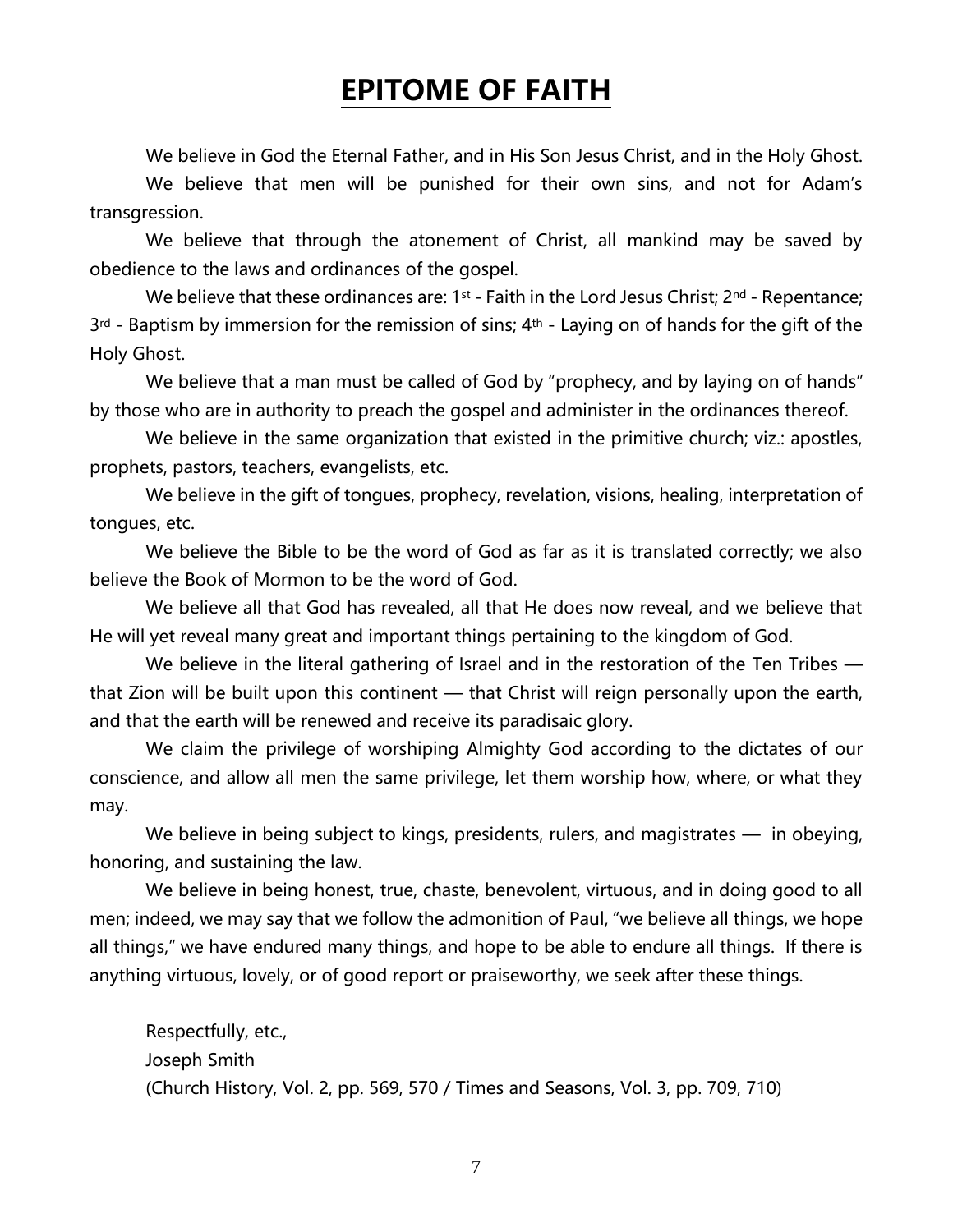### **PARENTS' COVENANT**

- \* I will pray for the faculty, staff, and administration of CPRS.
- \* In our home, we will praise our children and encourage them to grow in character as we give credit to God for His blessings in their lives.
- \* I will take an active interest in CPRS and consider it my obligation to share positive input with teachers and administration. When concerns arise, it is the duty of parents, teachers, and administration to frankly, yet humbly, communicate those concerns directly to the parties involved for the welfare of the children (i.e., Parental Appeal Process).
- \* I will meet all of my financial obligations to the school as prescribed by Board policy. If possible, I will serve as a volunteer and contribute financially beyond my obligations as God directs me in the use of my stewardship.
- \* As a parent, I will support and comply with the rules and guidelines given in the Parent/Student Handbook.
- \* When visiting the school, I will dress appropriately for the situation, will follow all handbook rules, posted rules and regulations, and will conduct myself in a kind and Christ-like manner.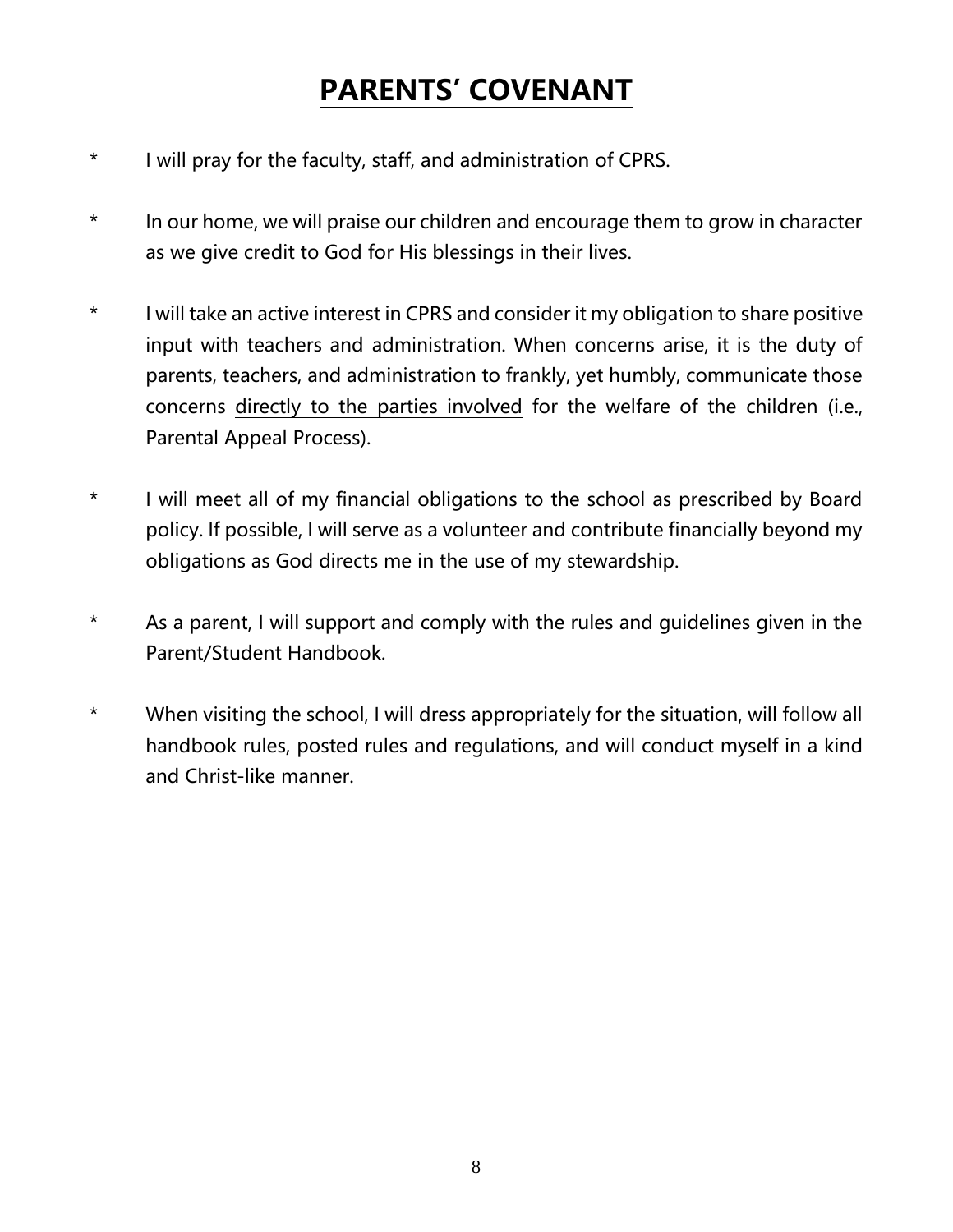### **TEACHERS' COVENANT**

- \* I will pray for CPRS students and their families.
- \* In the classroom, I will praise students and encourage them to grow in Godly character as I give credit to God for His blessings in their lives.
- \* I will convey to children a message of love, redemption, and hope through Jesus Christ.
- \* I will help children understand their need for Christ and the need to commit their lives more fully to Him as the Holy Spirit touches their lives in the classroom.
- \* I will teach students to understand that God continues to reveal His will to man and that He answers prayer.
- \* I will teach students to love God's word and that it has a meaningful and practical application to their daily lives.
- \* I will encourage students to view their school experience as preparation for service to others and as an opportunity to develop a more effective witness of Him.
- \* When concerns arise for individual students, I will frankly, yet humbly, communicate those concerns directly to parents and administration when appropriate. It is inappropriate for me to convey a negative image of CPRS or students to others through distortion or an incomplete account of events.
- \* I understand the importance of the rules given in this Parent/Student Handbook and in the Faculty Handbook, and will comply with the guidelines they contain.

9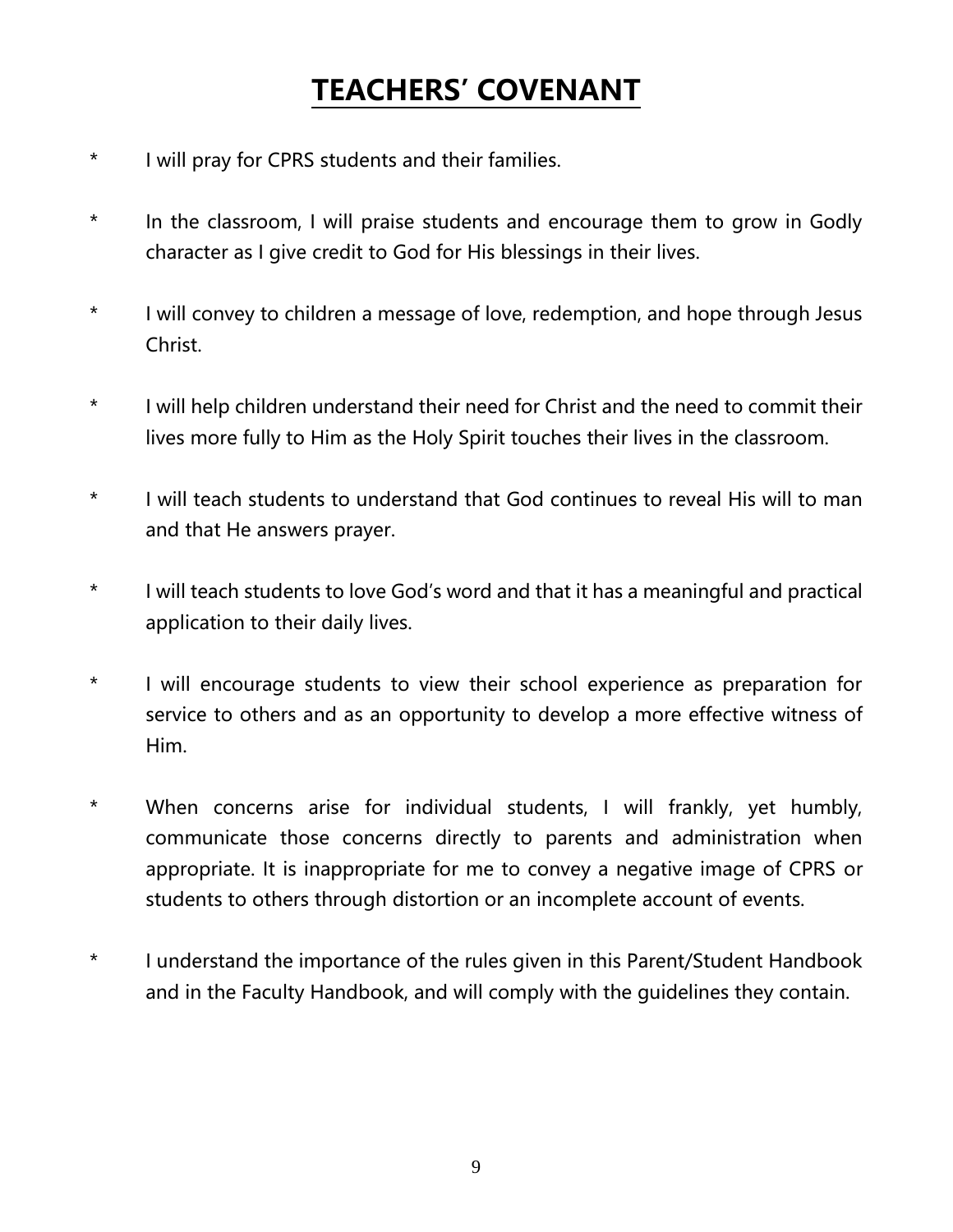### **STUDENTS' COVENANT**

- \* I have read the CPRS Parent/Student Handbook and will obey and comply with all rules and regulations.
- \* I will show proper respect to administration, faculty, support staff, fellow students, and others. If there are difficulties or disagreements, I will follow scriptural counsel for resolving problems, and will follow the directions listed in the Parent/Student Handbook.
- \* I will strive to keep my conduct above reproach by living, as best I can, the example set by Jesus.
- \* I will respect the property of others and the entire CPRS facility in order to help keep it clean and presentable.
- \* I realize that attending CPRS is a privilege, not a right, and that privilege may be withdrawn if I do not fulfill this Student's Covenant.
- \* My attitude, conduct, and speech will be in harmony with school guidelines.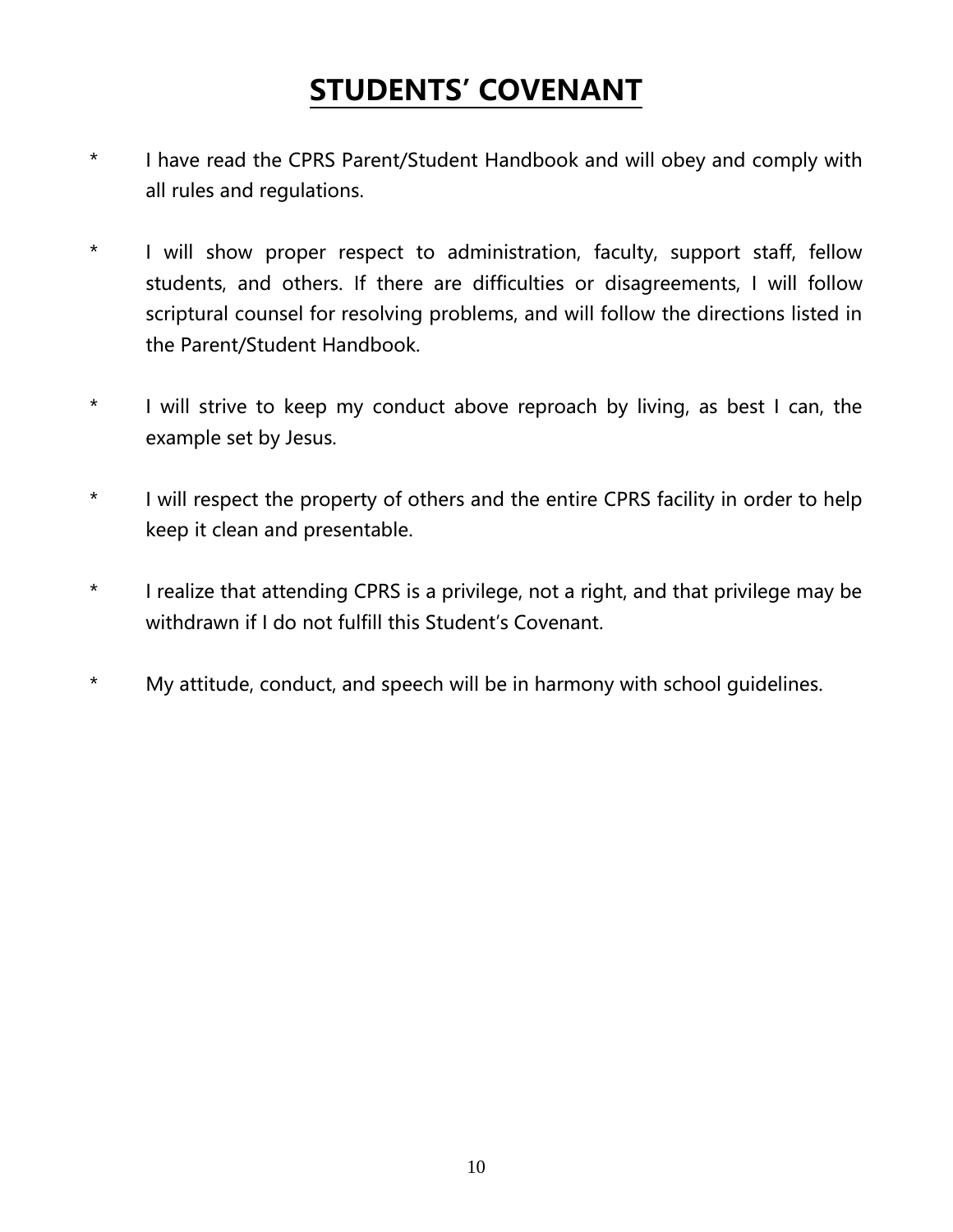### **CODE OF COVENANT RESULTS**

We hope the results of these covenants are:

- \* A people who are concerned about their personal relationship with our Heavenly Father and daily walk with Him
- \* A people who are concerned about the spiritual welfare and development of others
- \* A people whose daily actions and speech reflect a Zionic life
- \* A people who understand and accept the consequences of their behavior
- \* A people whose personal standards and ideals reflect Zionic goals

Since attending CPRS is a privilege, parents and students who choose not to support the standards, goals, and objectives of CPRS will need to consider an alternative educational program.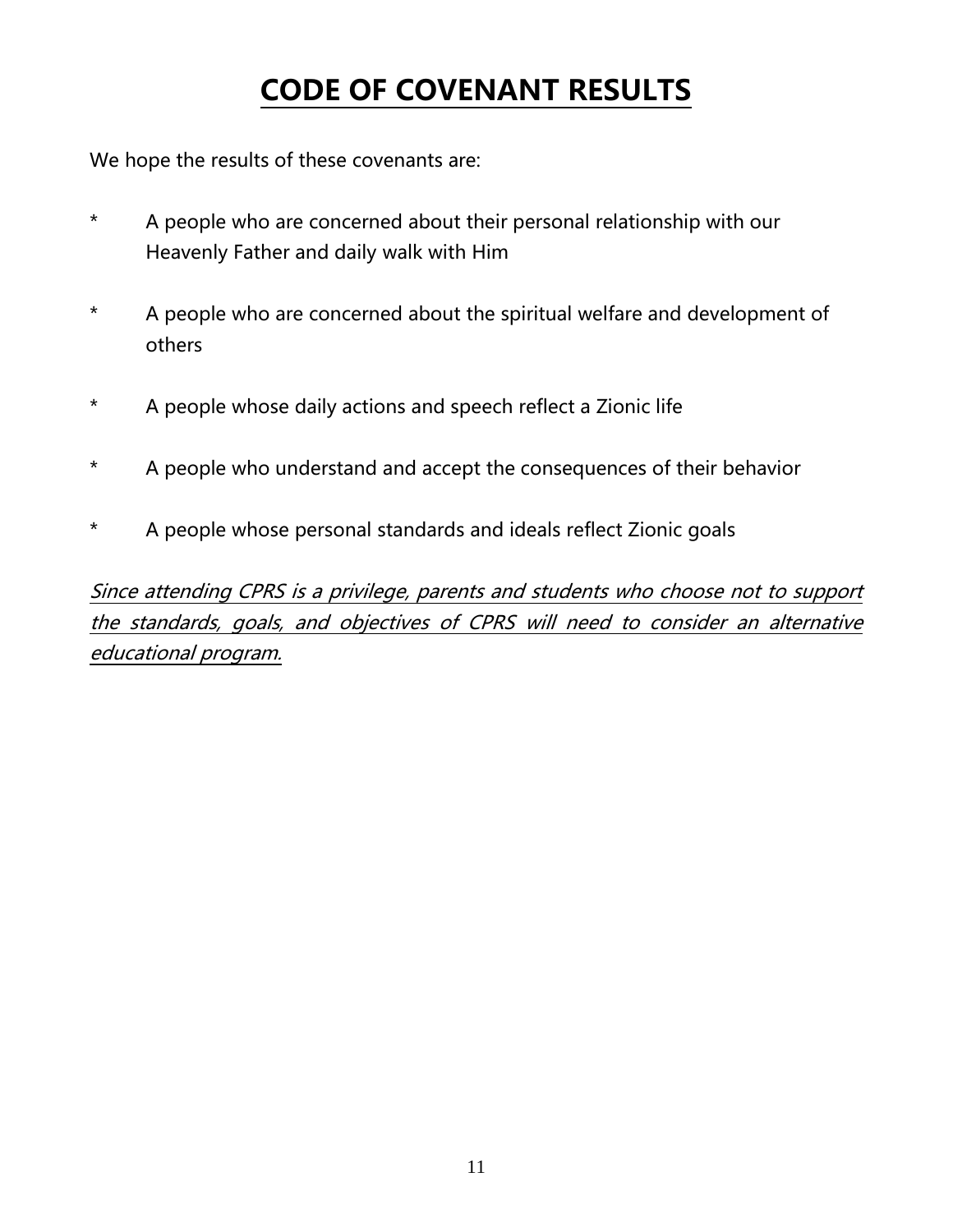### "March Onward Zion's Youth"

CPRS School Hymn

Today we come before the throne in humble reverence bowed to dedicate this Holy place, that it will be endowed not only as a testimony of Thy wondrous power, but for the sake of Zion's youth in this, the final hour.

#### Chorus:

For the summons has been sounded – can you hear the battle cry? God is raising up His army and the victory draweth nigh. Rise up and take a stand today for righteousness and truth. Lift high the flag of freedom now. March onward, Zion's youth!

The Spirit dwells within each room and through each sacred hall, for more than simply mortar, stone, and wood – each hallowed wall has been erected, built, and placed for this appointed time when Zion's youth would heed the call and enter courts sublime.

#### (Chorus)

For the tender lives that come here now, we pray the shield of faith. Daily may they walk with God and see Him face to face. And for the teachers that will teach them now, grant wisdom, truth, and light. May they speak with the tongues of angels as they teach with power and might.

(Words and lyrics to this song were inspired by the Lord.)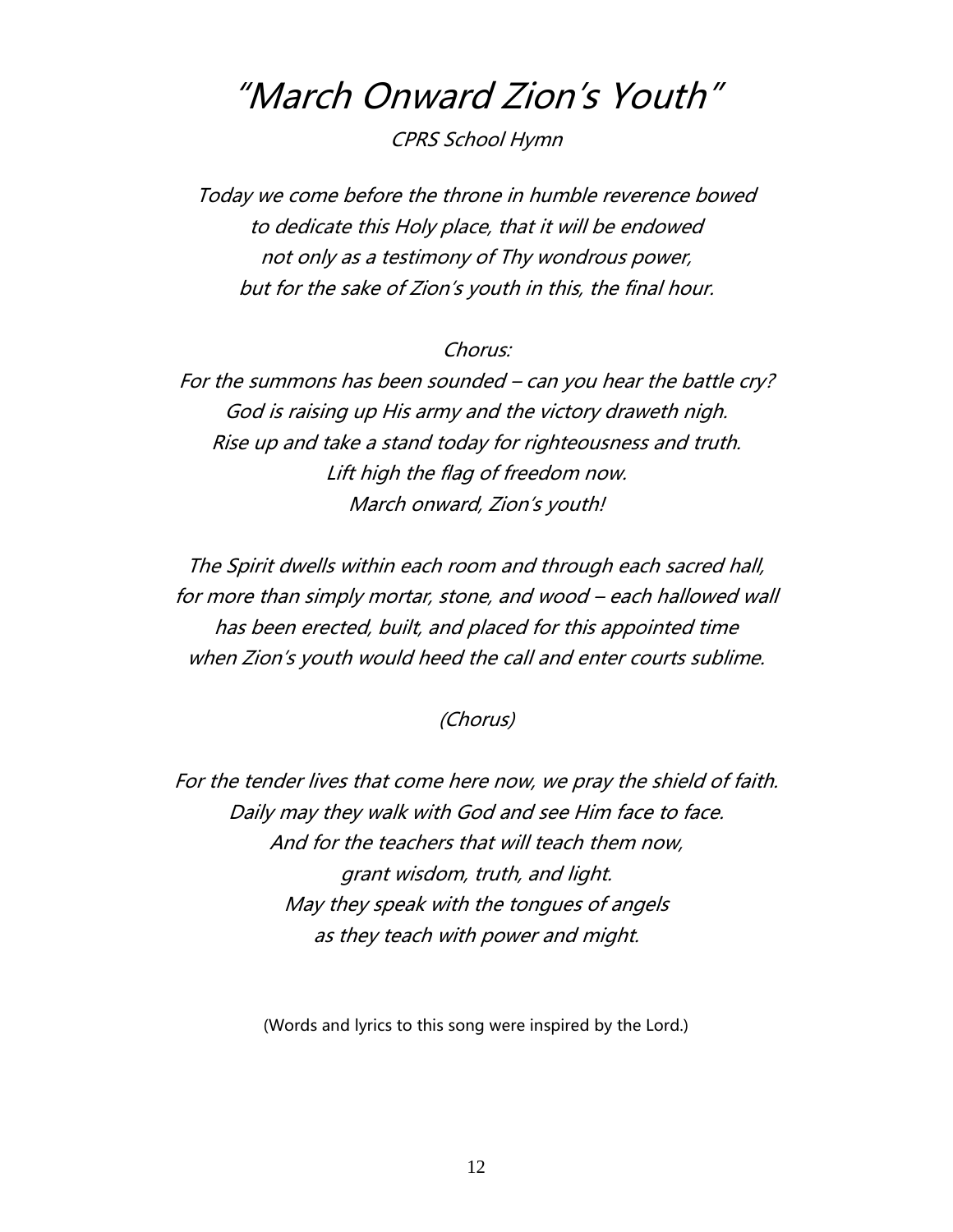

### **CENTER PLACE RESTORATION SCHOOL**

## **SPIRIT SONG**

We are from Center Place Restoration School, Our daily walk of faith: "The Golden Rule." We have respect for everyone we see. We are the GOLDEN EAGLES, so we follow faithfully The laws of God and Christ, His Son. We want our hearts and minds to be as one. Dear Father, help us as we work and play, Day by day, to find Your way! HEY!!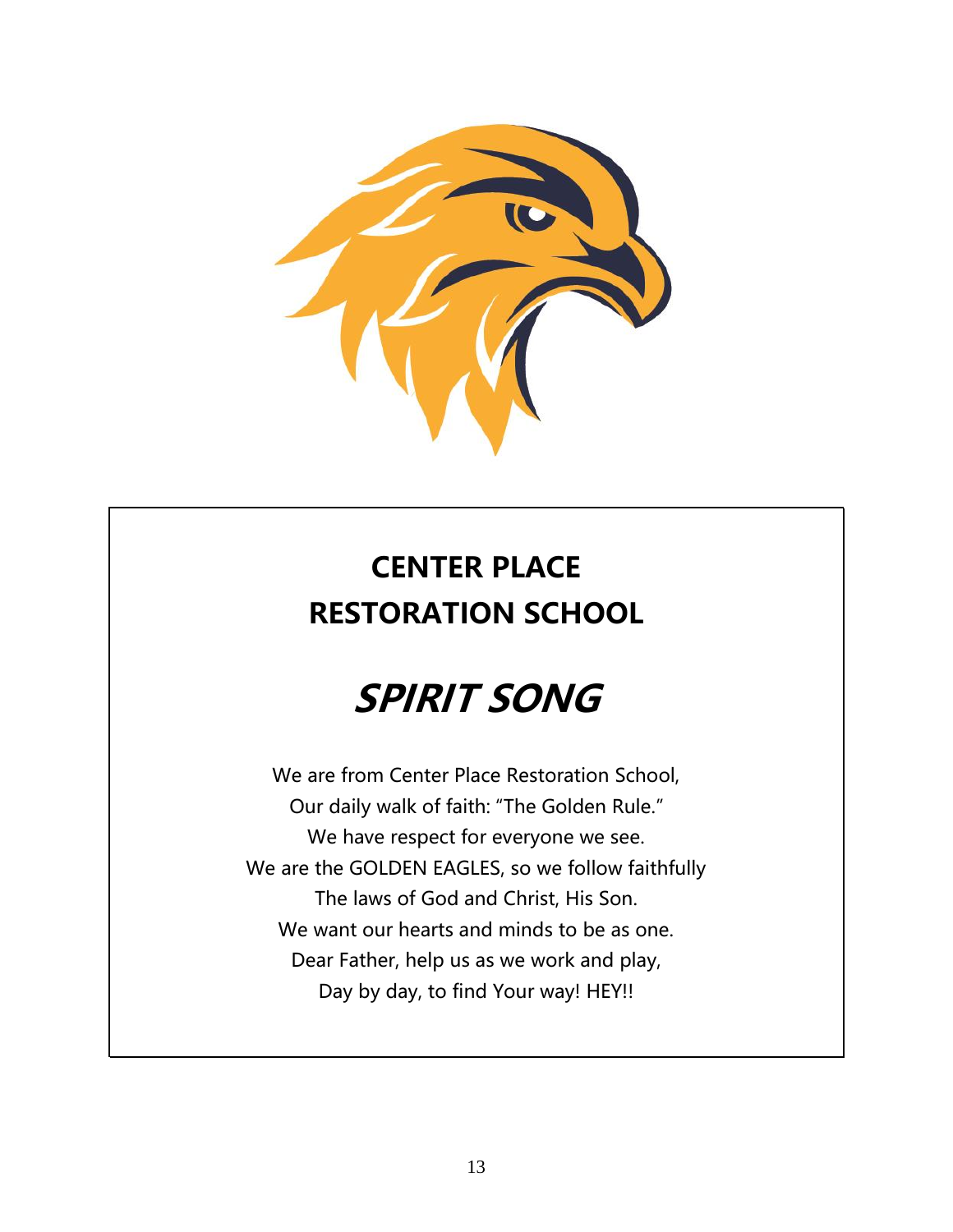## **GENERAL PROCEDURES**

- 
- **\* Attendance Procedures \* Music**
- **\* Audio Visual & Literature \* Off Campus Activities**
- 
- 
- **\* Commercialism \* Parties**
- 
- 
- **\* Extracurricular Activities \* School Office**
- 
- **\* Health Care \* Telephone**
- **\* Lockers \* Tuition**
- **\* Lost & Found Items \* Visitors**
- 
- **\* Admission \* Motor Vehicles**
	-
	-
- **\* Balloons, Flowers, & Gifts \* Parent/Teacher Conferences**
- **\* Board Meetings \* Parental Appeal Process**
	-
- **\* Computer Use \* Physical Relationships/Activity**
- **\* Emergency Procedures \* Pick Up Arrangements**
	-
- **\* Fundraising \* Solicitations** 
	-
	-
	-
- **\* Lunch \* Weather-Related School Closing**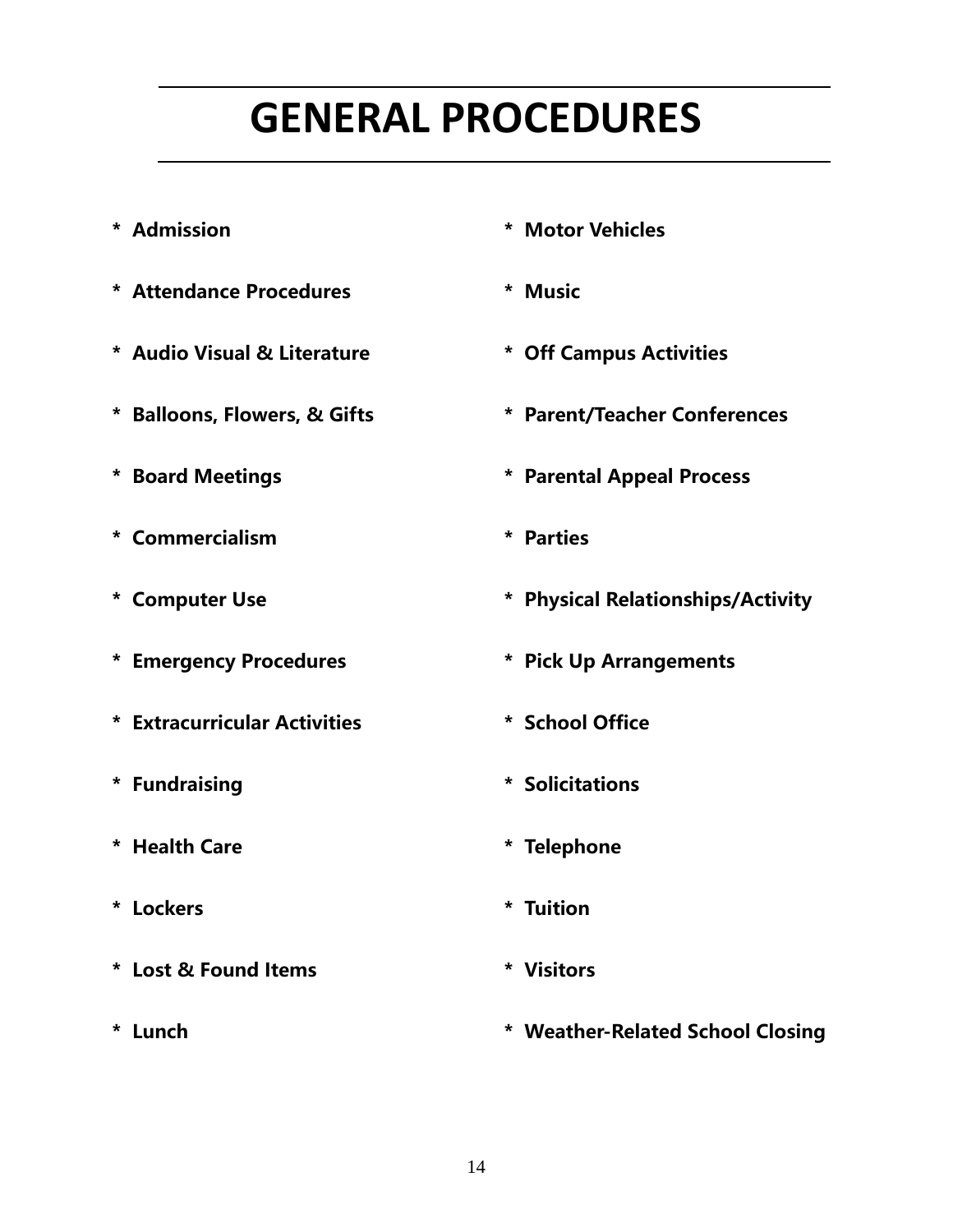### **ADMISSION**

#### **ADMISSION REQUIREMENTS**

Students are accepted at Center Place Restoration School on the basis of an interview with each family and the administration. All prospective students must be present during the interview.

Final acceptance is based on the interview, previous records, testing results, administrative approval, and financial approval. Students who have been expelled from any school must wait a minimum of one semester after expulsion before CPRS will consider enrollment. The family will be notified as to acceptance of the student. The parents and students must agree to uphold the programs of the school and show support for school policies.

(Notice of Nondiscriminatory Policy: Center Place Restoration School admits students of any race, color, nationality, and ethnic origin to all the rights, privileges, programs, and activities generally accorded or made available to students at the school. It does not discriminate on the basis of race, color, nationality, and ethnic origin in administration of its educational policies, admission policies, scholarship and loan programs, and athletic and other school-administered programs.)

#### **AGE REQUIREMENTS**

To enter kindergarten, a student must be 5 years old on or before July 31 of the school year. To enter 1<sup>st</sup> grade, a student must be 6 years old on or before July 31 of the school year.

#### **RE-ENROLLMENT**

A two-week enrollment period will be announced each year, for current CPRS students to re-enroll for the following year. Following this two week period,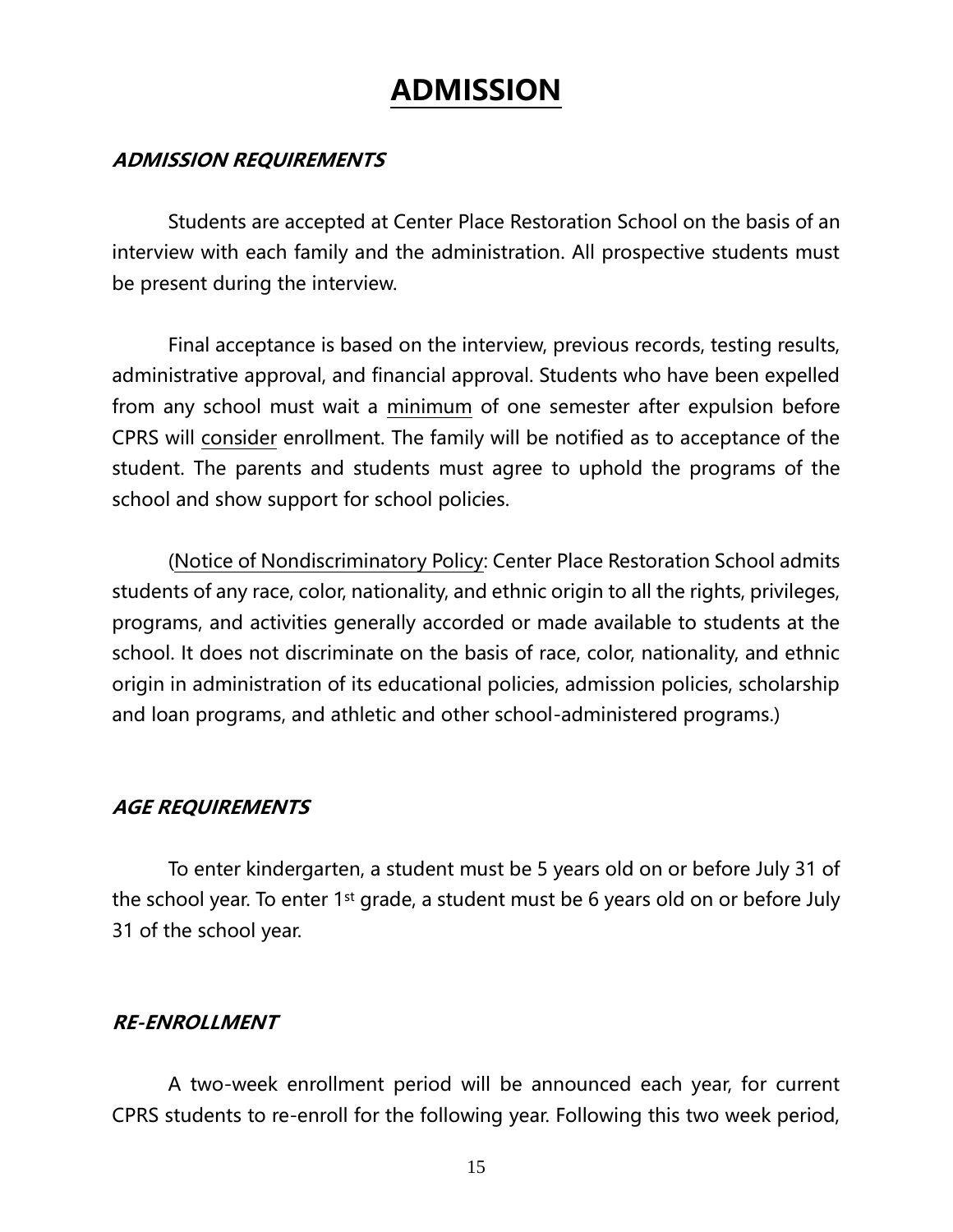enrollment will be opened to the general public. Only families with all accounts paid will be allowed to re-enroll. If any student has 25 or more demerits, 10 or more tardies or absences for the year, and/or a GPA below 2.0, admission will be determined by the School Administrator.

### **ATTENDANCE PROCEDURES**

School begins at 8:25 AM. Students may enter the building at 7:30 AM and go to the cafeteria. They will be released to their classrooms at 8:10 AM. They will be counted tardy if not in class by 8:25 AM. The school day ends at 3:15 PM. All students are to collect the items they are taking home and are to exit the building at 3:15 PM.

Students in grades 1 through 5 are to exit through the east door and proceed to the east parking lot waiting area. Students in grades 6 through 12 are to exit through the north door (by the office) and proceed to the east parking lot waiting area. The only exceptions are student drivers and their passengers, who are to exit through the west door near the gym. Students are not to re-enter the building unless approved by the school staff on duty. Students must be picked up by 3:30 PM. If there is an emergency that affects the pick-up of your child, call the school office to make arrangements.

Students involved in an extracurricular activity are to report to that activity immediately and are to remain with the sponsor of that activity until dismissed. They are not to go to other areas of the building when dismissed; rather, they are to exit the building immediately or wait with their sponsor until they are picked up. Late pick up is a privilege; students who do not comply with the rules may lose that privilege as determined by the School Administrator.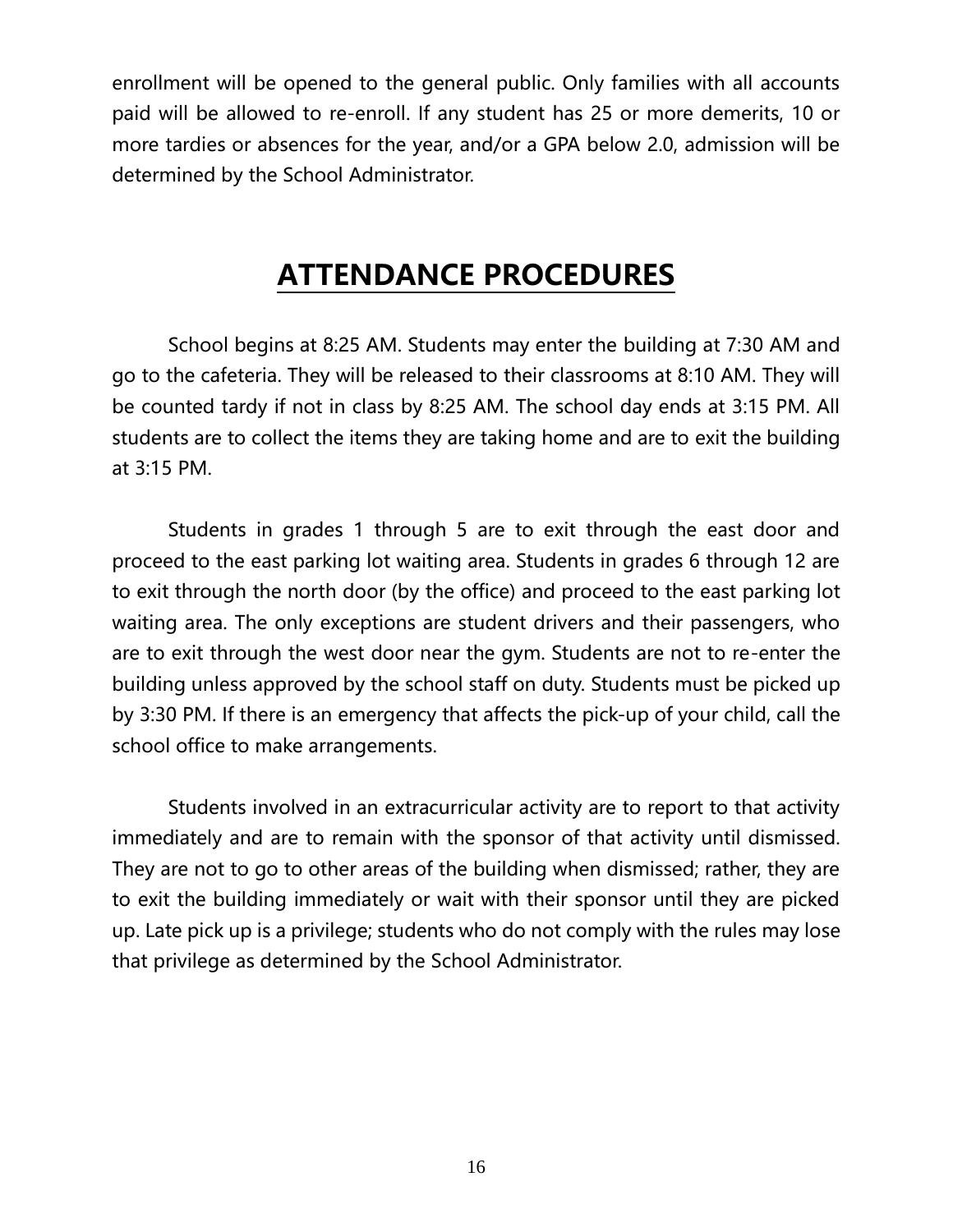#### **ABSENCES**

Many off-campus scholarships and programs (MPI, Summit Tech, Herndon, A+ Program, Fort Osage Career Center, etc.) require a minimum attendance percentage in order for a student to be eligible and accepted. Attendance is a strong character-building quality that we want to strive to develop at Center Place Restoration School. It is important that a student be regular in attendance to gain the most from school. A student may not participate in school activities on a day when he or she is not in attendance unless in compliance with the extracurricular rules for that activity, or unless administrative approval is given.

Excused absences include illness, appointments, family emergencies, school events, and other reasons that might be deemed appropriate by the School Administrator on a case-by-case basis. In addition, the parent must have contact with the school office (telephone, note, or email) on the date of the absence(s). If there is no contact or the absence does not fall within the accepted reasons outlined above, the absence is considered unexcused.

On the high school level, students who miss 10 or more days per semester in any one class may not receive credit for that class. Exceptions for unavoidable crises will be taken into consideration. Families who wish to appeal may schedule a meeting with the School Administrator.

#### **COLLEGE VISITS**

Seniors shall be allowed two college visit days without being counted absent. The senior must submit, to CPRS, written confirmation of college visit attendance from the corresponding college.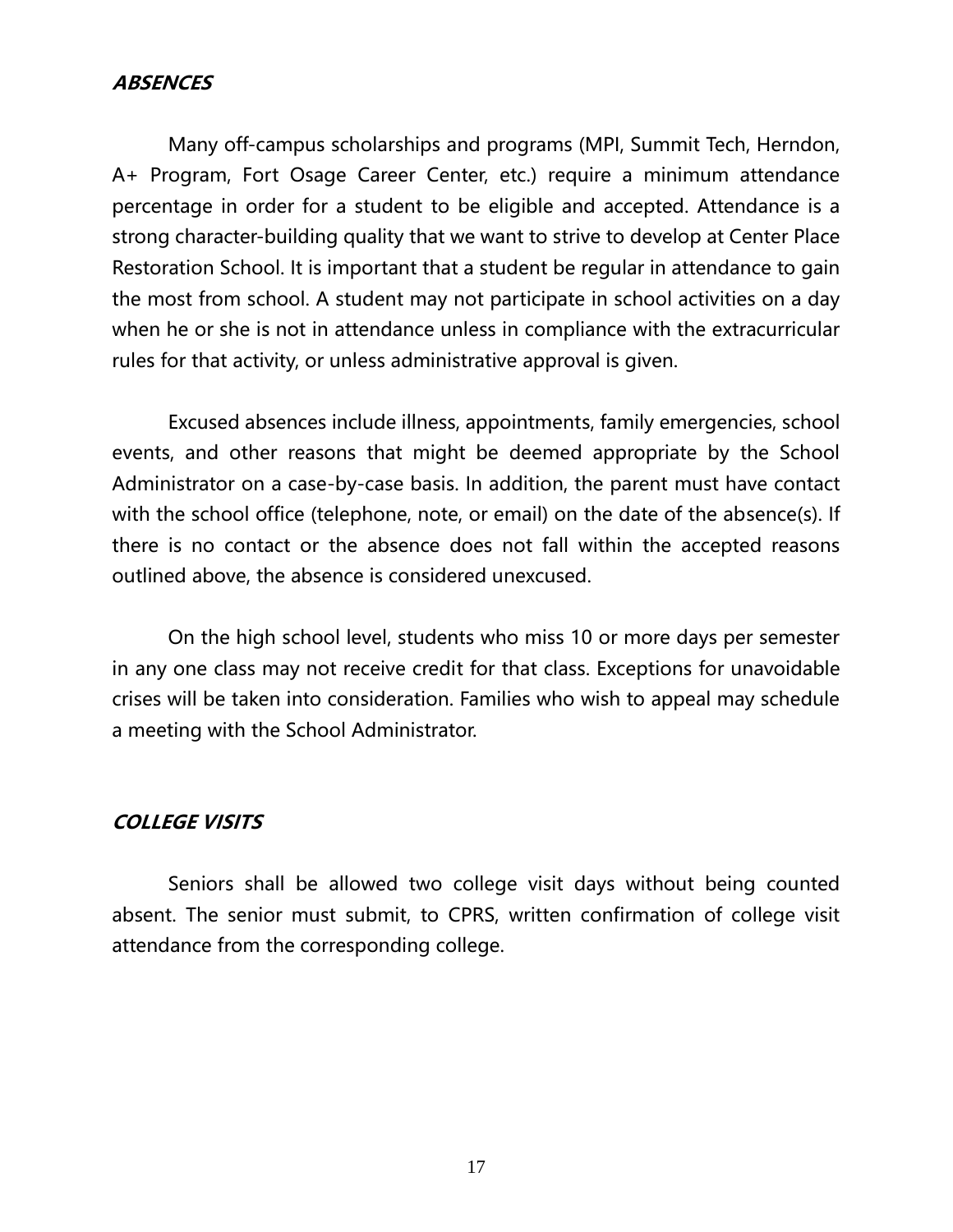#### **CHECKOUTS**

No student is allowed to leave school early without permission from the School Administrator. If your child needs to leave school early, please send a note with your child (or contact the office) stating the reason and time of checkout. A custodial parent must give permission each time a student needs to be checked out early. Students will not be waiting in the office for the parent to arrive; they will be called down from class when the parent arrives in the building to pick them up. Any early checkout must sign out through the office prior to leaving the building. Parents are requested to keep the number of early checkouts to a minimum.

#### **EARLY DISMISSAL PROGRAM**

Seniors who qualify may participate in the early dismissal program. Information is available in the Counselor's office. Students must meet *all* criteria in order to participate.

#### **MAKEUP WORK**

All work that was assigned prior to the date(s) of absence will be due on the first day a student returns to school.

Students who have an excused absence have one day for each day missed to turn in all work that was assigned during the absent period. For instance, if a student misses Monday and Tuesday (two days) and returns on Wednesday, he/she has Wednesday and Thursday (two days) to complete the work assigned during the absence, with those assignments due on Friday.

Students who have an unexcused absence are required to turn in all work that as assigned during the absent period on the day after their return. For instance, if a student misses Monday and Tuesday (two days) and returns on Wednesday, all work assigned during the absence is due on Thursday.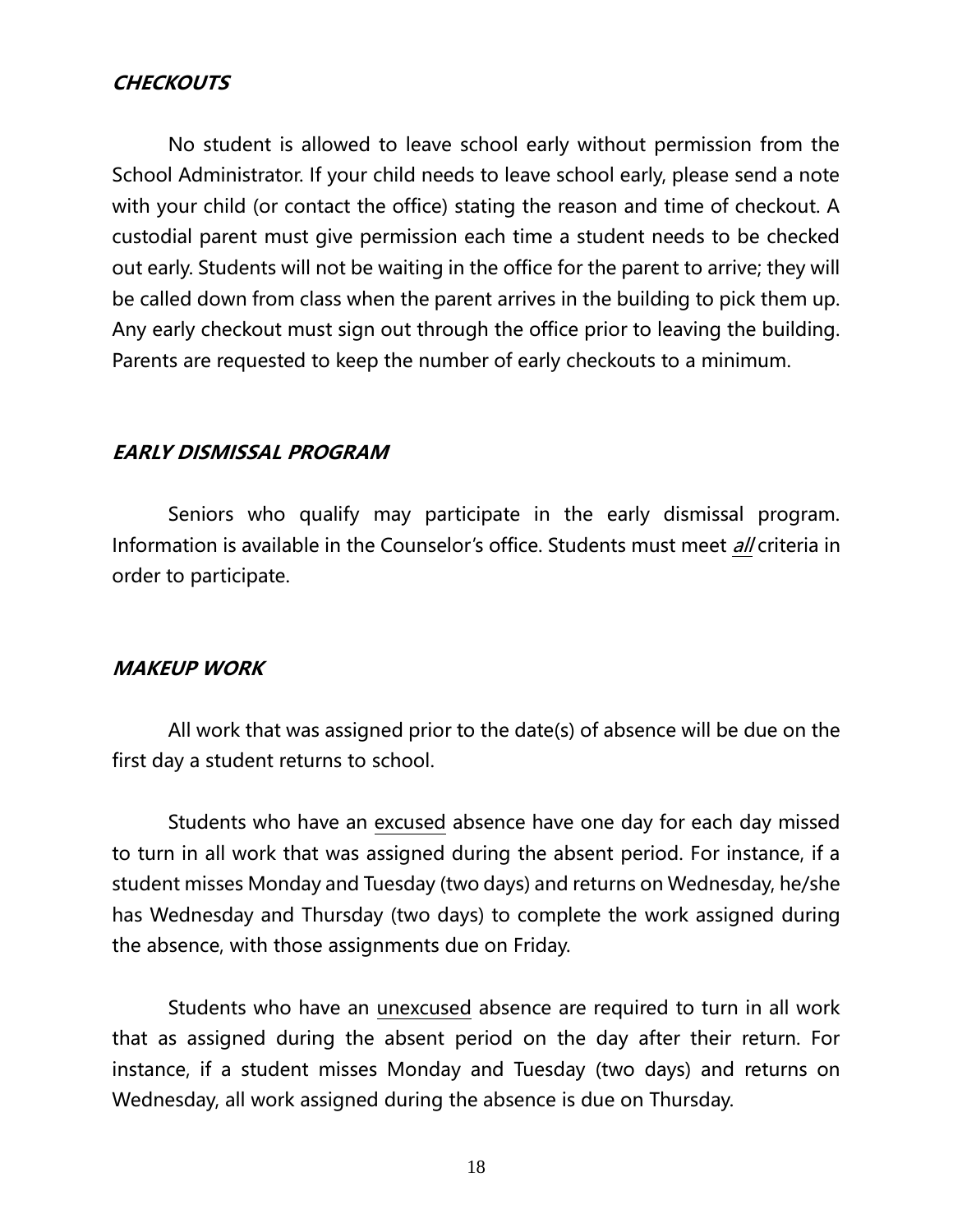Remember, it is the student's responsibility to talk with the teacher regarding making up work from absences. In the elementary grades, we ask parents to work with the teachers.

Parents are expected to check the CPRS school information system, Gradelink, for information and details concerning homework assignments and due dates. Failure to turn in the homework at the designated time will result in no credit given.

#### **TARDINESS**

Although there are occasions when students cannot avoid being late, good planning should allow most students to arrive on time throughout the school year. Students may go to their classes at 8:10 AM and are to be seated in class by 8:25 AM. Anyone who is not in class at the appointed time is recorded as tardy, so it is important to note that if a student has an emergency reason for leaving class before 8:25 AM, he or she should report to the teacher prior to leaving the room. It is important for students to arrive on time; coming into the classroom late results in missing announcements or instructions. Late arrivals can also cause disruptions among other students.

If a student is tardy due to a medical appointment and brings in a note from the doctor when he/she checks in, the tardy will not be counted toward demerits. Accumulation of more than five tardies in a semester will result in administrative action, including demerits, suspension, or expulsion.

#### **VACATION/EXTENDED ABSENCE**

If a student will be absent from school for personal reasons, the parent should send a signed and dated note to the School Administrator at least one week in advance.

Families should make every effort to schedule their vacations when school is not in session.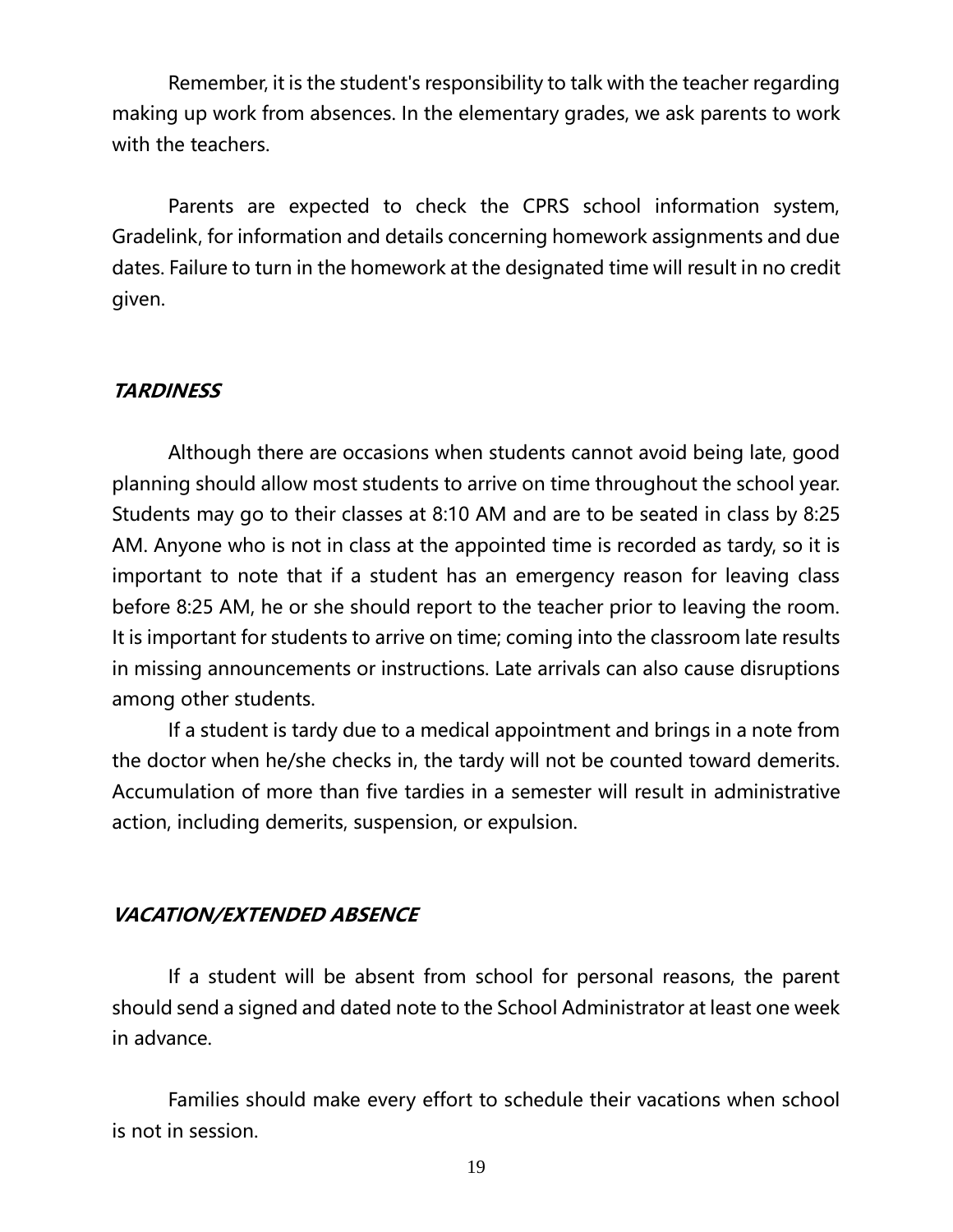The teacher, in consultation with the administration, will determine the method and timing for homework makeup. One day per day's absence will be allowed for the homework to be completed. Failure to turn in homework at the designated time will result in no credit given**.**

#### **WITHDRAWAL**

We ask that when considering withdrawal from school, the parent contact the School Administrator before a final decision is reached. All books and schoolissued materials will need to be returned before a student is considered officially withdrawn. Business arrangements for withdrawal of students must be made in the financial office by the parent.

### **AUDIO / VISUAL MATERIALS & LITERATURE**

Audio/Visual materials and literature must reflect the standards and expectations of CPRS and must contain nothing that would be in contradiction to those standards. Materials must be 100% free of unacceptable language, vulgarity, violence, and bloodshed (within reason). Any exceptions must be approved by the School Administrator, and parents will be notified. Videos should have a MPAA rating of "G" (General Audiences). Videos with a MPAA rating of "PG" (Parental Guidance Suggested) will be allowed in cases where they adhere to the content requirements as previously stated. In all cases, videos must be previewed in advance and carefully screened by a faculty member or school employee.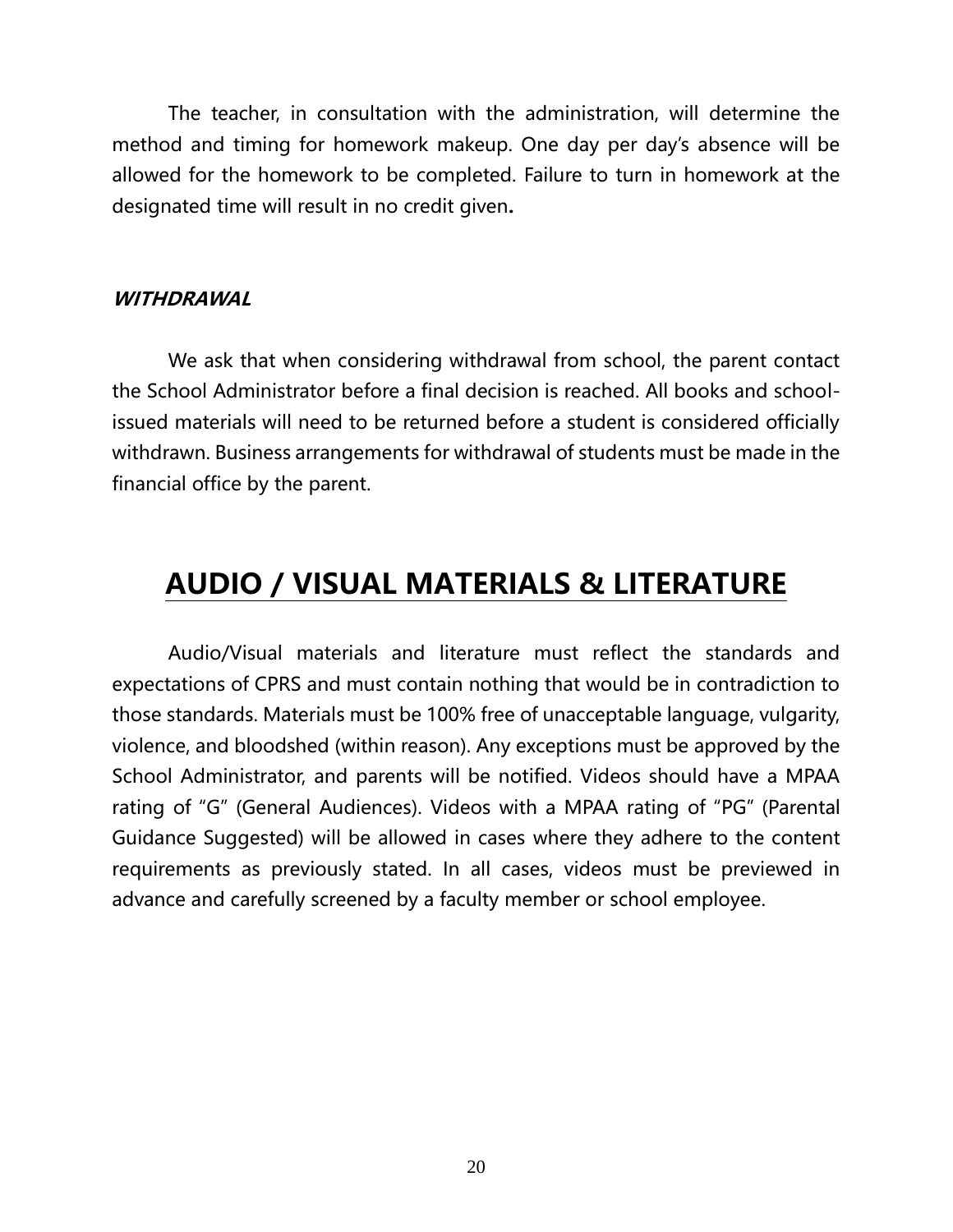### **BALLOONS, FLOWERS, & GIFTS**

We have several ways of recognizing students on special occasions; therefore, balloons, flowers and gifts are not to be sent to school. Items received for students will be kept in the office until the end of the day.

### **BOARD MEETINGS**

All individuals are welcome to attend the regularly scheduled CPRS Board meetings. These meetings are held on the second Monday of each month at 7:00 PM in the Staff Lounge.

In the event that a Board meeting is rescheduled, notice will be given via email to our families. Visitors may wish to call first to insure that the meeting is being held as scheduled.

Individuals are free to express concerns or questions during the Public Inquiry and Comment portion of the meetings. The amount of time given to the individual to address the Board will be limited. Anyone wishing to participate must submit the request, outlining the nature of the issue, to the school office at least one week prior to the meeting. In case of an emergency situation, the individual should contact the Board President as early as possible prior to the meeting. Some items may be placed on the agenda, as deemed necessary by the Board President. The Board's discussion of the issue will be deferred until later in the meeting, or until a subsequent meeting.

Everyone is encouraged to follow the line of Parental Appeal Process as outlined in this handbook before bringing a grievance to a Board meeting.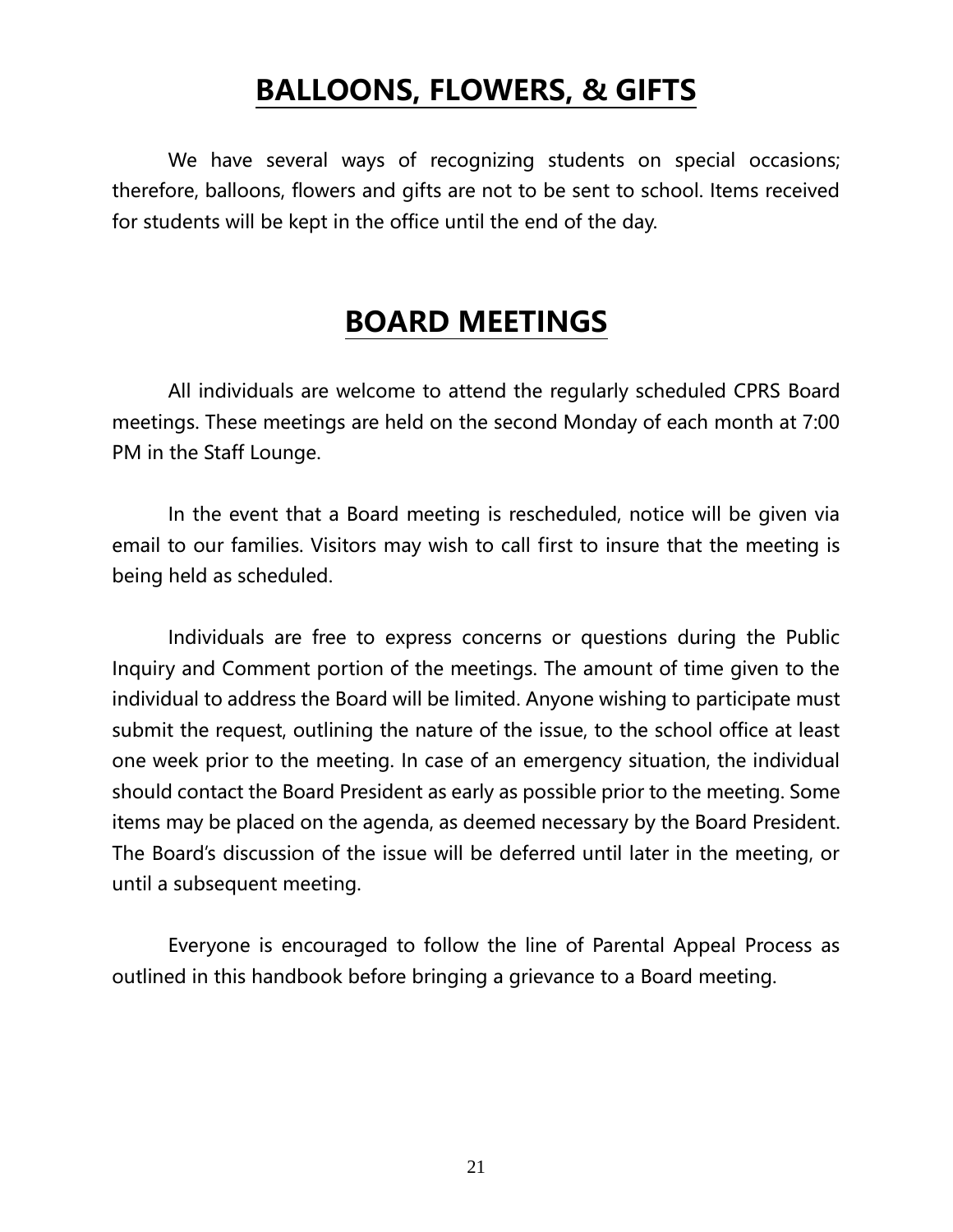### **COMMERCIALISM**

Commercial characters featured on personal items (backpacks, lunch boxes, school supplies, etc.) must be of a positive nature associated with Christian living. If you have questions, please check with the School Administrator prior to purchasing an item.

### **COMPUTER USE**

There are strict rules regarding use of the school computers. Rules are posted in the computer rooms and library. Any student who wishes to print from a flash drive, or any mobile device, must have the computer instructor check for viruses and give approval for use. Failure to have the flash drive cleared in advance may result in demerits for disregarding instruction. If a virus is introduced, demerits may be issued for vandalism.

Students must adhere to the Chromebook rules as posted in the classroom and contained in the Chromebook student contract. Chromebooks will be used in the assigned classrooms and are NOT to be removed from the assigned classrooms or the building.

### **EMERGENCY PROCEDURES**

Each classroom has posted information to follow in case of an emergency. Drills are held during the school year so students are aware of the procedures to follow. In the event of an emergency, students should go quickly to areas designated and follow teacher instructions.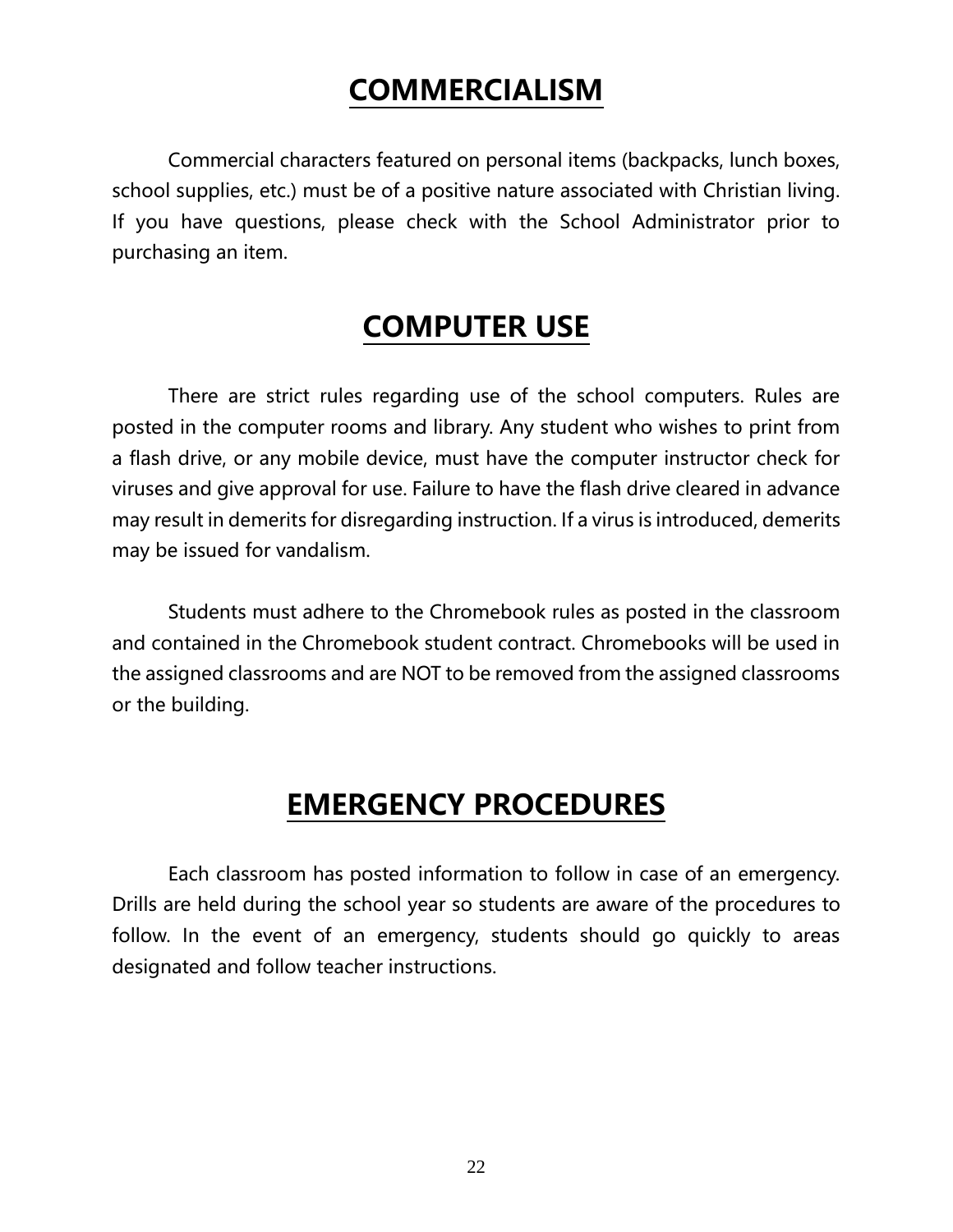### **EXTRACURRICULAR ACTIVITIES**

#### **ATHLETICS**

Issues regarding rules, guidelines, behavior, etc., for athletic events are covered in the CPRS Athletic Handbook. Any issues that remain unanswered may be directed to the Athletic Director or School Administrator.

#### **ATTENDANCE AT EXTRACURRICULAR ACTIVITIES**

During after-school activities and programs, all children are to stay with a parent or sponsor where the activity is held. Elementary age children (K-5) are not to attend these events without a parent or responsible adult. Proper behavior is expected at all times. Even in the gym, students should not be permitted to run freely after extracurricular activities.

CPRS reserves the right to exclude any non-CPRS student from any schoolsponsored activity or from the facility.

#### **HOLDING OFFICE**

Students must have a 2.5 or better GPA, no more than one D, no Fs, and fewer than 25 total demerits issued throughout the year in order to run or serve as class officers, student body officers, or officers in any school organization. A first semester and Tri-5 grade check will be performed prior to spring elections to ensure that candidates are in compliance. For elections held in the fall, first and second semester grade and demerit checks for the previous year will be performed to ensure that candidates are in compliance.

After the terms begin, grade checks will be performed at weeks 12, 18, and 30 during the school year to determine whether current officers are in compliance.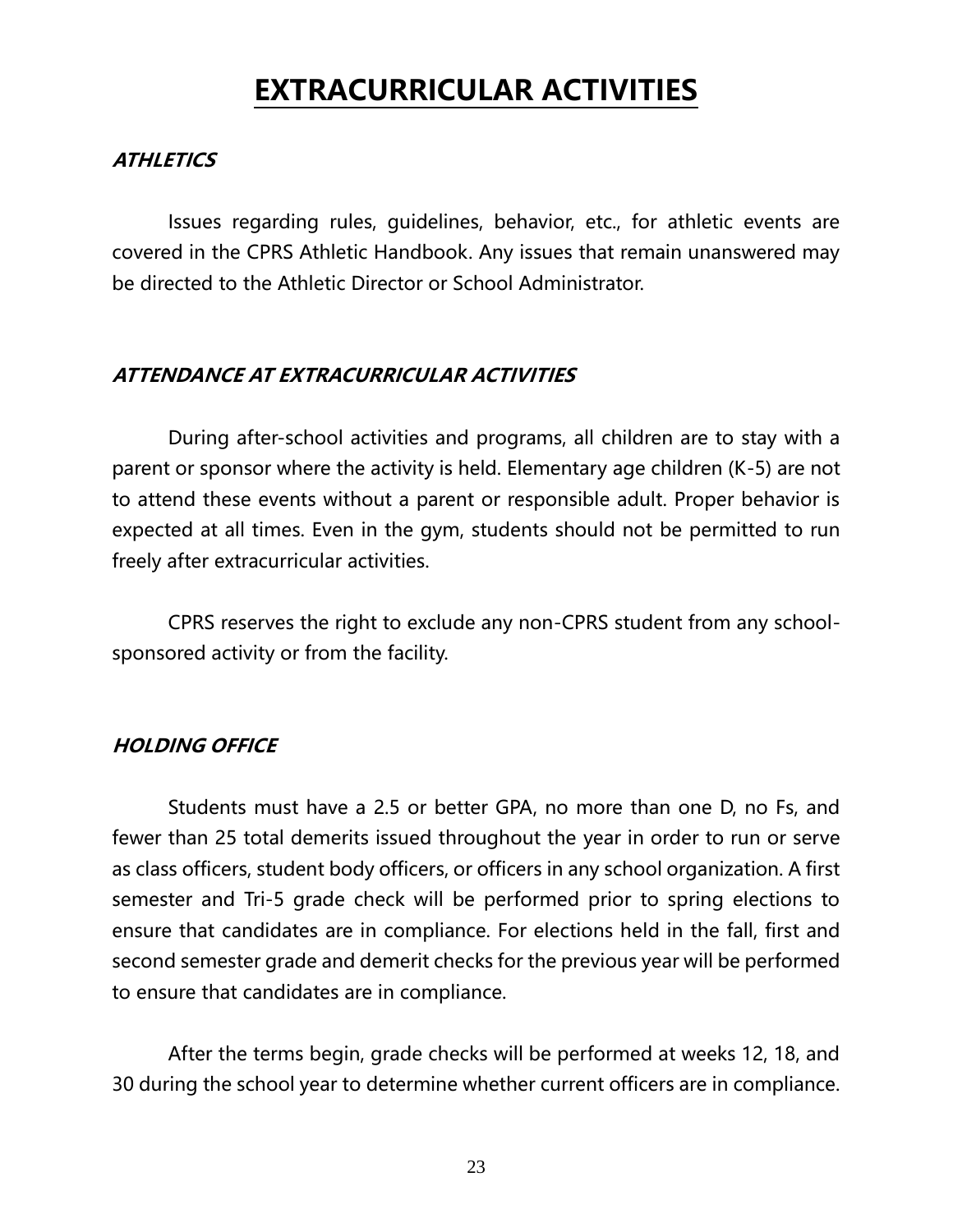#### **PARTICIPATION IN EXTRACURRICULAR ACTIVITIES**

Students may not have more than one D and no F in any subject in order to participate in athletics or other extracurricular activities. Students may still participate in practices or rehearsals while they are ineligible for games and performances.

Students will not be considered ineligible if a class in which they have an unsatisfactory grade does not afford them the opportunity to raise the grade within the next week.

If a student accumulates more than five demerits in a week, he or she is ineligible to participate in extracurricular activities for the following week. If a student accumulates 25 or more demerits for the year, he or she is ineligible to participate in extracurricular activities until the total drops below 25.

Students participating in drama productions will have their eligibility checked only BEFORE play practices begin.

#### **TRANSPORTATION TO AND FROM EXTRACURRICULAR ACTIVITIES**

All transportation to and from activities outside the school building must be coordinated by a CPRS faculty or staff member. Parents who assist in transporting students must complete an auto liability insurance form, stating that they have the following minimum coverage: bodily injury per person (\$50,000); bodily injury per vehicle (\$100,000); property damage per vehicle (\$50,000). Students are not allowed to transport other students to any school-related activity.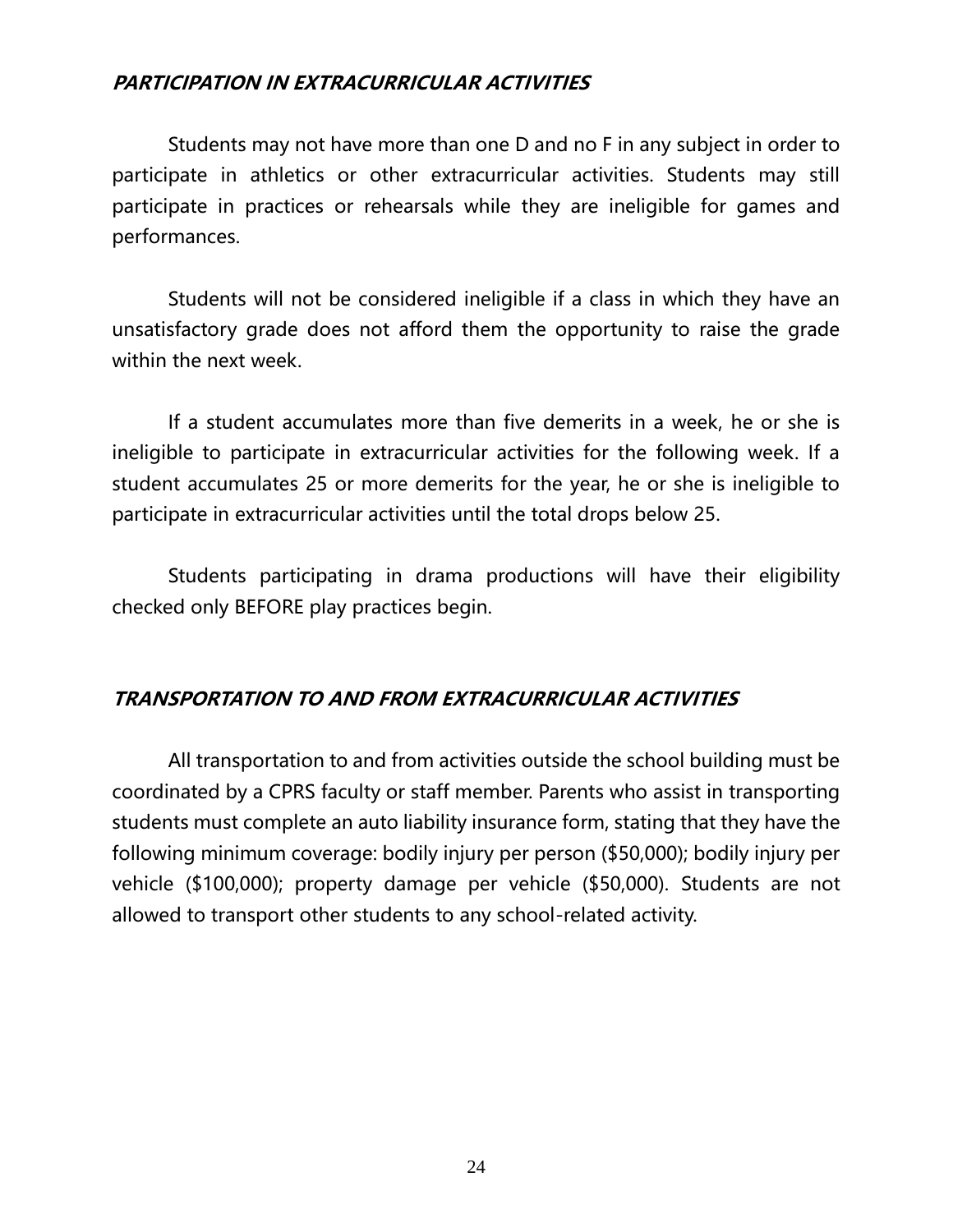### **FUNDRAISING**

All fundraising must be approved by the School Administrator in order to be implemented in or through the school, students, staff, or any club, organization, or parent.

### **HEALTH CARE**

Parents will be contacted to pick up their child if he or she exhibits acute symptoms of illness (e.g., vomiting, fever) or contagious disease. This will always be in accordance with guidelines from the Missouri Health Department. Please notify the office immediately if your family contracts any contagious disease such as hepatitis, meningitis, rubella, measles, mumps, or chicken pox.

Children who appear ill, having a temperature of 100 degrees Fahrenheit or higher, must be sent home. Students must be fever-free without the use of medication for 24 hours before returning to school. It is not uncommon for fever to be absent in the morning and recur later in the day.

Any child with head lice or nits is not allowed to attend school. Our policy requires treatment and removal of all nits before the student may return to school.

Center Place Restoration School cannot be responsible for injuries incurred on school property or during school-related functions.

#### **IMMUNIZATIONS**

Students must be in compliance with all immunization requirements for school attendance according to Missouri State Health Laws. There is no grace period. Children can be exempt only for medical or religious reasons. The medical exemption must be signed by a physician and submitted to the school clinic. The religious exemption must be picked up from the Health Department by the parent, signed, and submitted to the school clinic.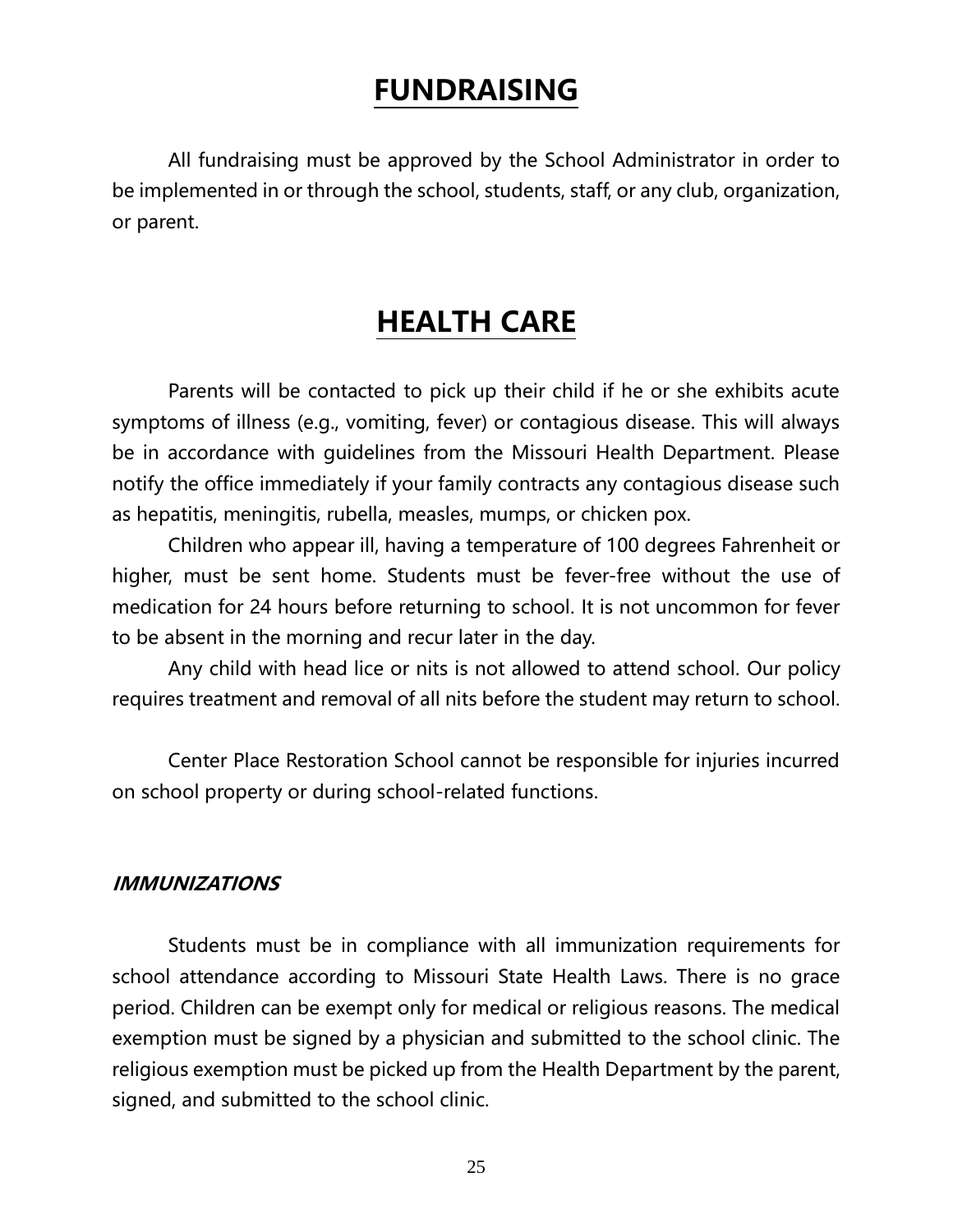#### **MEDICATIONS**

Medication should be given at home if at all possible; however, if the physician's orders indicate that it must be given during school hours, the medication may be administered at school by parental compliance (per Health Department requirements for private schools) with the following:

Prescription Medications: A parent or guardian must provide the medication in the original prescription bottle, plainly marked with the student's name, physician's name and phone number, date, name of medication, dosage, and time of administration; a completed Medication Consent Form must accompany the medication. (Medication Consent Forms are available as needed in the school office.)

Non-Prescription Medications: School personnel will not provide any nonprescription medications (including aspirin) at any time. Medications for colds, coughs, headaches, etc., will be given when sent to school in the original containers and accompanied by a Medication Consent Form.

Please do not send any medications in envelopes, plastic wrap, lunch boxes, etc. All medicine must be in original containers. Your pharmacist will provide extra properly marked containers if you need. All medication must be kept in the health clinic.

### **LOCKERS**

It is the responsibility of each student to take care of his own locker. Lockers should be kept clean and orderly. Periodic locker checks are made.

Students should use a combination lock and should never give their combination to other students, nor should a student open someone else's locker. All personal items should be kept in the locker. The number of trips to the locker should be limited, to minimize the congestion in the hallway areas.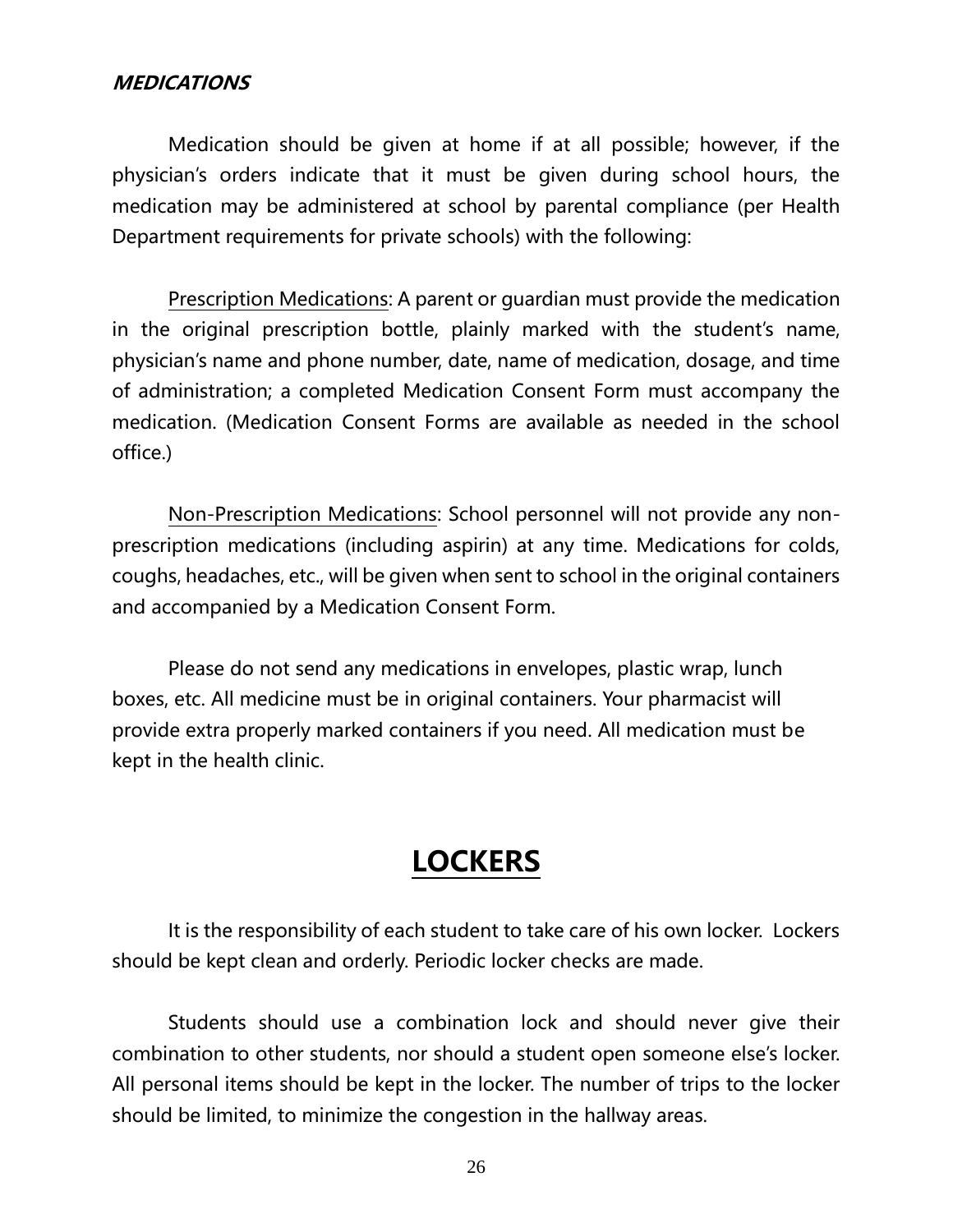### **LOST & FOUND ITEMS**

All articles found at the school are sent to the main office, where they may be reclaimed during office hours. Any items remaining after several weeks will be disposed of or will be donated. Students are encouraged to mark all personal items that are brought to school.

### **LUNCH**

Students may purchase the school lunch or bring their own. If a student brings lunch, please make sure that all items included are such that the student does not need assistance. Fast food or commercial food may not be brought in for lunch in the cafeteria. No caffeinated drinks will be served or sold in this building.

Parent/Grandparent Visitors: Please let us know at least one day in advance if you plan on visiting your child at lunch. Alumni/Student Visitors: Permission from the School Administrator is required 24 hours in advance, and appropriate attire (girls – slacks and blouse OR below-the-knee dress OR below-the-knee skirt and blouse; boys – slacks and polo or dress shirt) must be worn. A maximum of one visit per semester is allowed. All visitors are asked to eat the school lunch or bring a sack lunch rather than bringing in commercial food.

### **MOTOR VEHICLES**

Students are not allowed to sit in vehicles on the premises before or after school, during the school day, or at any school function. A student must secure permission from the teacher AND the office before going to his or her vehicle during the school day. Students must exit and enter only through the front doors during the school day.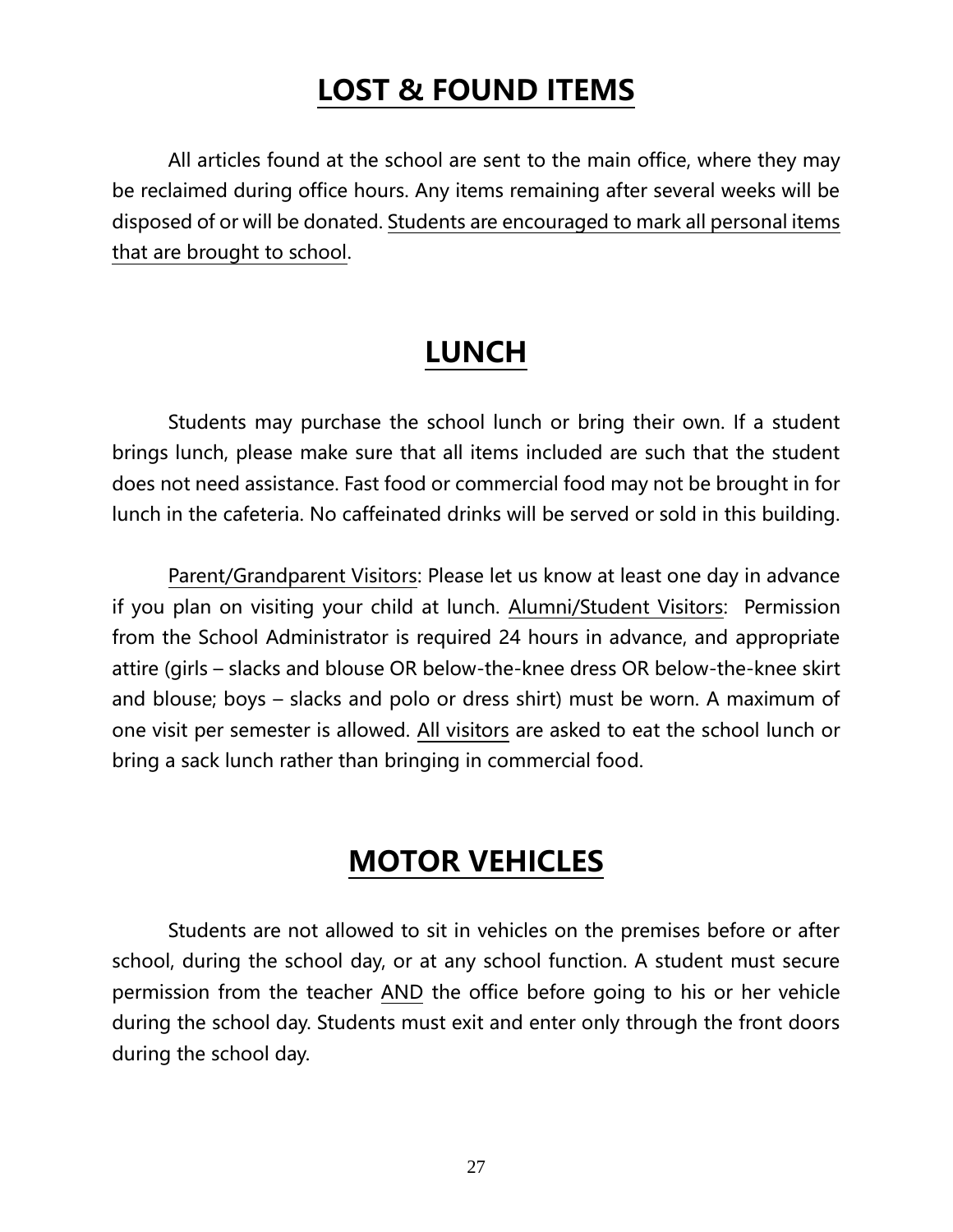Any erratic driving observed on or near school grounds or at CPRS activities will forfeit the student's rights for driving to and from school.

### **MUSIC**

Center Place Restoration School encourages our students to listen to music that lifts their spiritual, moral, and academic life. We request the support of our parents in this policy.

### **OFF CAMPUS ACTIVITIES**

If a CPRS student is involved in a non-CPRS activity that compromises the integrity of the school or conflicts with the Holy Scriptures or with the Student Covenant set forth in this handbook, the following procedures will be enacted:

- 1) Any individual, including school personnel, wishing to bring charges against a student must be willing to be identified. If a crime has been committed and charges have been brought by a civil authority, the school has sufficient cause for action.
- 2) Charges that are significant enough to warrant action should be brought to the attention of the School Administrator or a member of the Board of Trustees. Charges which involve events or activities of a parent/guardian, may result in the discontinuation of their student at the school.
- 3) If the accusations are firm or investigation is requested, the School Administrator may ask for a special meeting of the Board of Trustees. After discussion, the Board of Trustees, with the School Administrator, will determine the need for investigation.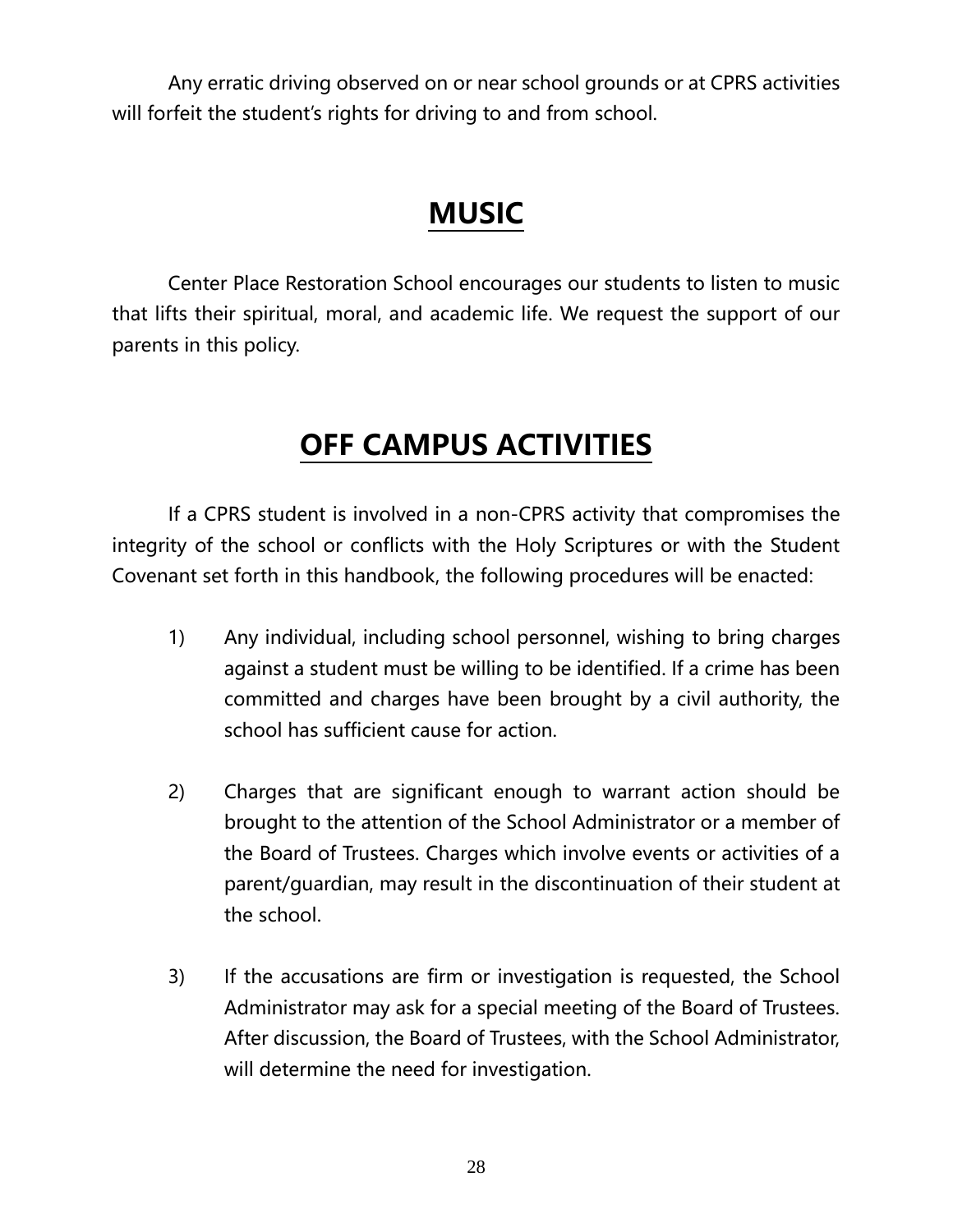- 4) In the event that an investigation is authorized, the School Administrator is empowered to seek out information from any and all sources to present to a special Disciplinary Committee of the Board of Trustees. This committee will review the administrative recommendation before it is announced to those involved. If the committee does not agree with the proposed administrative action, it will be presented to the entire Board of Trustees for discussion.
- 5) After the School Administrator and the Board of Trustees reach an agreement upon action to be taken, it will be presented to the individual and parent/guardian charged.

### **PARENT / TEACHER CONFERENCES**

Regularly scheduled Parent/Teacher Conferences occur annually in October. This is an excellent time to meet with teachers to discuss a student's progress.

Parents are encouraged to seek a conference with a teacher at any time it is deemed necessary. Please contact the teacher to schedule an appointment at a time that is mutually convenient. Attempts should not be made to confer with teachers during school programs, or at unscheduled times before and after school.

Barring unusual circumstances, appointments with the administration regarding classroom problems should made only if a conference with the teacher is attempted first. Problems are to be discussed with teachers and others directly involved. Please remember that it is the desire of all the staff of Center Place Restoration School to solve problems and work toward solutions of any situations involving your children.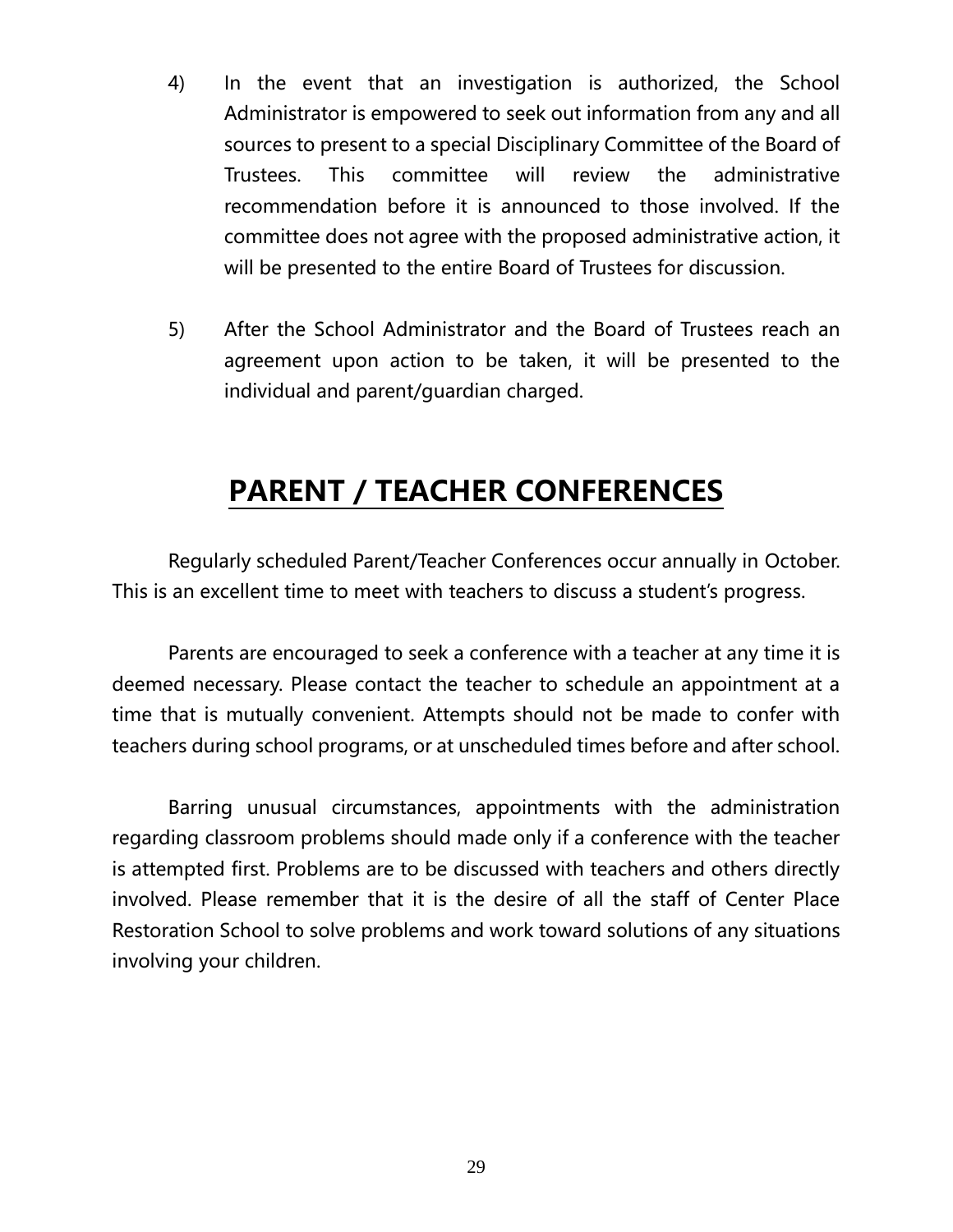### **PARENTAL APPEAL PROCESS**

When a parent has difficulty at CPRS he or she should, in this order:

- 1) Contact the appropriate person (faculty or staff member) depending on the situation; if there is a problem with a volunteer worker, contact the School Administrator
- 2) Contact the School Administrator
- 3) Contact the appropriate Board of Trustees Committee (Policy, Curriculum, Personnel, or Financial)

### **PARTIES**

#### **NON-SPONSORED PARTIES**

CPRS cannot be responsible for any party or social event that is not officially approved or sponsored by Center Place Restoration School. All continued group functions following CPRS activities are to be in harmony with the policies governing CPRS. Families who sponsor activities in their homes following a CPRS event are encouraged to have those events be in harmony with school policy. Parents should check with the administration as to the official status of an activity as an approved CPRS event. Disregard for this procedure may result in corrective action, or in the case of blatant disregard, expulsion.

#### **SPONSORED PARTIES**

There will be no planned or surprise classroom parties, except those approved by the administration. Students are not to bring treats to school without prior approval.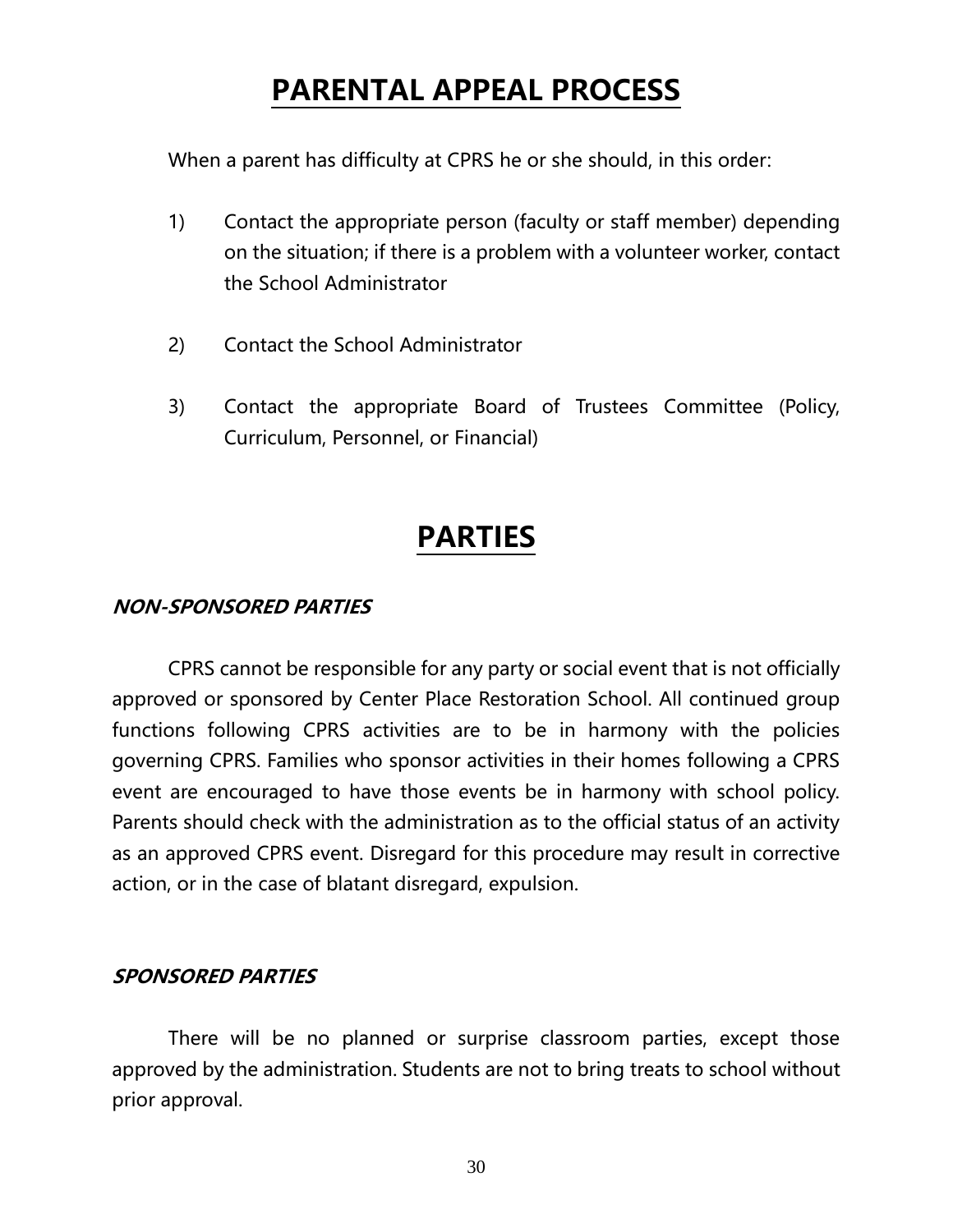### **PHYSICAL RELATIONSHIPS / ACTIVITY**

Sexual abstinence will be taught, as contained in the Scriptures, as an ongoing principle of CPRS. Inappropriate physical contact is unacceptable behavior on school property, at any school function, or extracurricular activity.

Any student who is proven to be sexually active and/or becomes pregnant or causes another to become pregnant will be automatically suspended from CPRS for at least one year. After one year, the School Administrator will be empowered to review the case, if requested, and would only react in a favorable fashion when convinced of deep and sincere repentance and a commitment to abstinence. A positive administrative recommendation must be presented to the Board for final approval.

If a student persists in discussing improprieties of sexuality in and around the school, he or she will be severely reprimanded, and if such conduct does not cease, will be suspended from school with no opportunity to ask for readmission for one semester.

Sexual harassment will not be tolerated. Any proven advance, action, or request that is suggestive or explicit in nature will result in discipline of the offending student, which may include demerits, suspension, or expulsion. Inappropriate advances through any means – verbal statements (person-to-person or by messenger), written messages (notes, phone texts, email, social media, etc.), gestures, or physical actions – will be dealt with immediately and to the full extent of school policy.

### **PICK UP ARRANGEMENTS**

Please have after school pick up arrangements taken care of before your child leaves home. If the arrangements change during the day, you may contact the school office before 3:15 PM and a message will be delivered to your student(s).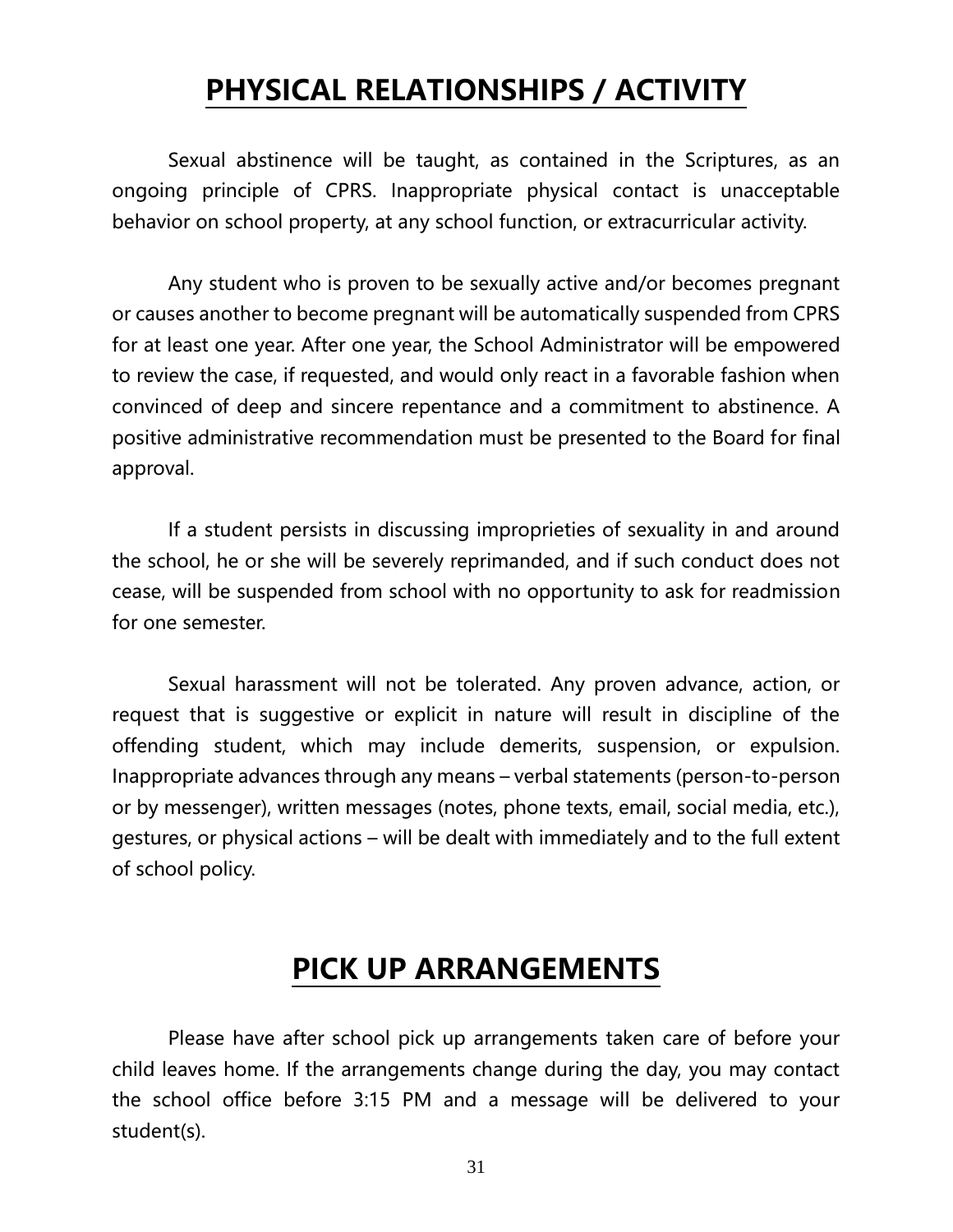### **SCHOOL OFFICE**

The school office, located inside the main school entrance, is open Monday through Friday and is closed when school is not in session.

All parents and visitors are welcome and must report to the office upon entering the school. No parent is to go directly to the classroom. If a parent wishes to speak with a teacher, arrangements should be made for a private conference with that teacher.

Lunches, homework, books, and other items may be left in the office to be delivered to students.

During the summer, office hours are reduced since we operate with a more limited staff. Prior to the beginning of summer break, families are notified of the summer hours. If the need arises to meet with summer personnel at another time, arrangements may be made by leaving a message on the school voice mail.

### **SOLICITATIONS PROHIBITED**

Solicitation is prohibited at Center Place Restoration School without the specific approval of the School Administrator. This includes, but is not limited to, the selling of tickets, candy, distribution of political material, or circulation of petitions.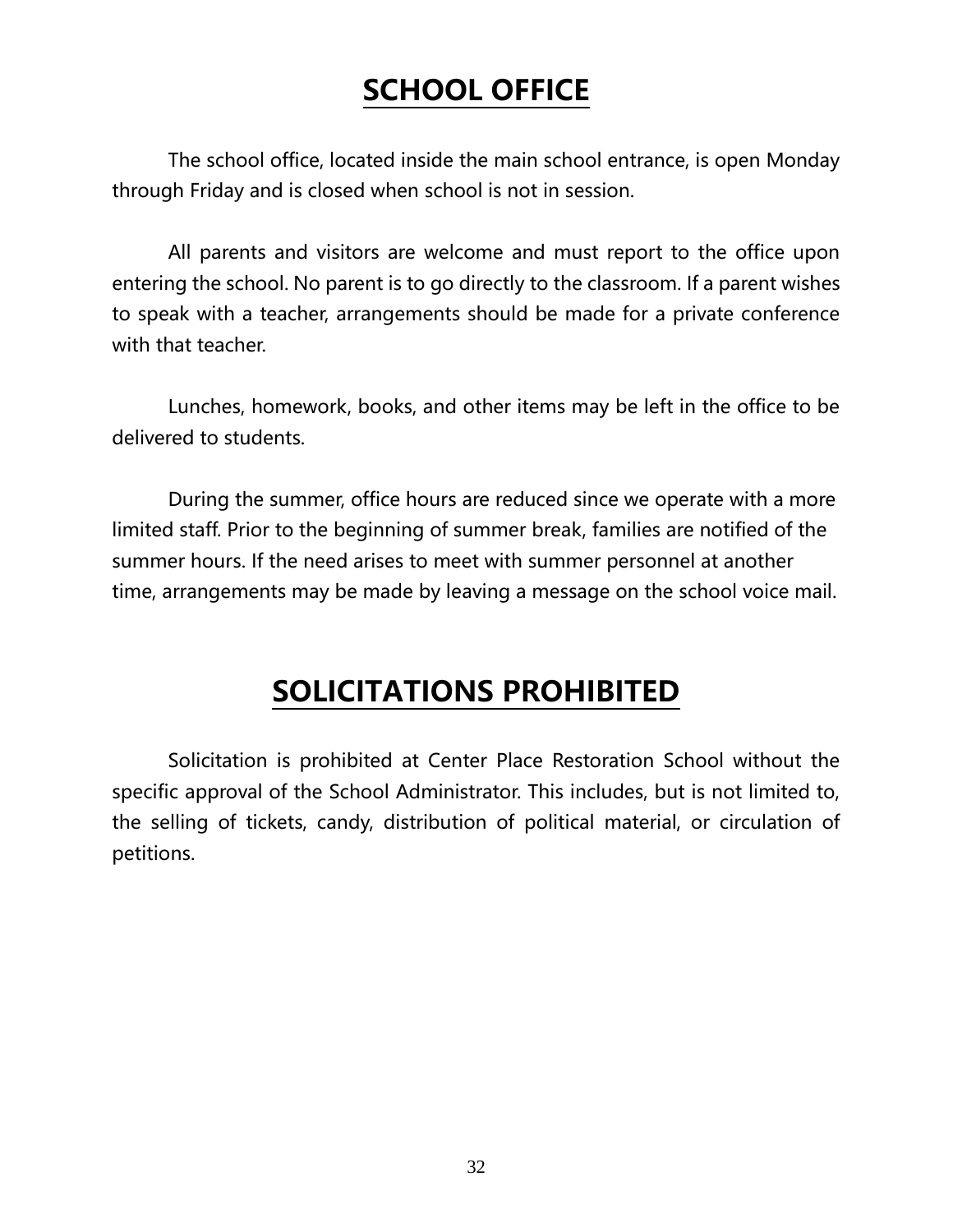### **TELEPHONES / ELECTRONIC DEVICES**

The possession and use of electronic devices at school is a privilege not a right. The use of electronic devices should be used responsibly and should not disrupt the learning and spiritual environment of any school activity (before, during, or after school), nor should their use degrade the morale or behavior of other students.

High school students are allowed to have electronic devices in their immediate possession during the school day, but they must be on silent mode [no vibration] or turned off. Electronic device use will be allowed in the classroom for specific class-related purposes when approved by the teacher. Students are required to ask for permission prior to use. Chrome books are available in some classrooms and can be used for educational purposes.

No Personal electronic device should be used to print to the school printers. Students should work through a teacher or staff member to have their work printed, following the current procedure to pay for printing.

Taking unapproved video or photos of people and events at school, and/or the posting of such on any website is strictly forbidden. No photos and/or videos may be taken at school without prior approval from a teacher and/or administrator. No camera or video-capable electronic devices will be allowed to be used in restrooms or locker rooms.

For safety reasons, electronic devices should not be used by students at all during emergency situations or emergency drills.

Any middle school student who brings an electronic device into the building must turn it off and secure it in their locker (which should be locked), unless directed by a teacher to bring it to class for a specific educational purpose.

Violations of any part of this electronic device policy may result in the loss of privileges, demerits, and/or out of school suspension.

If a student has an urgent need during the school day, he or she may always use the office telephone with permission from the classroom teacher.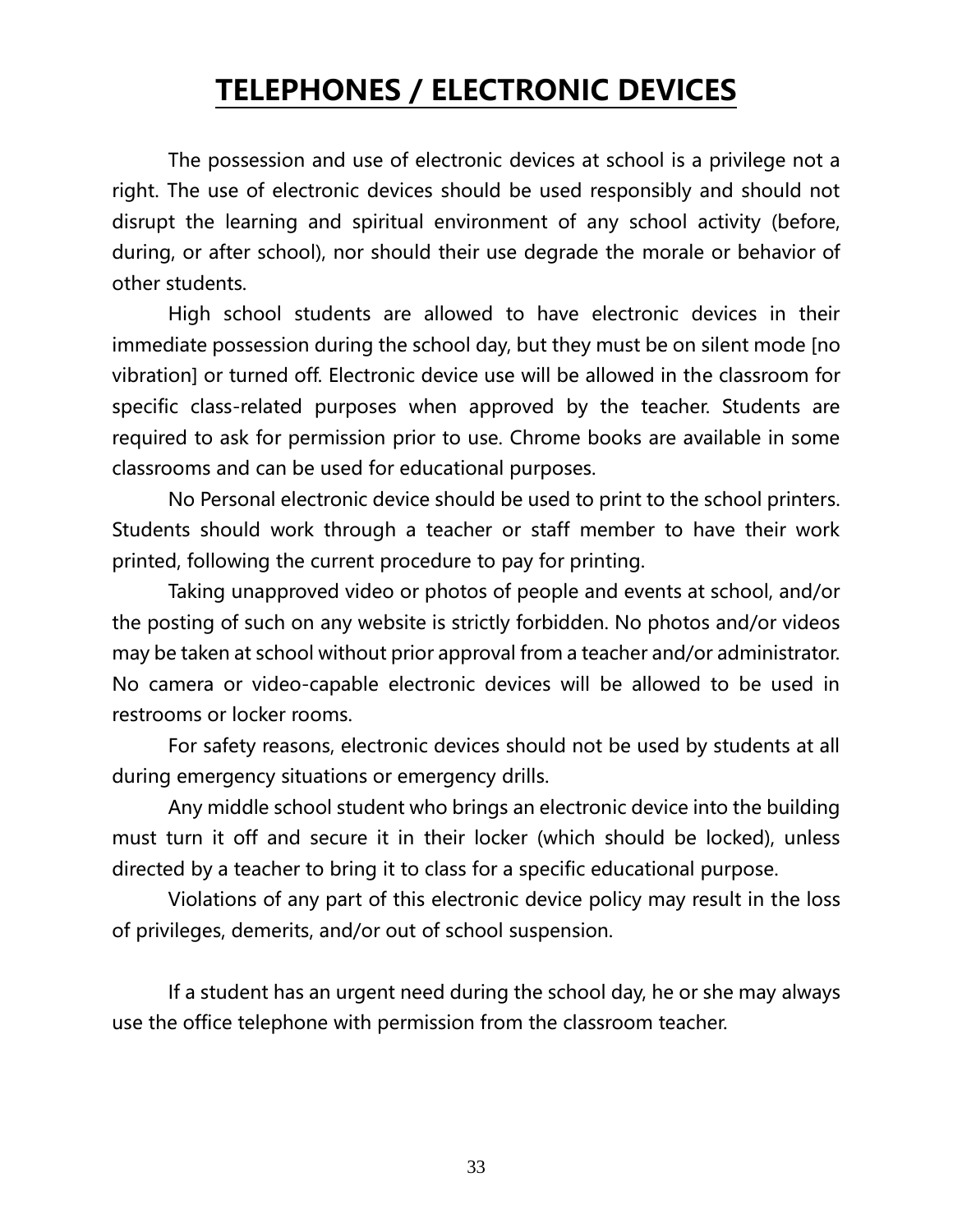### **TUITION**

The yearly tuition amount for your family will be divided into either ten monthly payments (due August 1 through May 1) or into twelve monthly payments (due June 1 through May 1). Please note that all payments are due in the school office on the first day of each month. If you wish, payment for the entire year may be paid in full at the beginning of the payment period. Checks should be made out to "Center Place Restoration School" or "CPRS." Any checks that are returned are subject to an additional fee being added to your tuition account. We cannot postdate or hold checks.

Any account that becomes 60 days delinquent may result in the student being prohibited from attending class until the account is made current. Students with delinquent accounts may not submit applications for admission for the following year. If a student attends any portion of a month, payment is required for the entire month's tuition. No deduction is made from tuition costs for absences. Contact the financial office if you have any financial difficulties.

#### **FINANCING**

Center Place Restoration School is a private, not-for-profit corporation. No state or federal funds are received by the school. Income from tuition is insufficient to fully cover the cost of operating the school. Interested individuals are invited to contribute to the operation of the school via gifts for general expenses or by providing financial aid for deserving students who would otherwise be unable to afford a private school education. Fundraising projects are planned to assist with the ongoing financial needs of the school.

#### **TUITION ASSISTANCE**

A limited amount of financial assistance is available yearly to those who are in need. Please contact the financial office for information on applying for such assistance.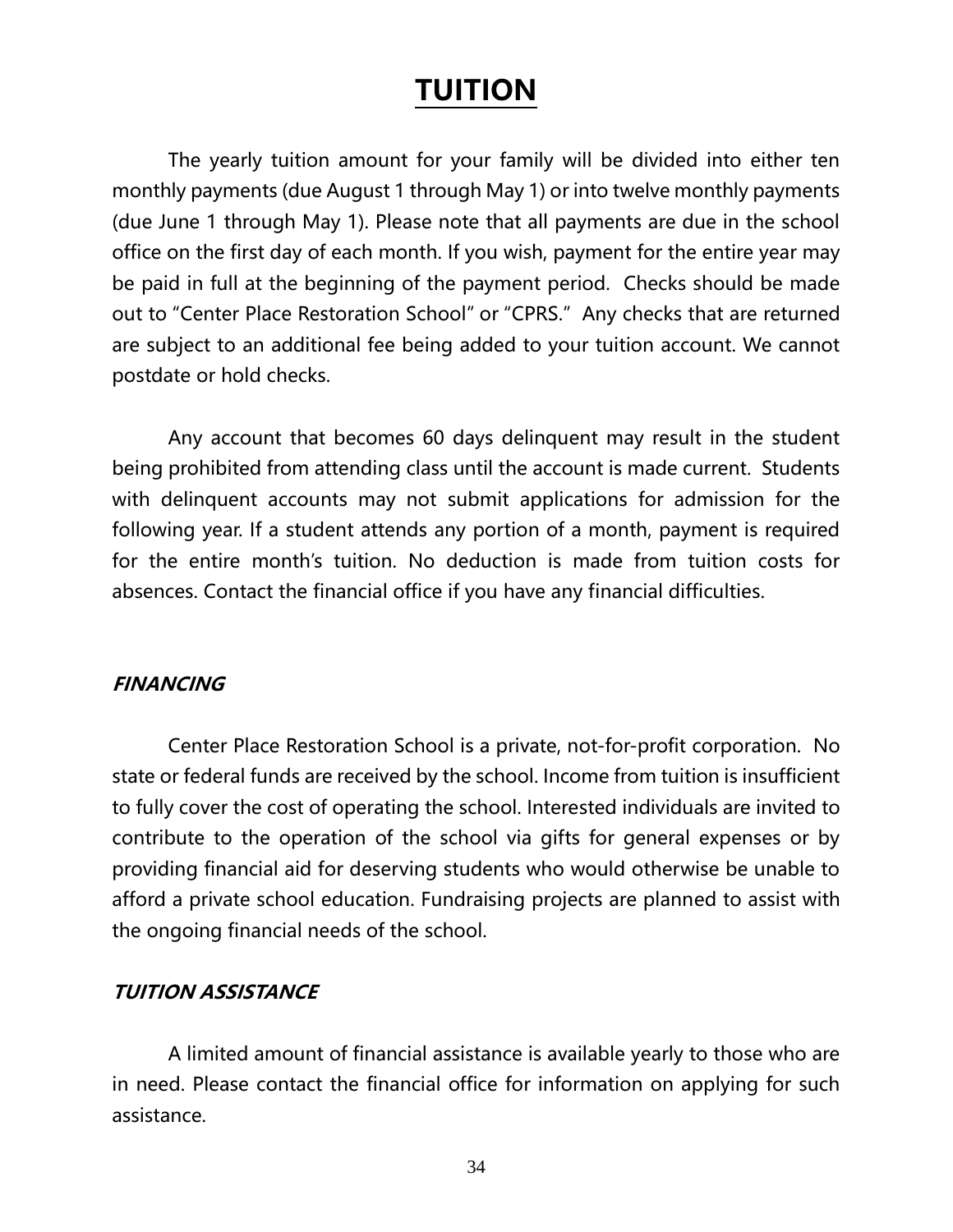In order to be good stewards of the monies that the Lord has entrusted to us, it is important that the following guidelines be carefully adhered to. To be eligible for continuing tuition assistance:

- 1) A student must not be disruptive to the educational process in any classroom environment and must demonstrate respect for school property.
- 2) A student should maintain a C academic average and have no grade of F in any subject.
- 3) A secondary student receiving 25 or more demerits in one semester would give cause for non-continuance in the Tuition Assistance program until such time as he or she falls into acceptable conduct parameters of the program.

Eligibility for tuition assistance will be determined on a semester basis by the School Administrator and students may be placed on academic or conduct probation at the end of the school semester. A student placed on such probation will have one semester to restore his or her academic or conduct record, or tuition assistance will be forfeited.

Parental notification throughout the process will be the responsibility of the School Administrator. Further administrative action may be needed if problems are not resolved; such action may include students being asked to withdraw from CPRS.

### **VISITORS**

The School Administrator reserves the right to determine who may visit the school at any time. As much as possible, visitors must adhere to the standard dress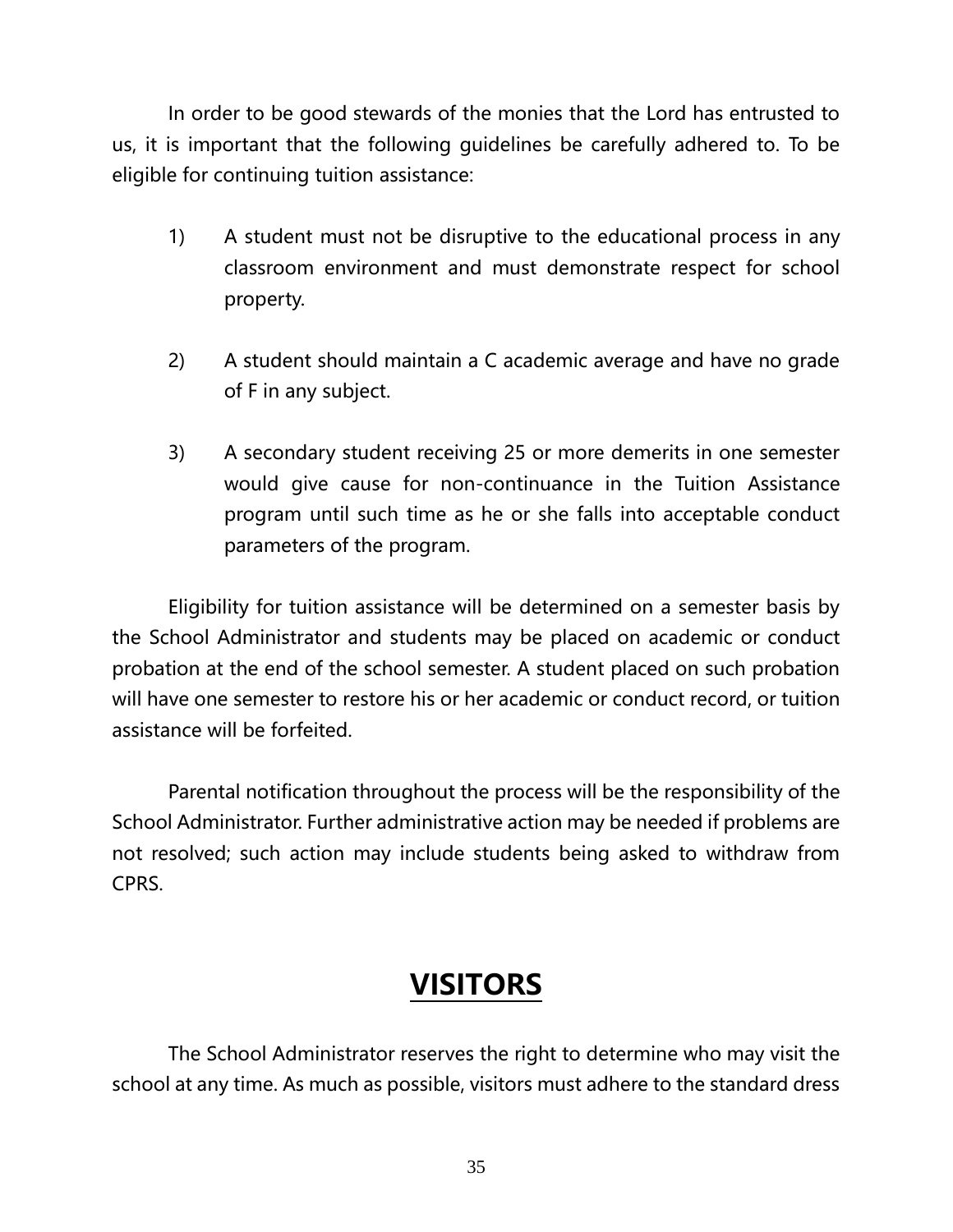code, rules, etc. Visitors should stop at the school office and sign in prior to going anywhere else in the building.

To enter the CPRS facility, visitors must come to the main entrance of the building where they will be recognized through our security monitors; after pressing the buzzer, the magnetic door lock will be released.

#### **FAMILY**

Family members are welcome to visit the school during lunch hour, and are asked to follow the rules outlined in the "LUNCH" section of this handbook. If a parent wishes to sit in on a class, the office must be contacted in advance to clear this request with the administration and teacher.

#### **STUDENTS**

Any visiting student must acquire permission from the School Administrator 24 hours in advance, and must bring written permission from a parent before visiting the school. The student visitor must follow the required dress code outlined by the School Administrator. If here during the lunch period, the student should follow the rules outlined in the "LUNCH" section of this handbook.

### **WEATHER-RELATED SCHOOL CLOSING**

At different times, there is a possibility of school being canceled due to the weather. During those times, the entire facility will be closed and extracurricular activities will be canceled.

If the decision is made to cancel classes before school starts in the morning, families are notified via email, local tv stations are contacted to include CPRS on their school closing list, and the school website, voice mail, and Facebook page will be updated.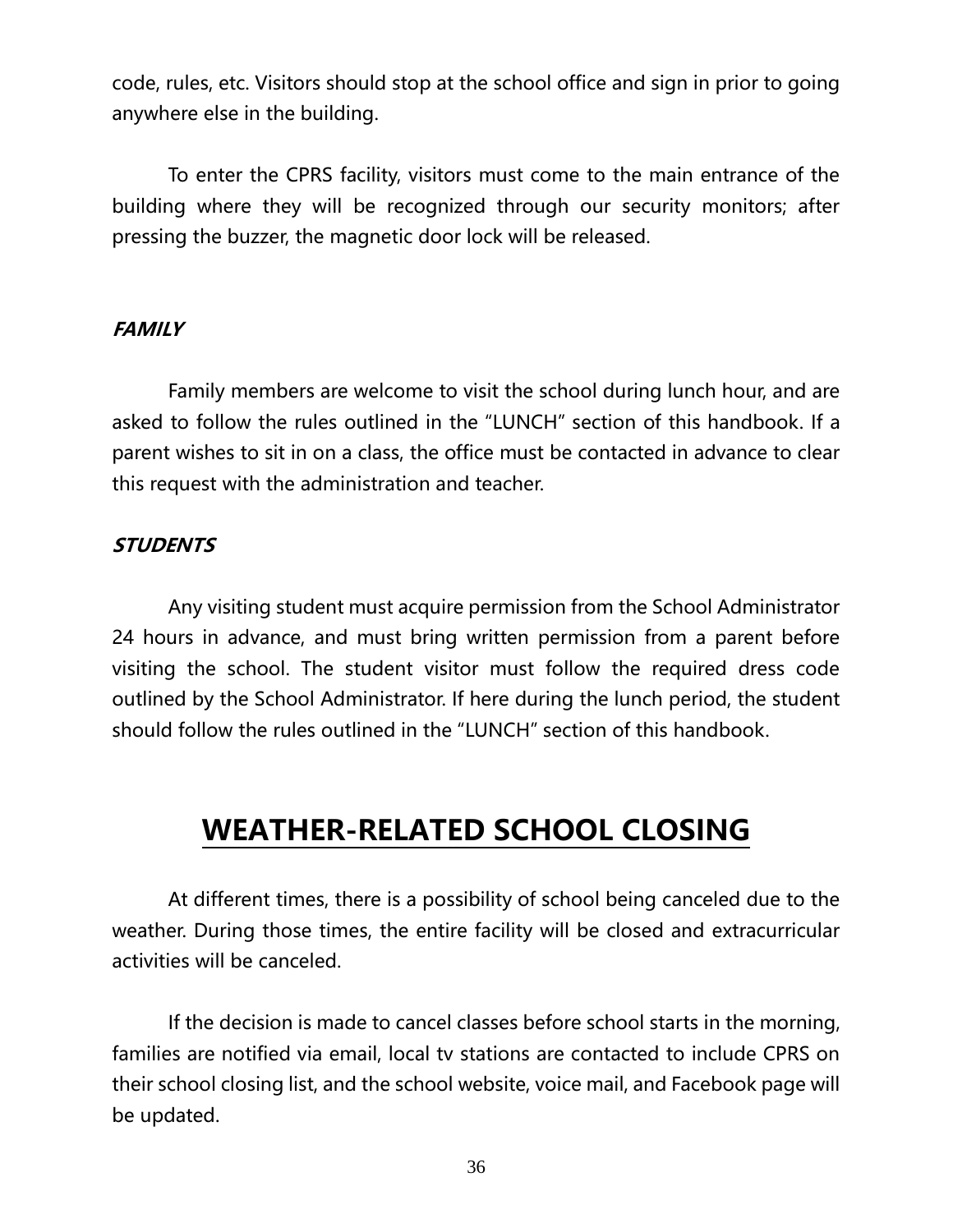In the rare event that school is dismissed early during the school day, parents

will be notified via email. School personnel will remain in the building with students until they are picked up. Your patience and cooperation is appreciated.

## **DRESS CODE**

- **\* Scripture Background**
- **\* General Requirements**
- **\* Uniform Requirements**
- **\* Extracurricular Dress Code**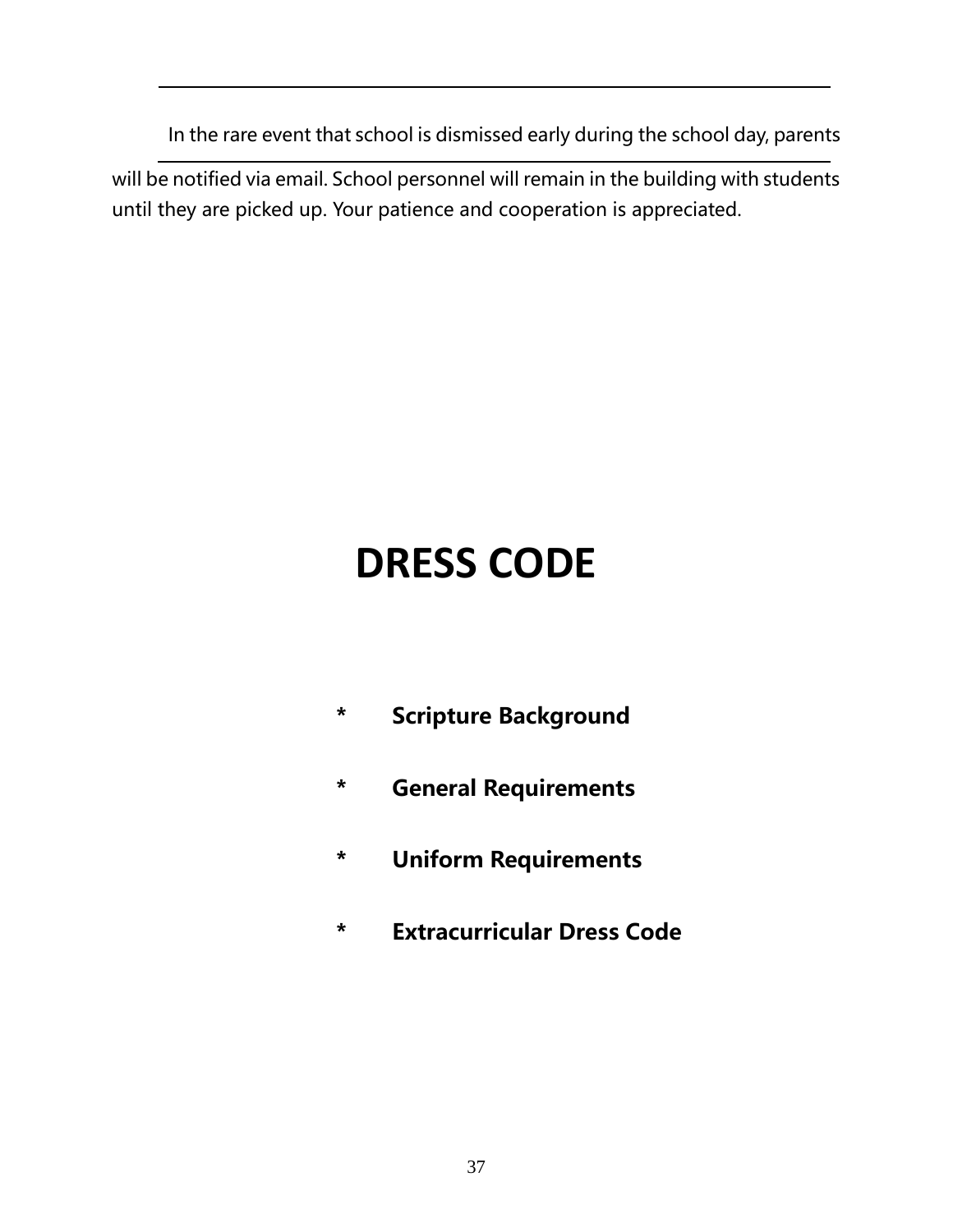### **SCRIPTURE BACKGROUND**

While we realize that the Scriptures do not specifically tell us how we should dress or how our hair should be cut, they do give us some principles to follow. In light of these principles, we must set an institutional standard for our school. Our intention is not to say that a Christian who fails to meet our standards is sinning, but only that our students must meet this standard in order for us to be consistent in our enforcement. General scriptural guidelines for dress are:

- 1) Modesty of both boys and girls: "that women adorn themselves in modest apparel, with shamefacedness and sobriety;..." (I Timothy 2:9). "Flee also youthful lusts; but follow righteousness, faith, charity, peace, with them that call on the Lord out of a pure heart..." (II Timothy 1:22).
- 2) Identification with the Lord and not with the world: "...but be thou an example of the believers, in work, in conversation, in charity, in spirit, in faith, in purity" (I Timothy 4:12). "...present your bodies a living sacrifice, holy, acceptable unto God, which is your reasonable service. And be not conformed to this world;..." (Romans 12:1-2). "Love not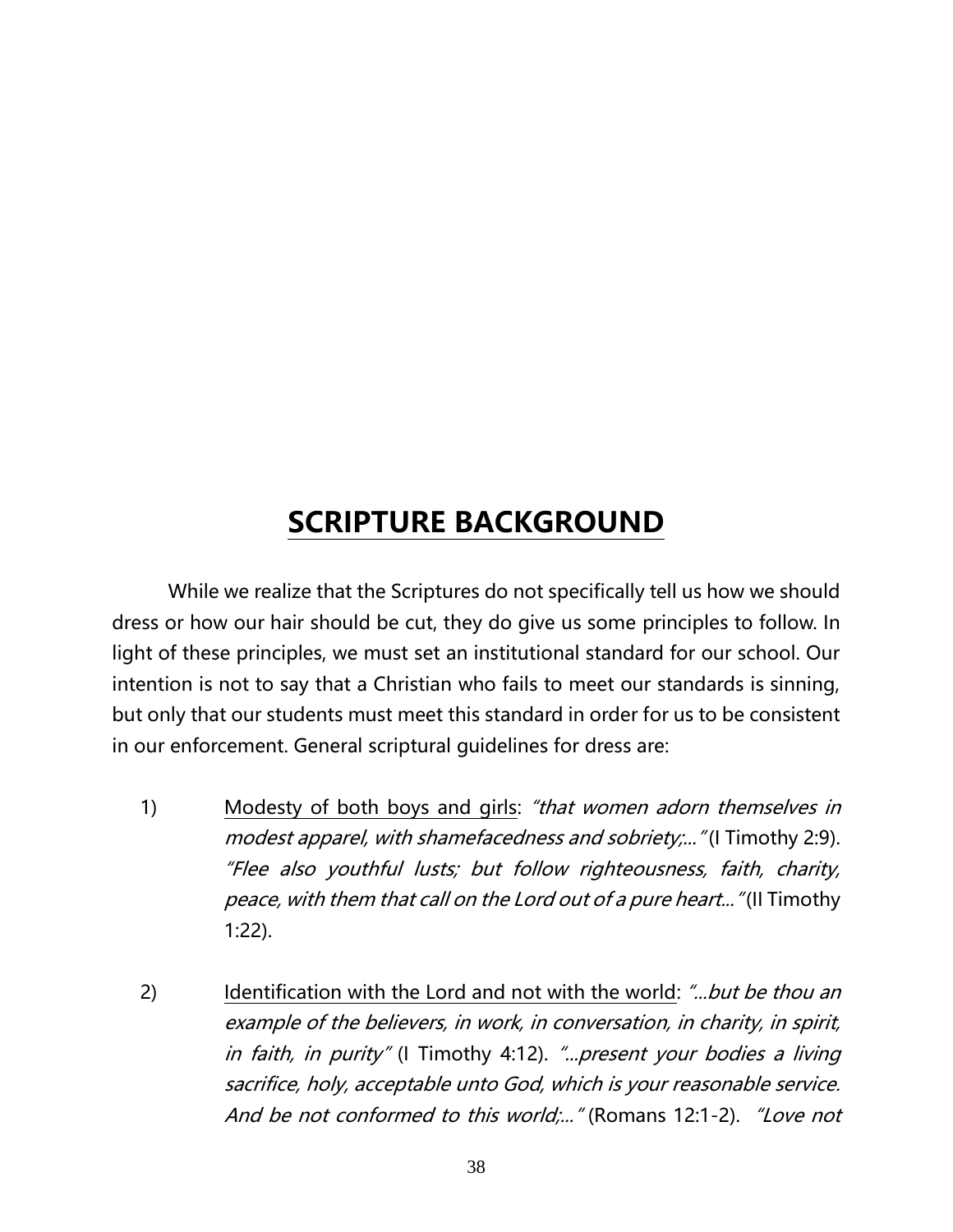the world, neither the things that are of the world. If any man love the world, the love of the Father is not in him..." (I John 2:15).

### **GENERAL REQUIREMENTS**

The school dress code is expected to be kept at all school functions, including extracurricular activities on or off campus, unless otherwise instructed. Parents are expected to cooperate in meeting these standards for their students. Final decisions on any questionable matters will be the responsibility of the School Administrator.

Rules for students both during the school day and at extracurricular events are:

#### Boys and Girls:

- 1) Clothes are to be clean and neat at all times.
- 2) Hats and sunglasses may not be worn during school hours or at indoor school activities.
- 3) Jackets are not to be worn during the school day.
- 4) Pant cuffs may be rolled up neatly if too long.
- 5) No piercings are allowed, other than earrings for girls as outlined in item 3 below. Students are prohibited from wearing gauges or having tattoos; however, because of the permanent nature of both, the following allowances will be made: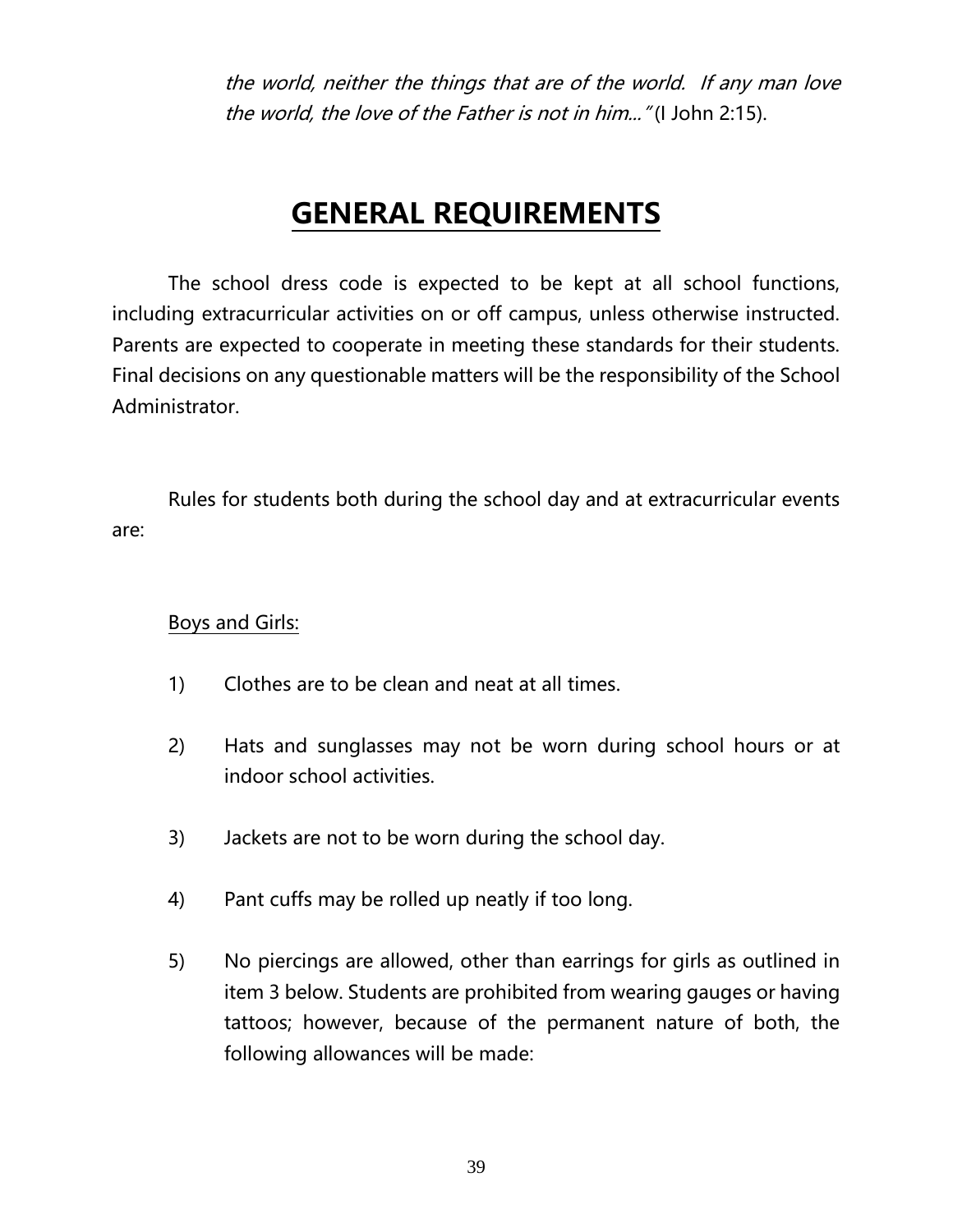\* Students who currently have gauges or tattoos will be allowed to keep them but may not enlarge them, or in the case of tattoos, add more.

\* The School Administrator may use discretion for accepting new students who have gauges or tattoos. New students will also not be allowed to enlarge their gauges or add additional tattoos. All tattoos will be covered cosmetically or with clothing at all times when at school or any school function.

6) Any graphics/logos/text on extracurricular clothing must adhere to the school standards and must be of a positive nature associated with Christian living.

#### Girls:

- 1) Girls in grades K-12 must wear dress length below the knee.
- 2) Makeup will not be used by girls in grades K-5. This includes lip gloss, nail polish, eye makeup, etc. Only moderate makeup may be worn by girls in grades 6 - 12.
- 3) Modest earrings/ear jewelry are permitted in the earlobe only. Dangling earrings that exceed 1½" in length are not permitted.
- 4) Hairstyles must be kept clean, neat, and combed. No spiked, stiff, or sculptured hair. No hair paints or multicolor hair. Dyed hair is a matter of parental discretion; however, the School Administrator will have authority to take action on any dyed hair that is deemed to be inappropriate.

Boys: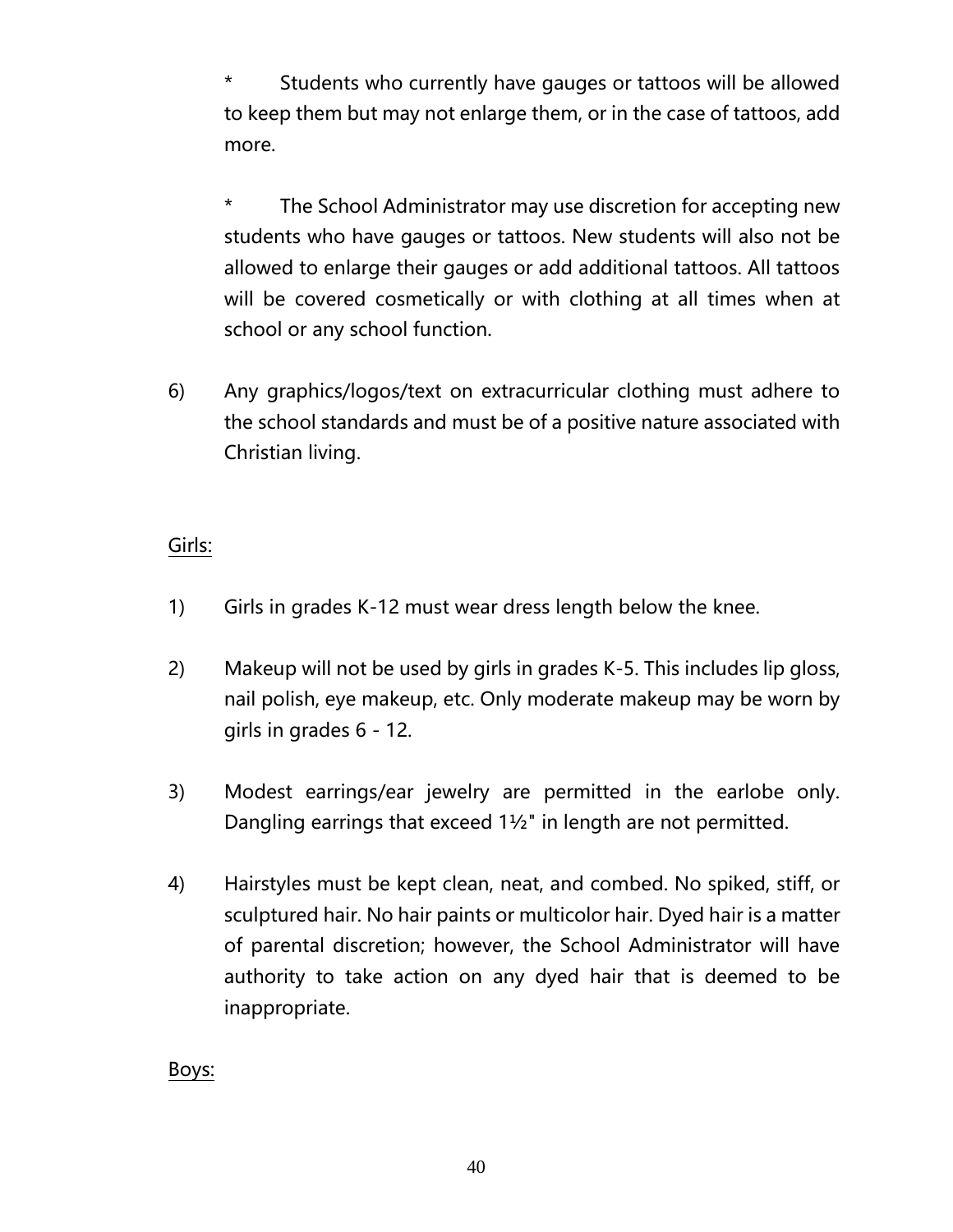- 1) Hairstyles must be in good taste. Long hair is not permitted. Young men must keep their hair cut in a medium trim, and hair should follow the contour of the head by being tapered. Hair on or over the ears, shirt collars, or eyebrows is unacceptable. Hair is to be kept clean, combed, and neat at all times. No spiked hair or shaved heads. No hair paints or multicolor hair. Dyed hair is a matter of parental discretion; however, the School Administrator will have authority to take action on any dyed hair that is deemed to be inappropriate.
- 2) No beards or mustaches are allowed. No sideburns below the center of the ear are allowed. Students will maintain a clean-shaven face. Any student needing a shave will be given one warning before demerits are issued.
- 3) Boys may not wear earrings.

### **UNIFORM REQUIREMENTS**

Students must wear the CPRS uniform to school on a daily basis. Uniform pieces need to have been originally purchased from the approved uniform company unless otherwise specified below. If an emergency situation arises and a student is unable to wear any part of his or her regular uniform, the parent must write a note to the administration requesting approval for the exception. The student must bring the note to the School Administrator prior to going to class.

If a dress code violation slip is sent home with a student, immediate attention should be given to the problem. Removal from class and/or activities will occur when deemed necessary by the teacher and/or administration. Repeated infractions of the dress code may result in disciplinary action.

- 1) Neat mends are allowed, but patches cannot have text/pictures.
- 2) Shoes for daily school wear may be dress shoes, casual shoes, or tennis shoes. Acceptable shoe colors are solid black, brown, or navy – no white shoes or white binding around the sides of the soles. Laces must be solid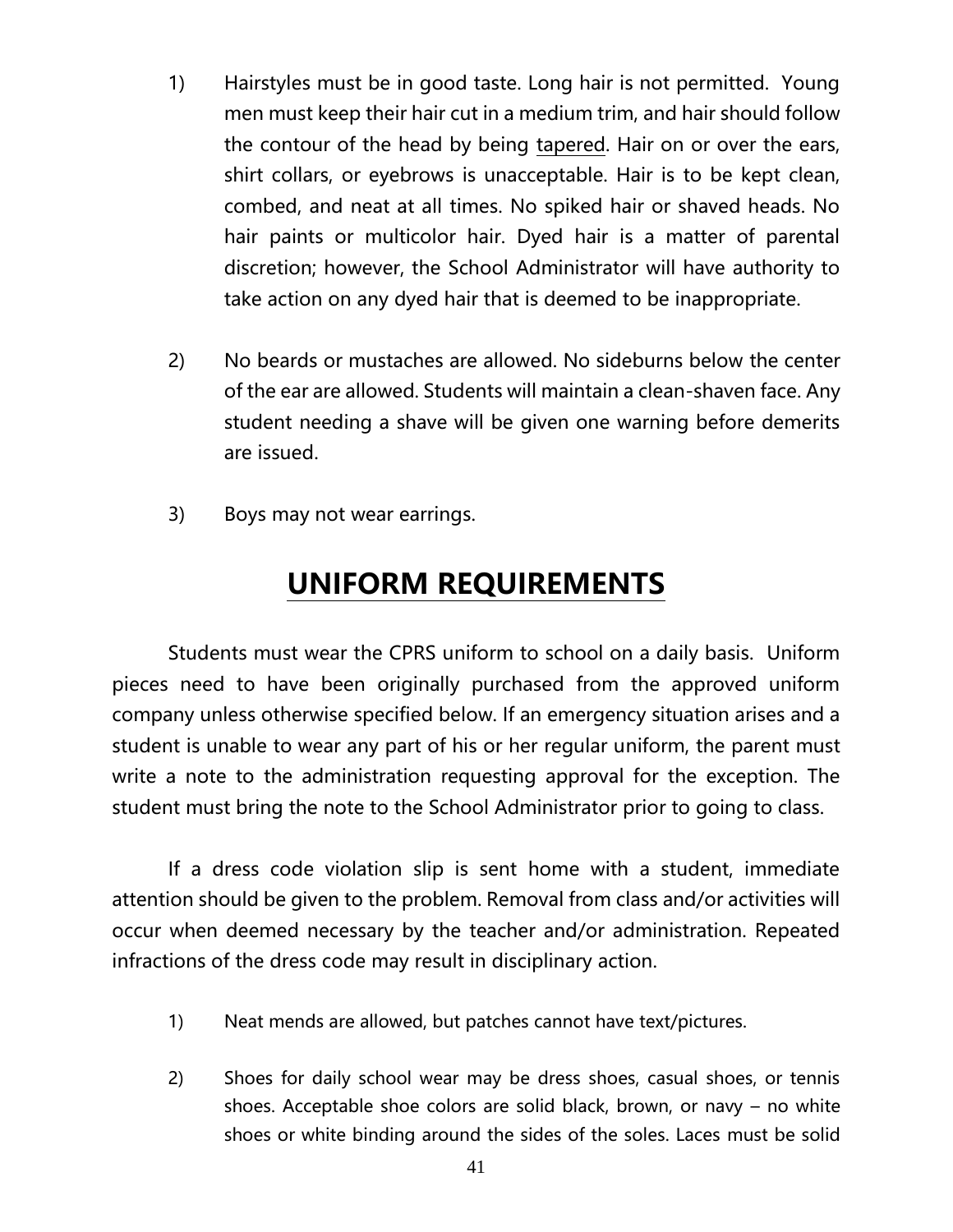color and must match each other, as well as the shoe color. Sandals, hiking boots, cowboy boots, open-backed shoes, etc., may not be worn at school. All elementary students (and secondary students who are in a P.E. class) must have tennis shoes or athletic shoes to be worn *only* during P.E. These shoes should have non-marking rubber soles.

3) A solid white, navy, or red t-shirt with no design or writing may be worn under the uniform shirt. During cold weather, a solid white, blue, or red turtleneck may be worn under the uniform shirt.

#### **MANDATORY UNIFORM**

Mandatory Uniform is to be worn for specific CPRS activities, such as concerts, programs, field trips, Picture Day, etc. Please note that students who are not in Mandatory Uniform may not be permitted to participate in an activity that requires it.

#### **GIRLS' MANDATORY UNIFORM ITEMS**

All female CPRS students in kindergarten through 12th grade must own the following uniform pieces, which are referred to as Mandatory Uniform:

| Kindergarten – $5th$ Grade |              | 6 <sup>th</sup> -12 <sup>th</sup> Grade |
|----------------------------|--------------|-----------------------------------------|
| $\star$                    | plaid jumper | plaid pleated skirt                     |

#### Kindergarten – 12th Grade

- navy short-sleeved monogrammed polo
- navy socks

Shoes should follow the requirements outlined under "Uniform Requirements."

Girls in  $5<sup>th</sup>$  through  $8<sup>th</sup>$  grade, and high school girls who are enrolled in any P.E./fitness class or are members of a CPRS athletic team, must purchase the CPRS logo gym shorts and gym shirt from the Athletic Office.

#### **GIRLS' OPTIONAL UNIFORM ITEMS**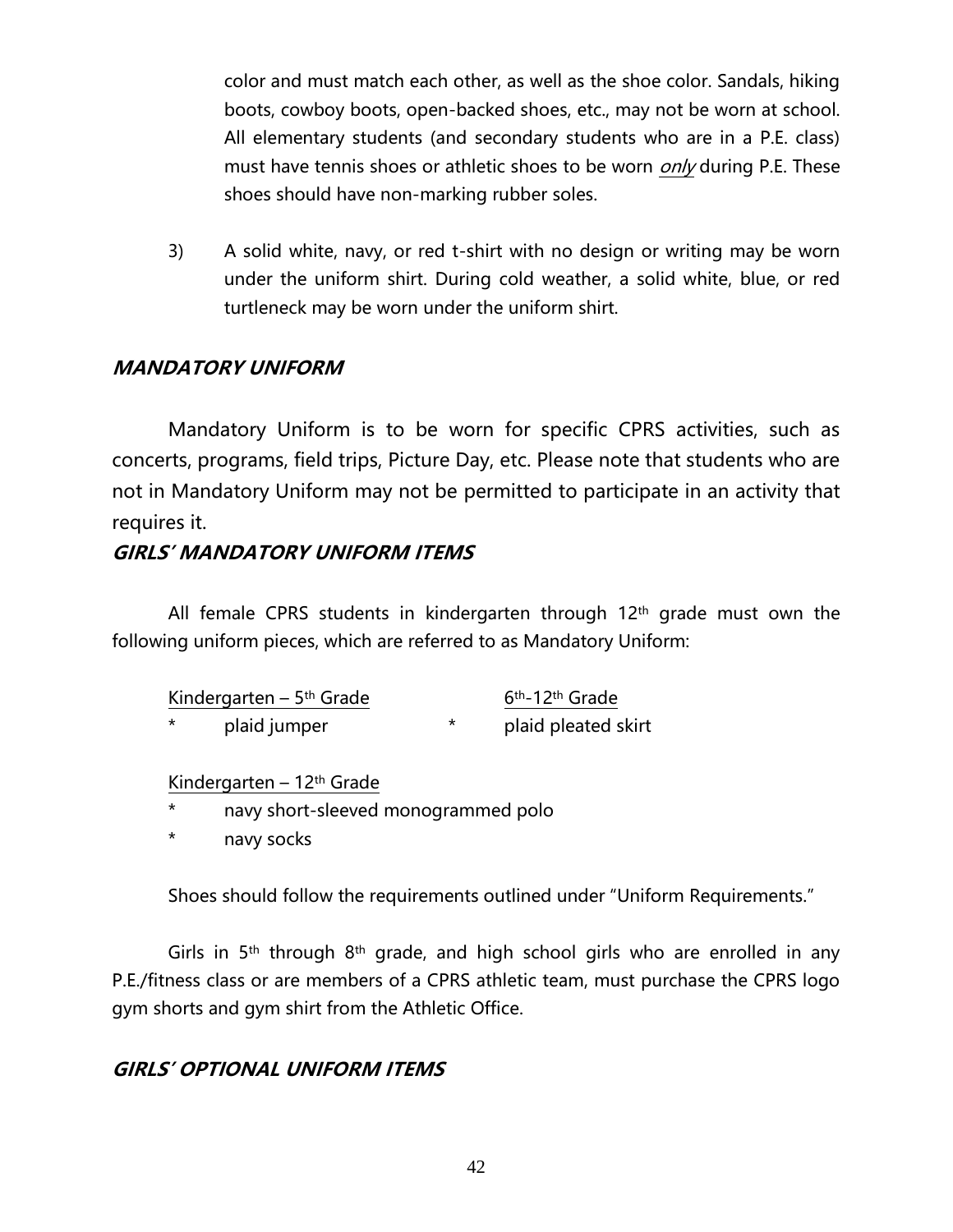These items may be purchased for variety only; they may not be worn on any Mandatory Uniform day:

- \* navy jumper (K-5th only)
- \* plaid pleated skirt  $(K-5<sup>th</sup>$  optional;  $6<sup>th</sup>-12<sup>th</sup>$  mandatory)
- \* navy or khaki pleated skirt
- \* navy or khaki long skirt w/back panel
- \* navy or khaki pants (black or brown belt is required w/pants)
- \* red monogrammed short-sleeved polo shirt
- \* navy or red monogrammed long-sleeved polo shirt
- \* navy monogrammed fleece jacket
- \* plain, solid color black, white, navy, red, or beige socks
- \* plain, solid color black, white, navy, or red tights or below-knee leggings
- \* plain, non-patterned, neutral color nylon hose

Shorts with finished hem edges may be worn under uniforms for modesty. Leggings may not be worn on Picture Day.

#### **BOYS' MANDATORY UNIFORM ITEMS**

All male CPRS students in kindergarten through 12<sup>th</sup> grade must own the following uniform pieces, which are referred to as Mandatory Uniform:

#### Kindergarten – 12th Grade

- \* khaki slacks
- \* navy short-sleeved monogrammed polo shirt
- \* navy socks
- \* black or brown belt

Shoes should follow the requirements outlined under "Uniform Requirements."

Boys in 5<sup>th</sup> through 8<sup>th</sup> grade, and high school boys who are enrolled in any P.E./fitness class or are members of a CPRS athletic team, must purchase the CPRS logo gym shorts and gym shirt from the Athletic Office.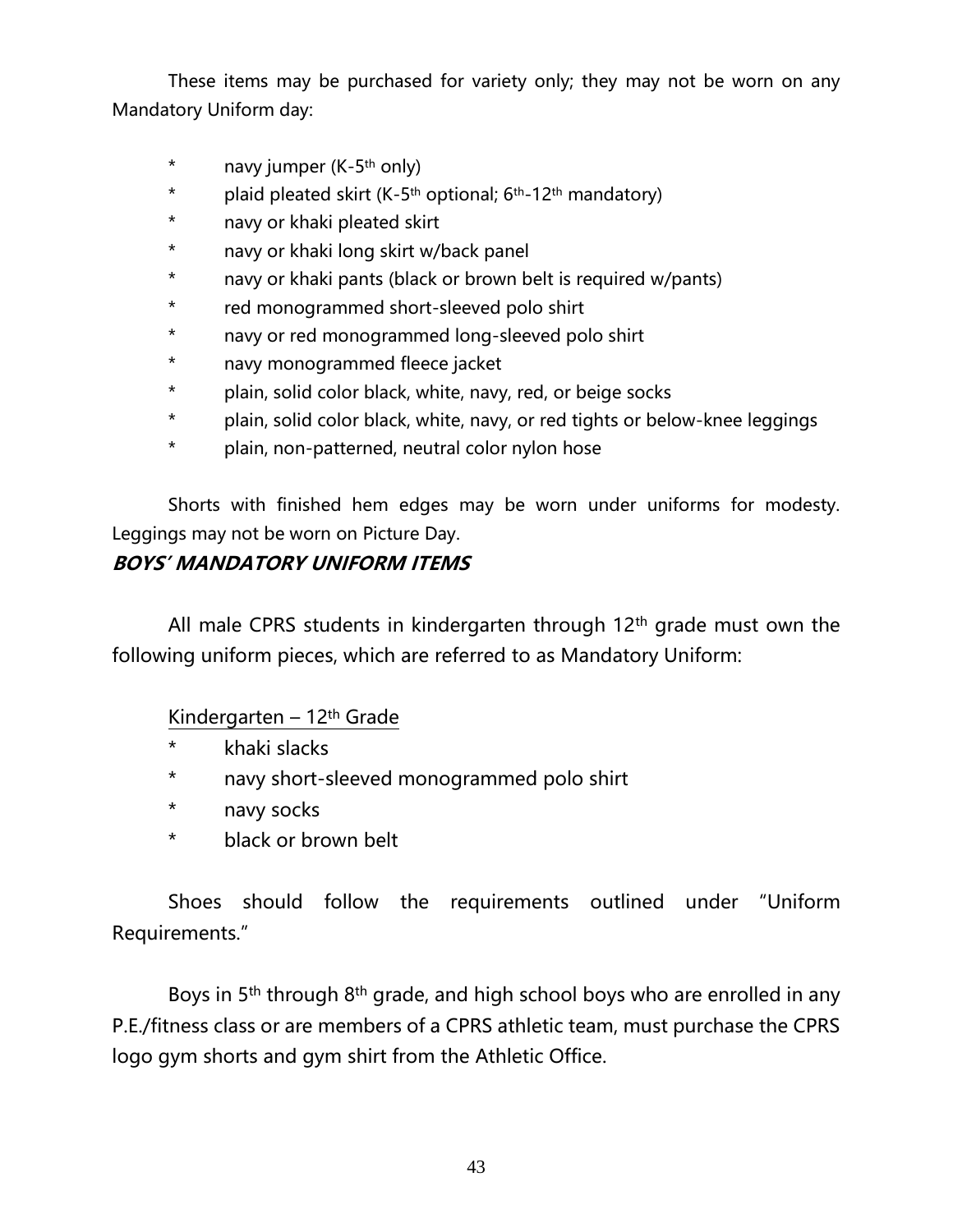#### **BOYS' OPTIONAL UNIFORM ITEMS**

These items may be purchased for variety only; they may not be worn on any Mandatory Uniform day:

- \* navy slacks
- \* red monogrammed short-sleeved polo shirt
- \* navy or red monogrammed long-sleeved polo shirt
- \* navy monogrammed fleece jacket
- \* black, beige, white, or red socks

### **EXTRACURRICULAR DRESS CODE**

Students participating in extracurricular activities will wear the clothing or uniform as required by the sponsor in charge. Dress code for field trips will be approved by the School Administrator. Mandatory Uniform may be required on occasion. Attire should be appropriate and modest in length, style, fit, and neckline. Modesty should be the consideration in selection of a wardrobe.

Student spectators must wear clothing that conforms to the dress codes outlined in this section, as well as the guidelines under 'General Requirements.' Please bear in mind that these rules represent the 'minimum' dress code.

- 1) No low-slung or sweat pants are permitted.
- 2) Belts must be worn if pants have belt loops.
- 3) Shirts with buttons may have only the collar button open.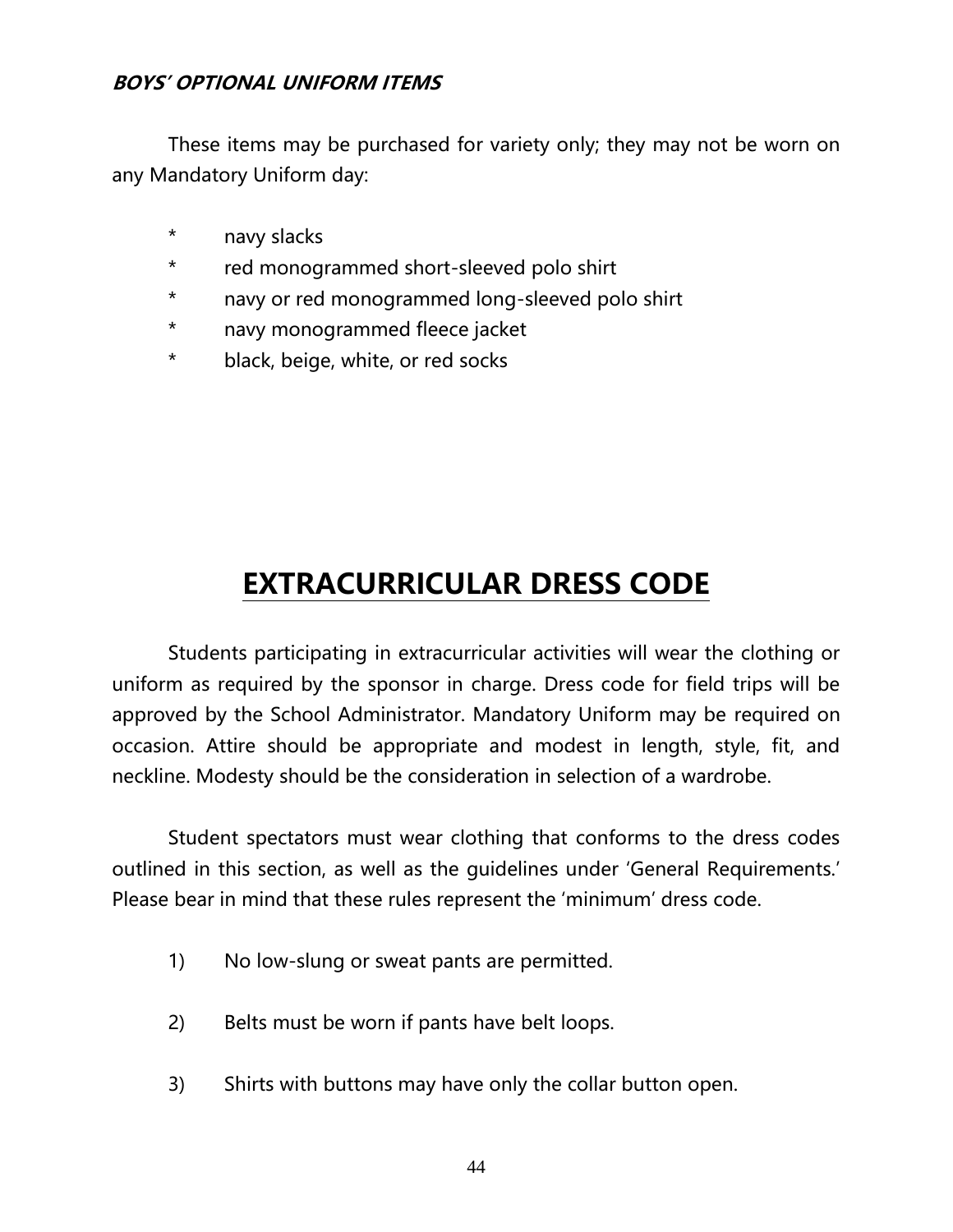- 4) Graphics/text on clothing items must be of a positive theme and may not be associated with anything that is contrary to the teachings and values of CPRS.
- 5) Slits in dresses or skirts must be below the knee.
- 6) Bare midriffs and low-cut/see-though clothing is not allowed. Strapless and spaghetti strap clothing is not allowed except for Senior Banquet.
- 7) Shirts/tops must completely cover the waist and stomach area when the student's arms are stretched overhead.

**CASUAL ACTIVITIES** (Activities include athletic events, some field trips, casual dress days, unless it is a special theme, or special event day, etc.)

#### Girls and boys:

- 1) Students may wear jeans that are solid color, properly fitted, without holes, rips, or tears. Patches must be a solid color and match the jeans. Length may not drag the floor.
- 2) T-shirts may be worn.
- 3) Shorts should be modest, loose fitting, and inseam should measure at least 5 inches.
- 4) Tennis shoes may be worn.

**SPECIAL EVENTS** (Activities include music programs, plays, etc.)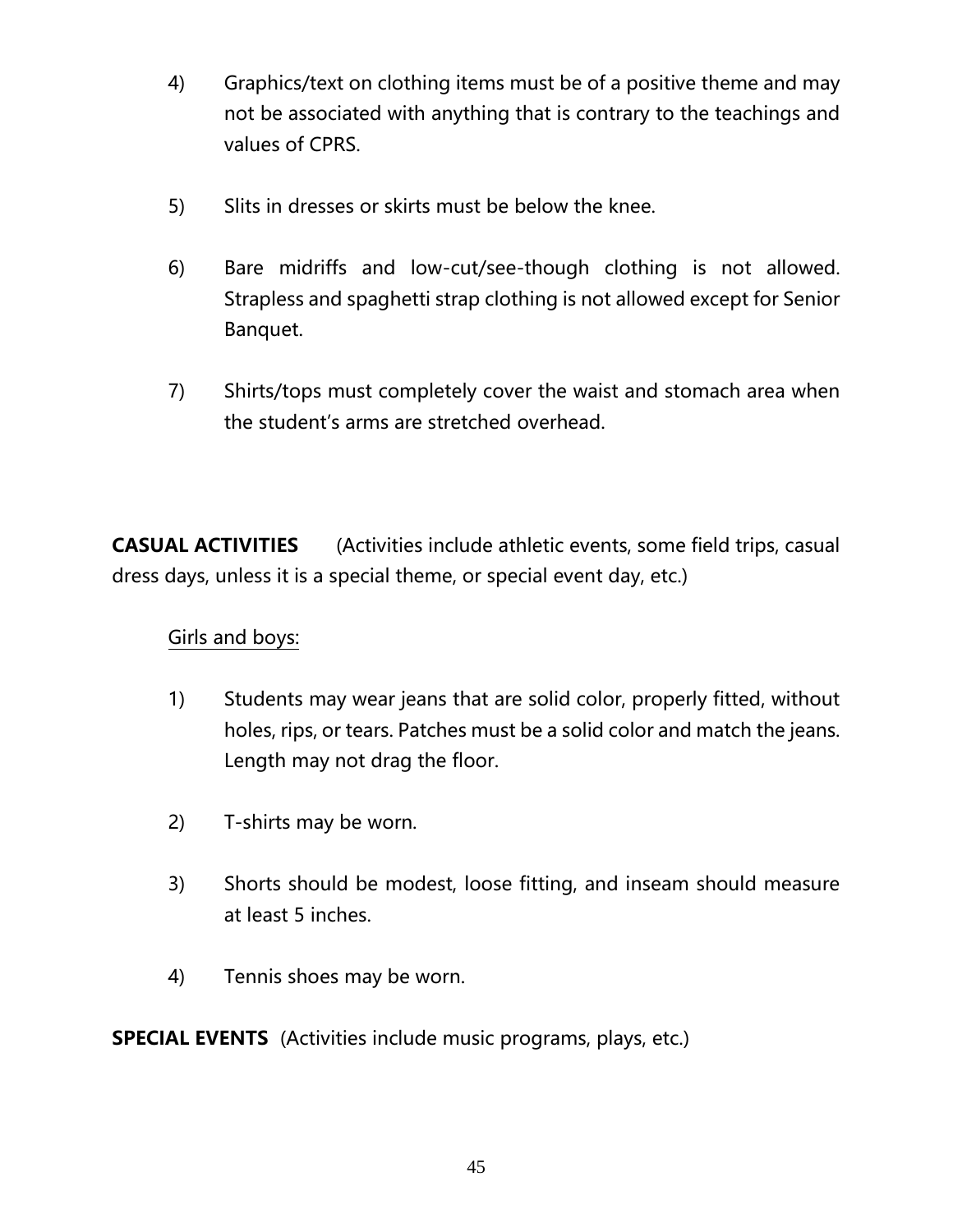Girls: Dress slacks with dress blouse or sweater; or dress; or skirt with dress blouse or sweater; also dress shoes. Length of the dress or skirt must be below the knee.

Boys: Dress slacks with dress shirt or sweater; also dress shoes.

#### **SEMI-FORMAL EVENTS** (Activities include Athletic Banquet, Graduation, etc.)

Girls: Dress; or dress skirt and dress blouse; also dress shoes. Length of the dress or skirt must be below the knee.

Boys: Suit; or dress slacks with dress shirt and tie; also dress shoes.

#### **FORMAL EVENTS** (Activities include Senior Banquet)

All formal wear must conform to the standards outlined in the Senior Banquet dress code contract that must be signed by students attending, as well as their parents.

Girls: Knee length or longer 'formal' dress. All dresses must be reviewed and approved by the Senior Banquet dress code committee in advance; dresses that are custom-made should have the design approved in advance.

Boys: Suit or tux.

Please note: Violators of the extracurricular dress code will be sent home. Re-entry to the activity will be determined by the School Administrator or the faculty member who has taken action.

A note to parents: Your help is needed in supervising your child's uniform and extracurricular dress code requirements. If you check your children before they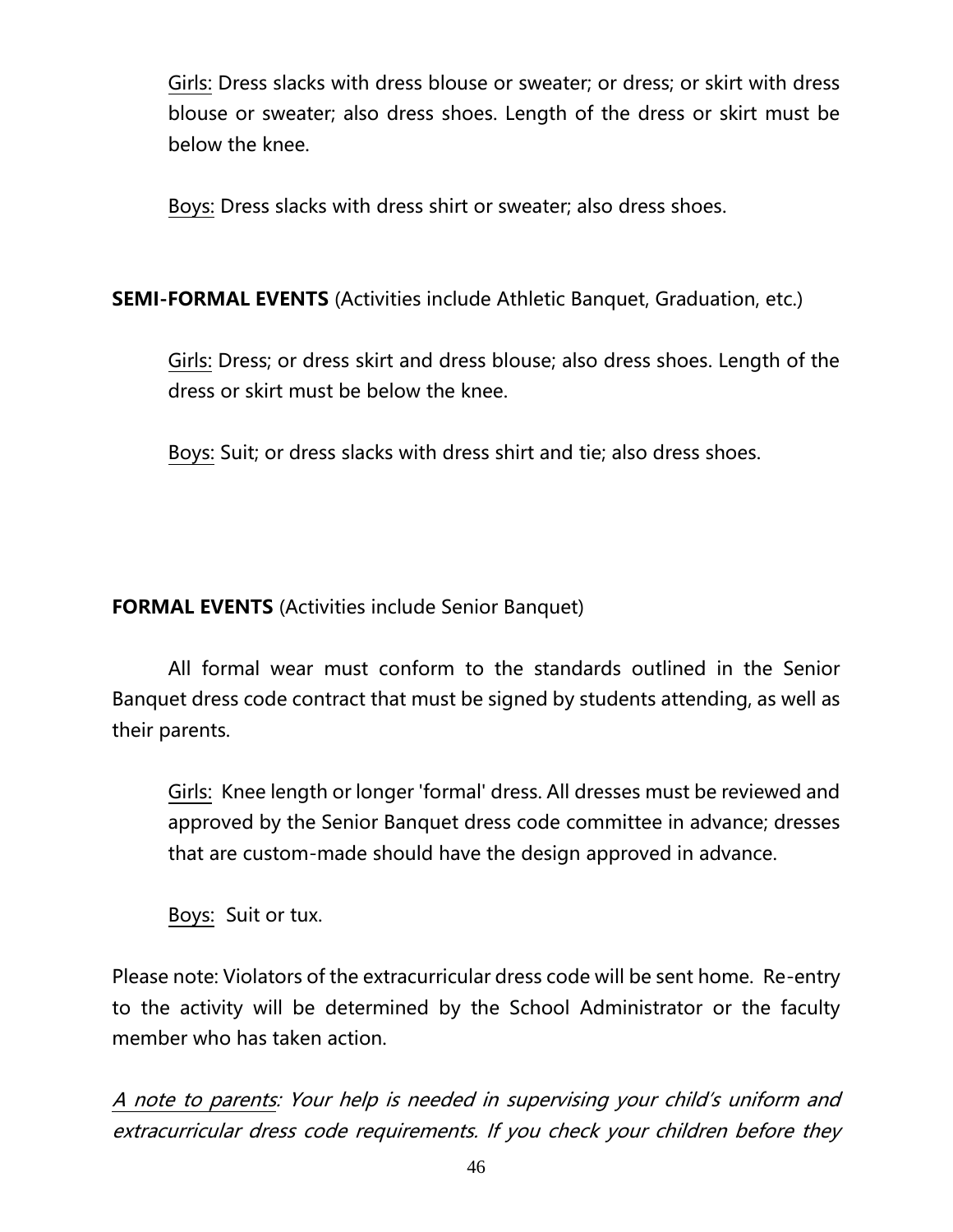come to school or school activities, the teachers can be spared much time. If an

item of clothing is in doubt, please check with the School Administrator before it is worn. Violations of the dress code will be handled by contacting the parent to

bring the proper clothing to school. The student will not be allowed to attend classes or participate in other activities until the problem is corrected.

## **ACADEMICS**

- **\* Academic Probation**
- **\* Awards**
- **\* Course Changes**
- **\* Grading**
- **\* Graduation**
- **\* Homework**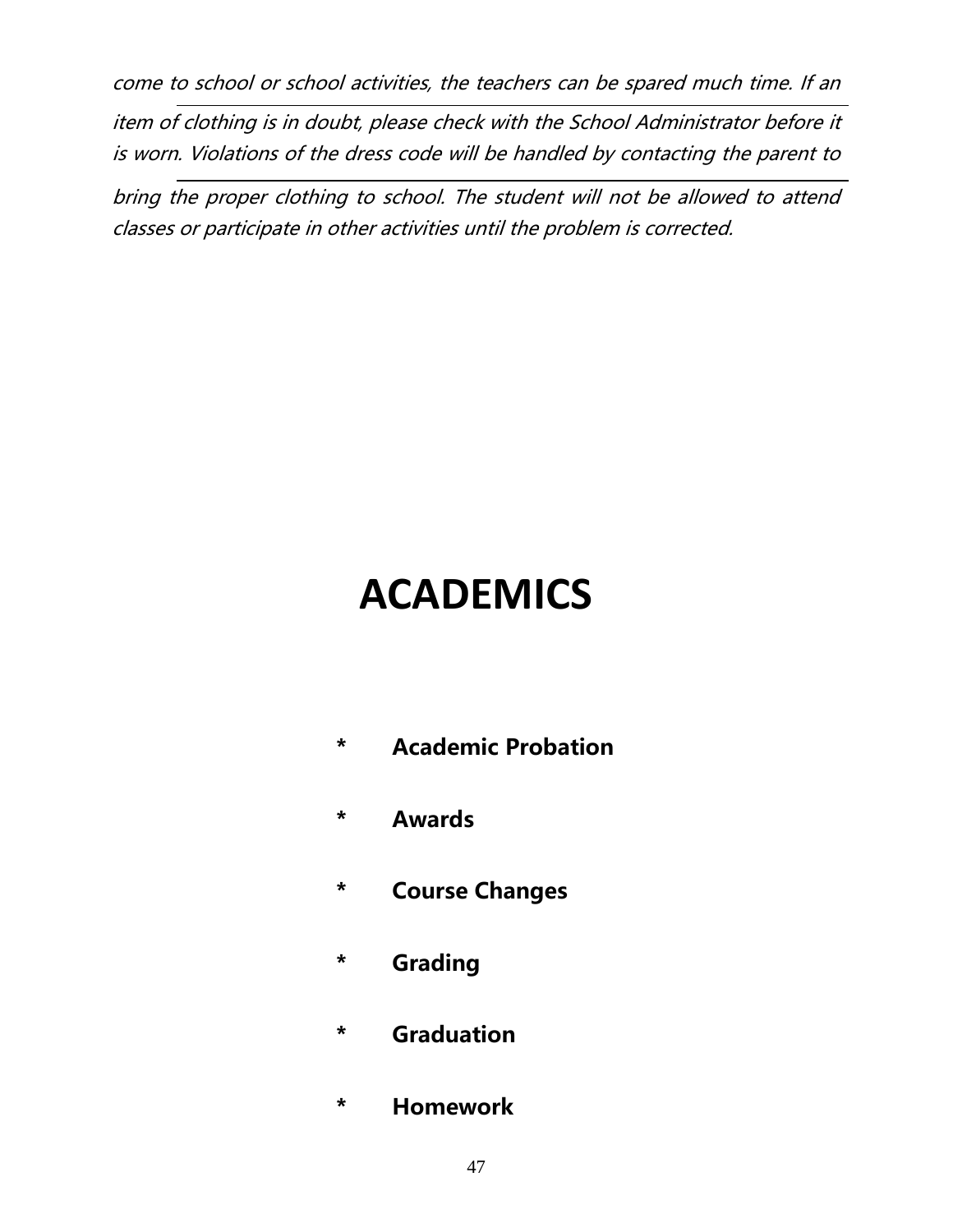- **\* Promotion & Retention**
- **\* Report Cards**
- **\* Summer School Credits**
- **\* Testing**
- **\* Transfer Students**

### **ACADEMIC PROBATION**

Any secondary student whose grade point average (GPA) falls below a 2.0 will be placed on academic probation. The student will have one semester to improve his or her academic record, during which time the School Administrator will do a grade check every two weeks. If the GPA has not improved by the end of the probation period, the School Administrator will determine whether it is in the best interest of the student to continue at CPRS.

### **AWARDS**

Grade point average (GPA) will be used to figure all secondary awards and will be calculated on all secondary courses taken.

**HONOR ROLLS (GRADES 3 - 12)**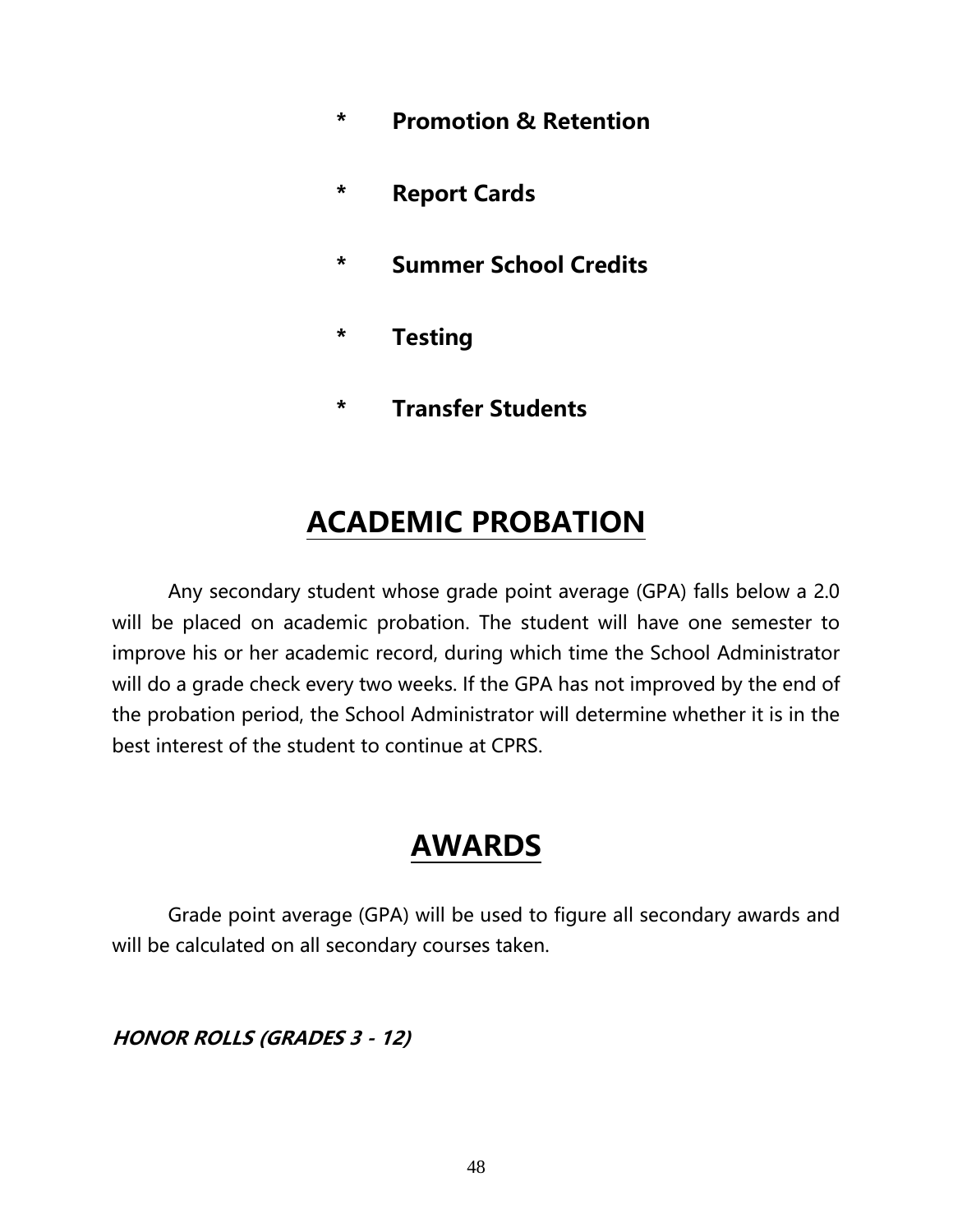Honor Rolls recognize academic achievement in each semester. The Honor Roll will be posted at school and submitted to the Independence Examiner newspaper at the end of the each semester.

- 1) The Honor Roll is awarded to secondary students with a semester GPA of 3.0 or higher, and elementary students with a B average in academic subjects. The Principal's Honor Roll is awarded to secondary students with a semester GPA of 3.75 or higher, and elementary students with an A average in academic subjects.
- 2) Incomplete grades will disqualify a student from Honor Roll.

#### **LIAHONA AWARD**

The Liahona Award is given to all secondary students who earn a 4.0 GPA or all A's for both semesters.

#### **RESTORATION HONOR SOCIETY**

The Restoration Honor Society will annually recognize 10<sup>th</sup>-12<sup>th</sup> grade students whose citizenship and academic achievements are determined to be outstanding by a faculty panel. Students who meet the requirements are notified at the end of the Tri-5 grading period.

### **COURSE CHANGES**

High school students may request a class change during the first seven days of the semester. Changes must be approved by the parent, School Counselor, and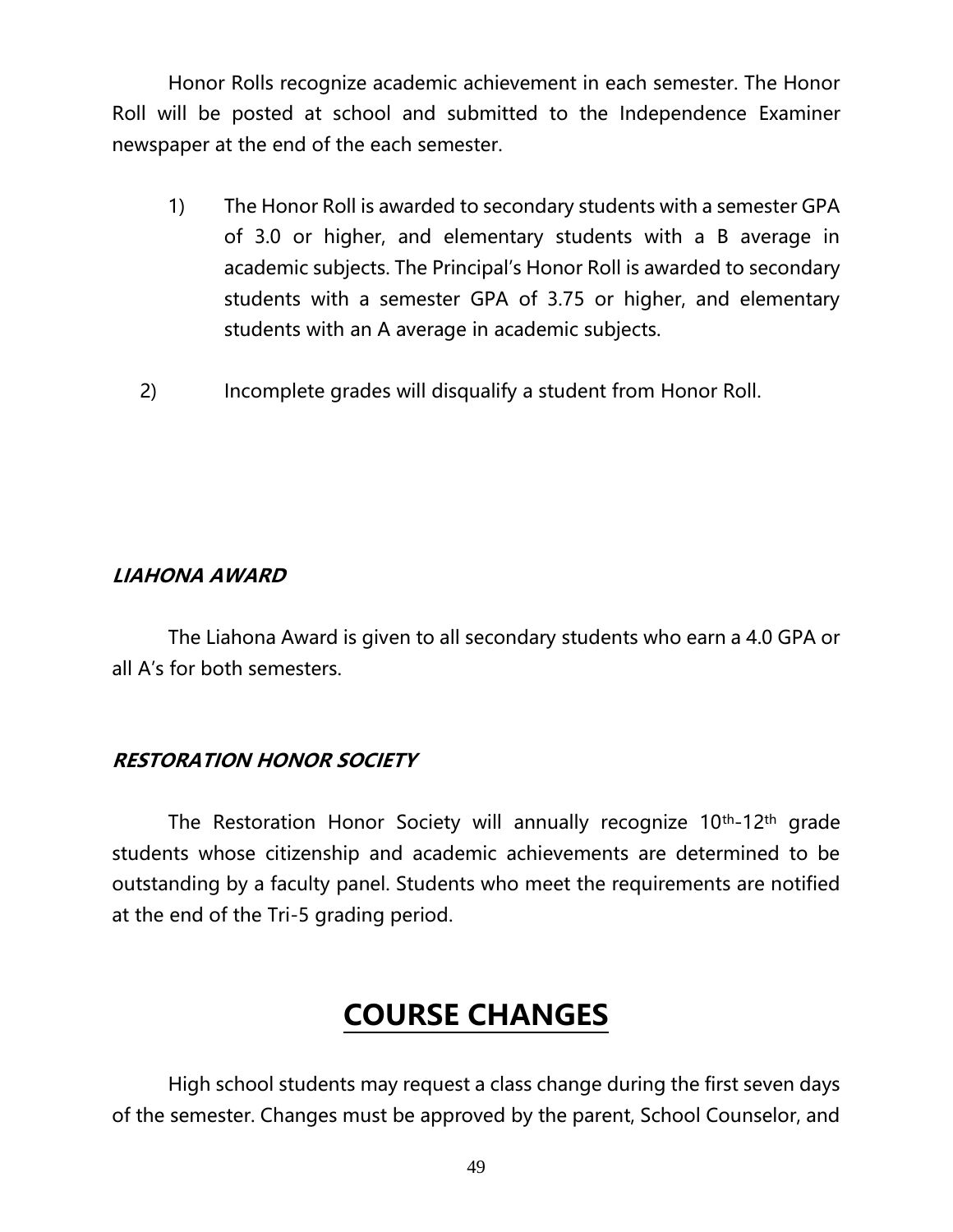School Administrator. Any course dropped after the first seven days in a semester will be recorded as an F unless such a change is recommended by the School Administrator. Any course with fewer than five students may be canceled.

### **GRADING**

The following grading scale is used in grades 3 through 12 for academics:

| $A+$ | 97-100    | $C+$ | 77-79        |
|------|-----------|------|--------------|
| A    | 93-96     | C    | $73 - 76$    |
| A-   | $90 - 92$ | $C-$ | $70 - 72$    |
| $B+$ | 87-89     | D+   | $67 - 69$    |
| B    | 83-86     | D    | 63-66        |
| B-   | $80 - 82$ | D-   | $60 - 62$    |
|      |           | F    | 59 and below |

For grades K through 2, students will receive N(eeds improvement), S(atisfactory), or O(utstanding).

Incomplete (I) is given when a student has excessive absences or has missed work that must be done within the classroom setting and a time cannot be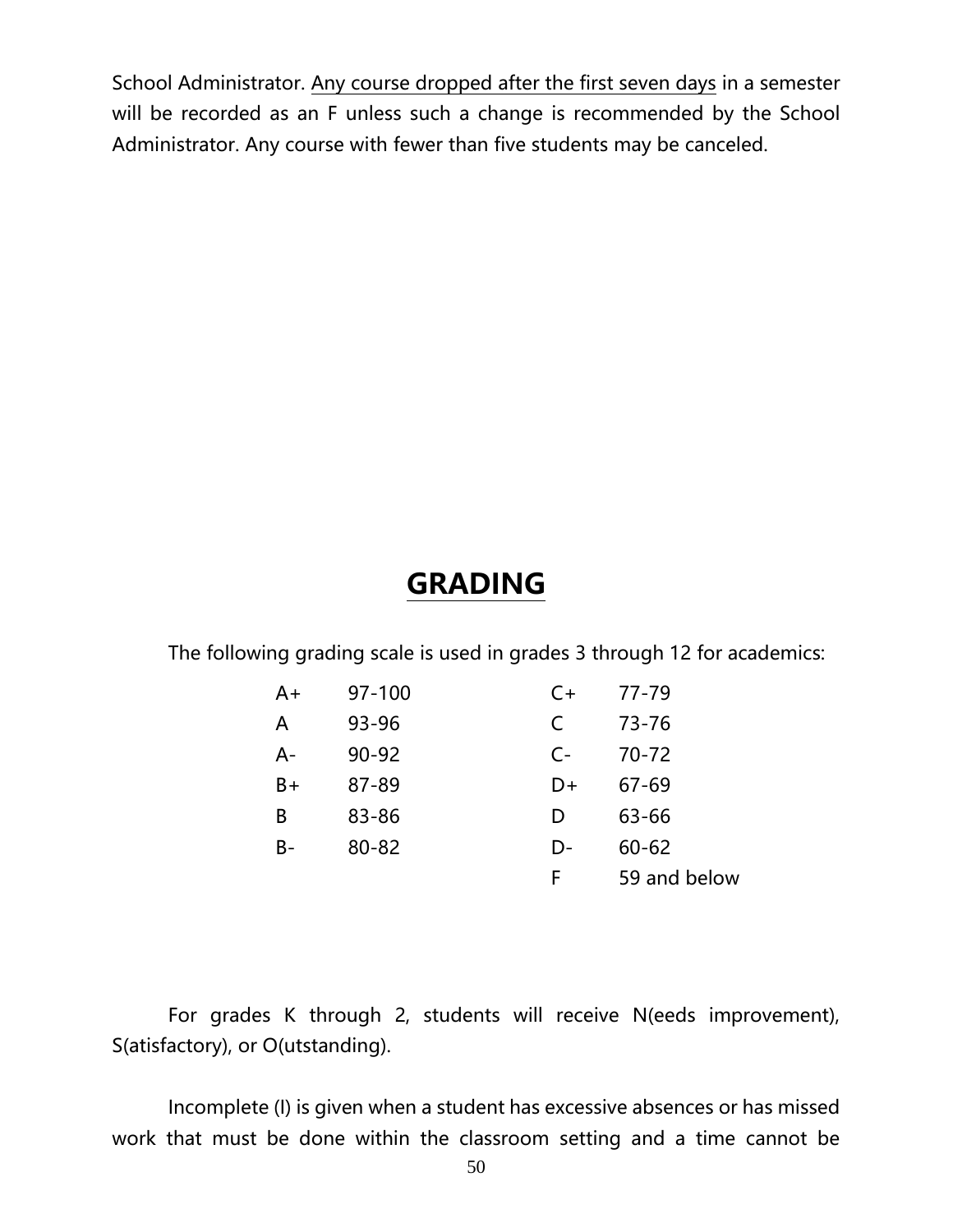coordinated with the teacher. A student is given 2 weeks to make up an incomplete grade, after which the term grade is calculated with zeroes for all missing work.

### **GRADUATION**

#### **CEREMONY**

Seniors are required to attend graduation services in order to complete graduation requirements at Center Place Restoration School unless prior Board approval is granted.

#### **DEMERITS**

Any senior who accumulates 25 or more demerits after spring break may lose the privilege of participating in the graduation ceremonies and/or senior trip.

#### **HONOR GRADUATES**

Students who have earned a cumulative eight-semester high school GPA of 3.0 or higher will be recognized as Honor Graduates.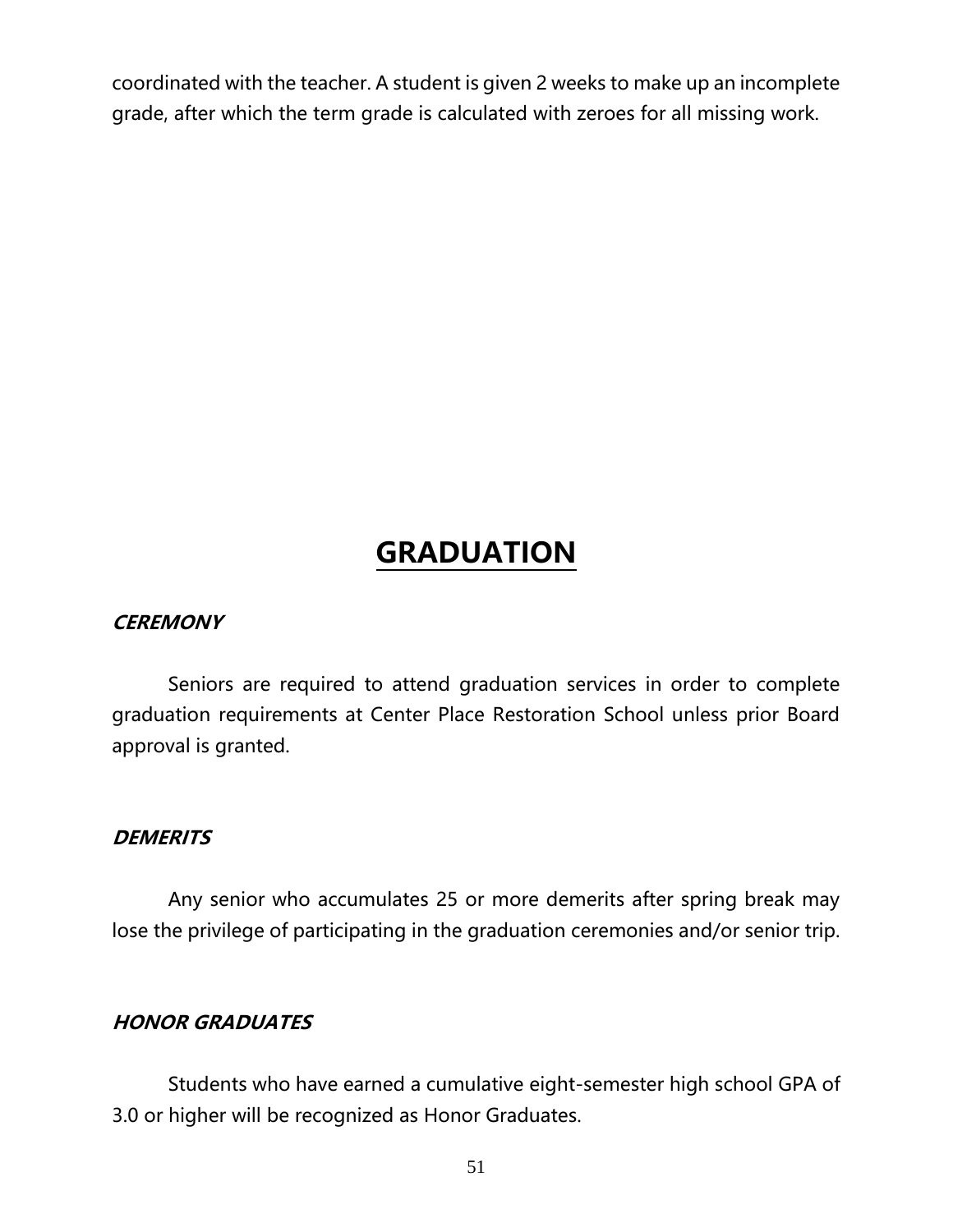#### **REQUIREMENTS**

Center Place Restoration School requires successful completion of an academic program in excess of the requirements of the state of Missouri. Courses which must be taken in four years at CPRS to graduate are:



Students must meet those graduation requirements that are in force during their freshman year. Students entering after their freshman year will be required to meet current requirements.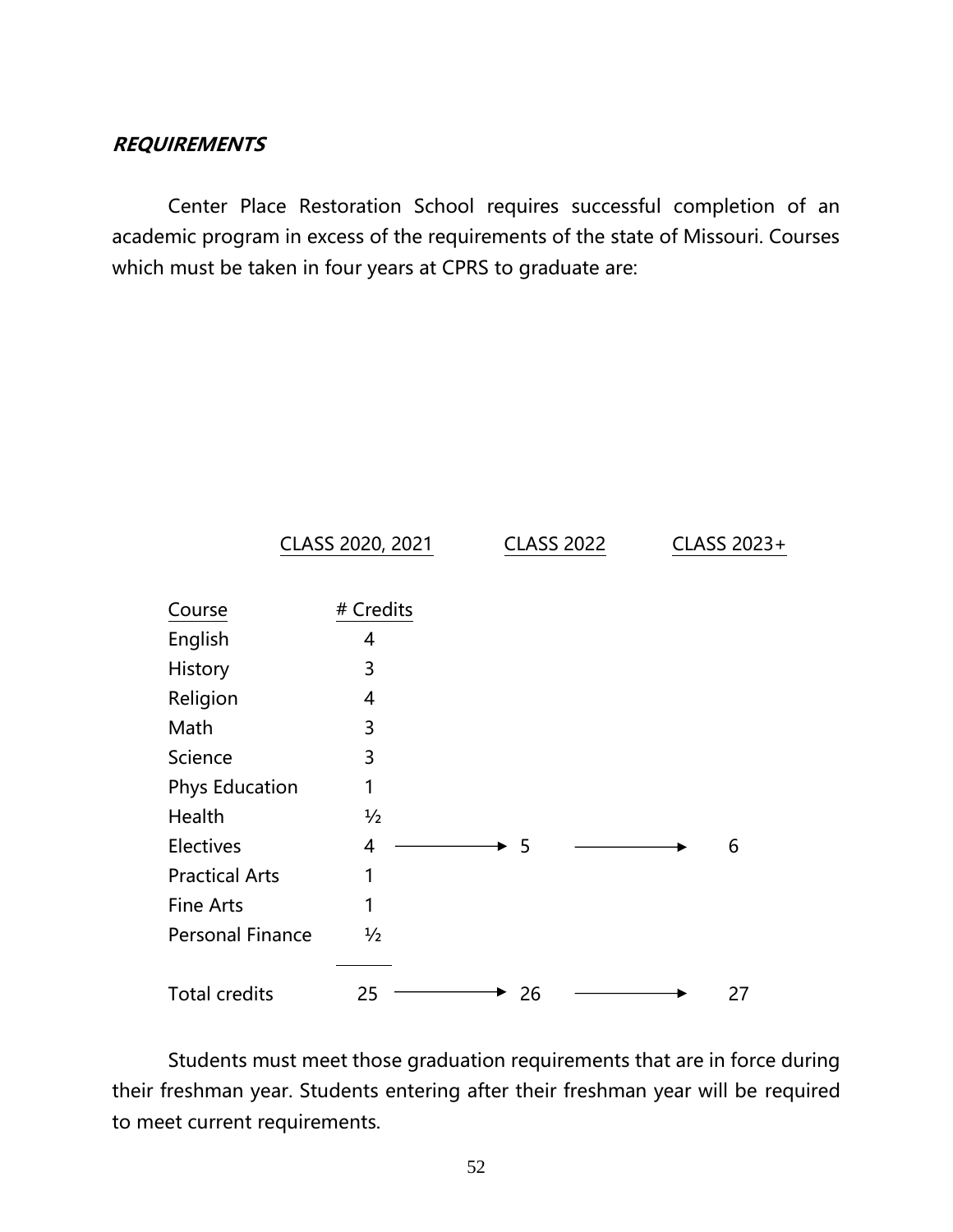All off campus classes, such as Summit Technology Academy, Math & Physics Institute, Herndon, and Fort Osage Career Center, will be offered to senior students only.

#### **VALEDICTORIAN / SALUTATORIAN**

In order to qualify as a Valedictorian, a student must attend CPRS for a minimum of the last four semesters of high school. All graduating seniors who meet the criteria and earn a cumulative weighted high school GPA of 4.22 or higher, or have accumulated 226 high school grade points and a 4.0 unweighted GPA, will earn Valedictorian honors. In the event that no one has met either of these two requirements, the student with the highest GPA will be named Valedictorian. The Salutatorian is the student with the second highest weighted GPA. In case of a tie for Valedictorian, there will be no Salutatorian.

### **HOMEWORK**

No homework will be assigned on Wednesday evenings so the students can attend prayer meeting. Homework will not be assigned over holidays. At other times, homework may be assigned to aid the students in advancing their studies. We do request parents' full cooperation in seeing that the assignments are completed.

Homework is given for several reasons:

- 1) For practice to reinforce classroom study.
- 2) For developing study skills.
- 3) For completion of special projects.
- 4) For remedial activity.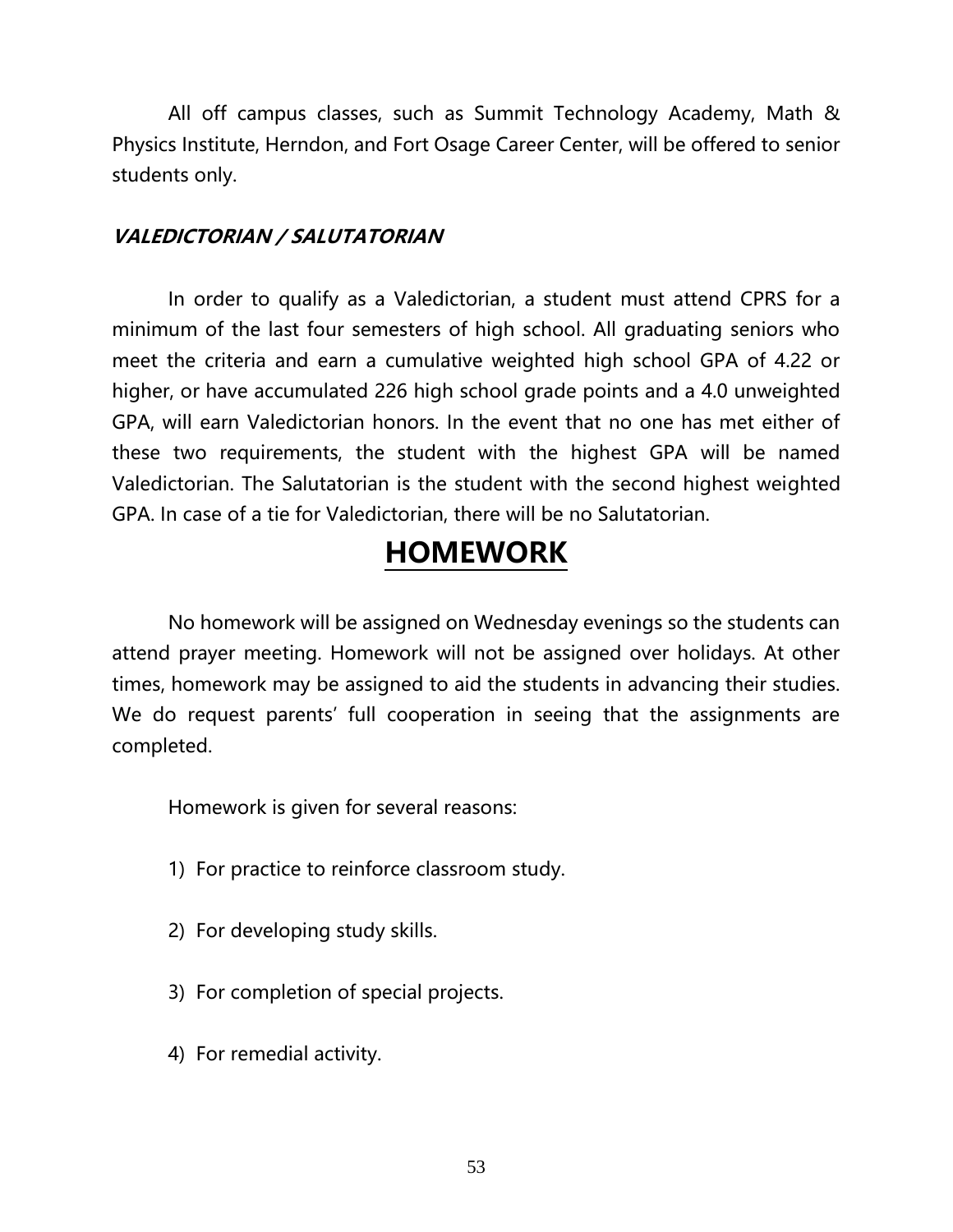### **PROMOTION & RETENTION**

At the end of each school year, students will be promoted or retained as deemed best by the faculty and administration. By mid-May, parents will be notified if their child is being retained. Tutoring and summer school will be the responsibility of the parents.

At the high school level, the credits that a student earns determine his actual grade level: 6+ credits (sophomore), 12+ credits (junior), 17+ credits (senior).

### **REPORT CARDS**

The academic year consists of two semesters, with each semester being divided into three 6-week 'tri' terms. Tri-1 is the first 6 weeks of 1st semester, Tri-2 is cumulative for 12 weeks, and Tri-3 is cumulative for 18 weeks – all of first semester. Tri-4 is the first 6 weeks of second semester, Tri-5 is cumulative for 12 weeks, and Tri-6 is cumulative for 18 weeks – all of second semester.

Tri-period grades (Tri-1, 2, 5, and 6) are grade checks that allow the student and parent to see the academic progress in each class. Semester grades are the only grades that are recorded on transcripts, and are included from freshman through senior years.

Report cards for Semester 1 are sent home with students on the last school day of the week following the end of the period. Final report cards at the end of the school year are mailed home. If you have any questions about report cards, contact the teacher for a conference. We encourage communication between the parent and the teacher.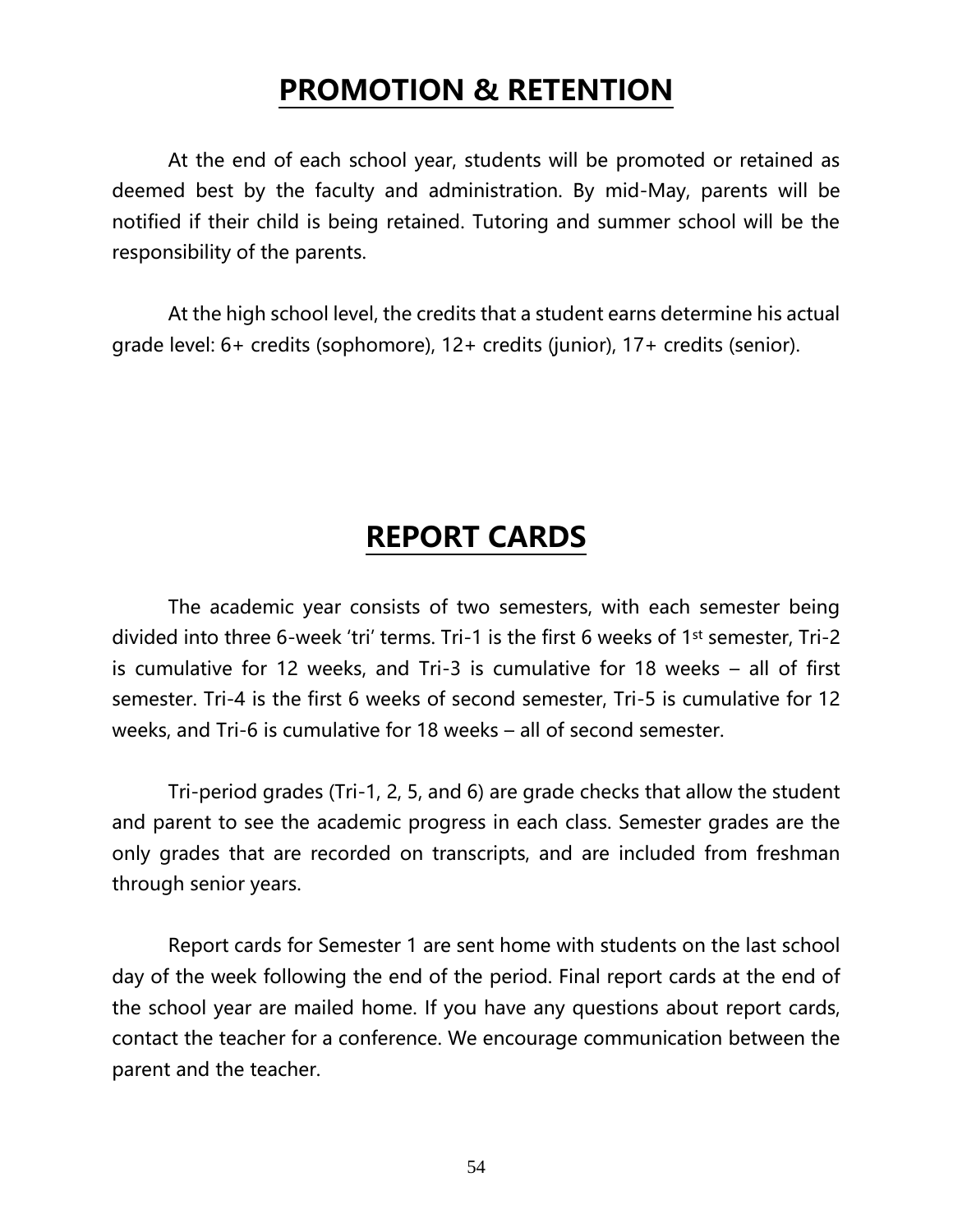### **SUMMER SCHOOL CREDITS**

Any student who receives a D or F in any subject may be required to successfully complete a summer school/tutoring class in the subject to avoid being retained.

A high school student who receives a D or F in a required class and subsequently takes a summer school course will have his or her summer school grade averaged with the previously earned CPRS grade. The student will earn onehalf credit for each semester class, unless a credit was previously received. The rehabilitated grade may not be raised higher than a C. Summer school grades will be averaged with previously earned CPRS grades for a rehabilitated grade only if the original grade was a D or lower.

Any summer school course that is taken for enrichment only and is not taken to make up for a previously failed class will be counted, and an elective credit will be given.

Enrichment classes are defined as a class that is not offered at CPRS. The credit shall count as an elective credit only. No more than one class per year for junior year and senior years will be allowed. The class and curriculum must be approved by the administration *before* the class is taken.

### **TESTING**

Center Place Restoration School maintains a thorough testing program to measure students' progress. Results of tests are used to help the administration and faculty work more effectively with each student and make continual improvements in the curriculum.

Students in grades 2 through 9 are given achievement tests. Some high school students take the Pre-ACT at CPRS in the fall. Juniors and seniors are urged to register for the ACT (American College Test) that is held in public high schools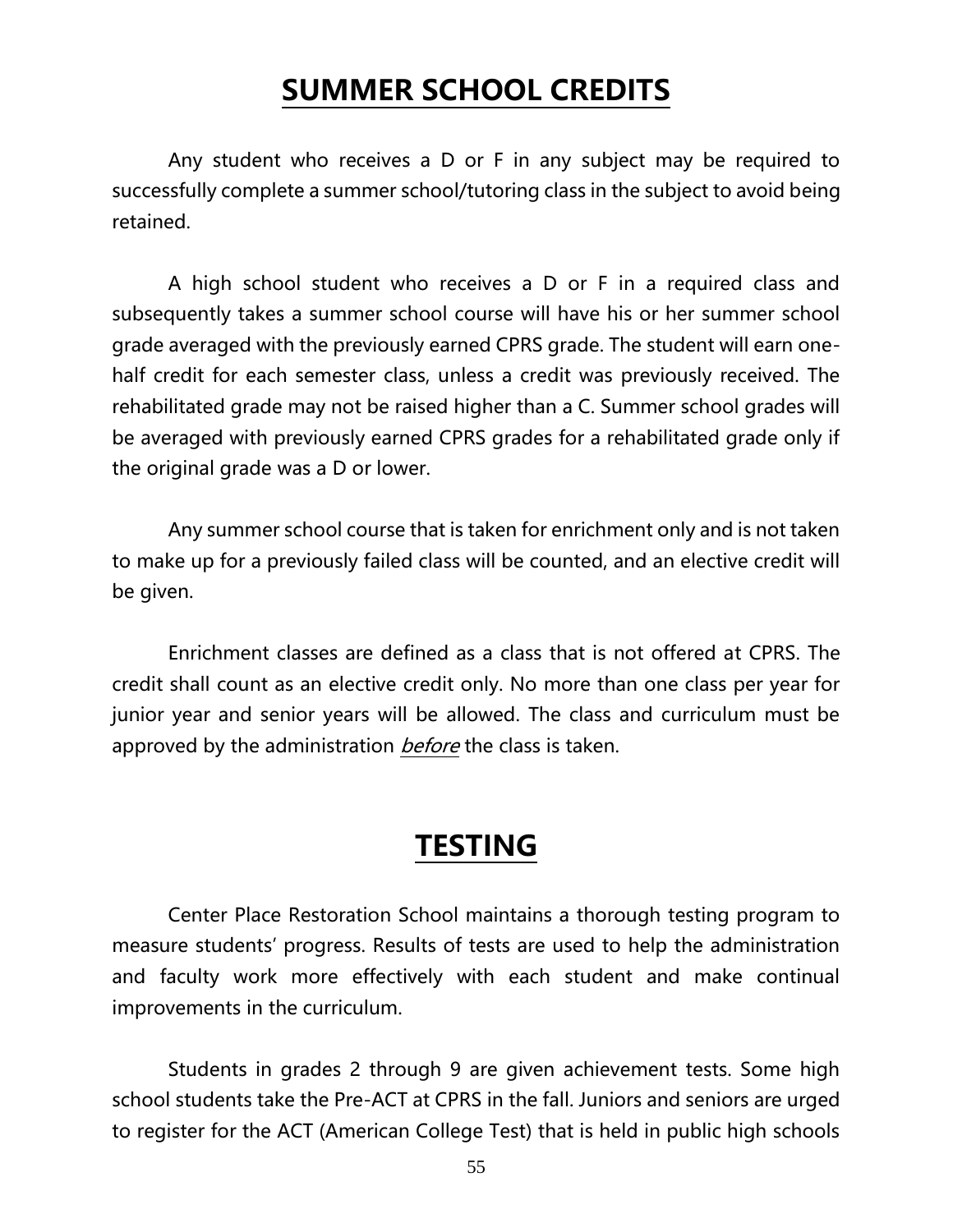on specific Saturdays throughout the school year. Most colleges require such testing for admittance. Information is available in the counselor's office about registration, times, and places of the ACT.

CPRS may require testing for new students without recent achievement test results so we can ensure proper placement in a grade level.

Any grade level testing for incoming students (home school, etc.) will only be done after the student has paid the enrollment fee. The enrollment fee is nonrefundable.

### **TRANSFER STUDENTS**

#### **GRADES**

Academic grades transferred from private or public schools are generally accepted as shown on the incoming transcript. Such grades will be converted to our grading scale, if not already reported on that basis.

#### **GRADUATION REQUIREMENTS**

Students must meet those graduation requirements in force during their freshman year. Students entering after their freshman year will be required to meet current requirements for their grade. Homeschoolers need to attend CPRS four (4) consecutive semesters to receive a graduation diploma.

#### **HOMESCHOOL TRANSFER**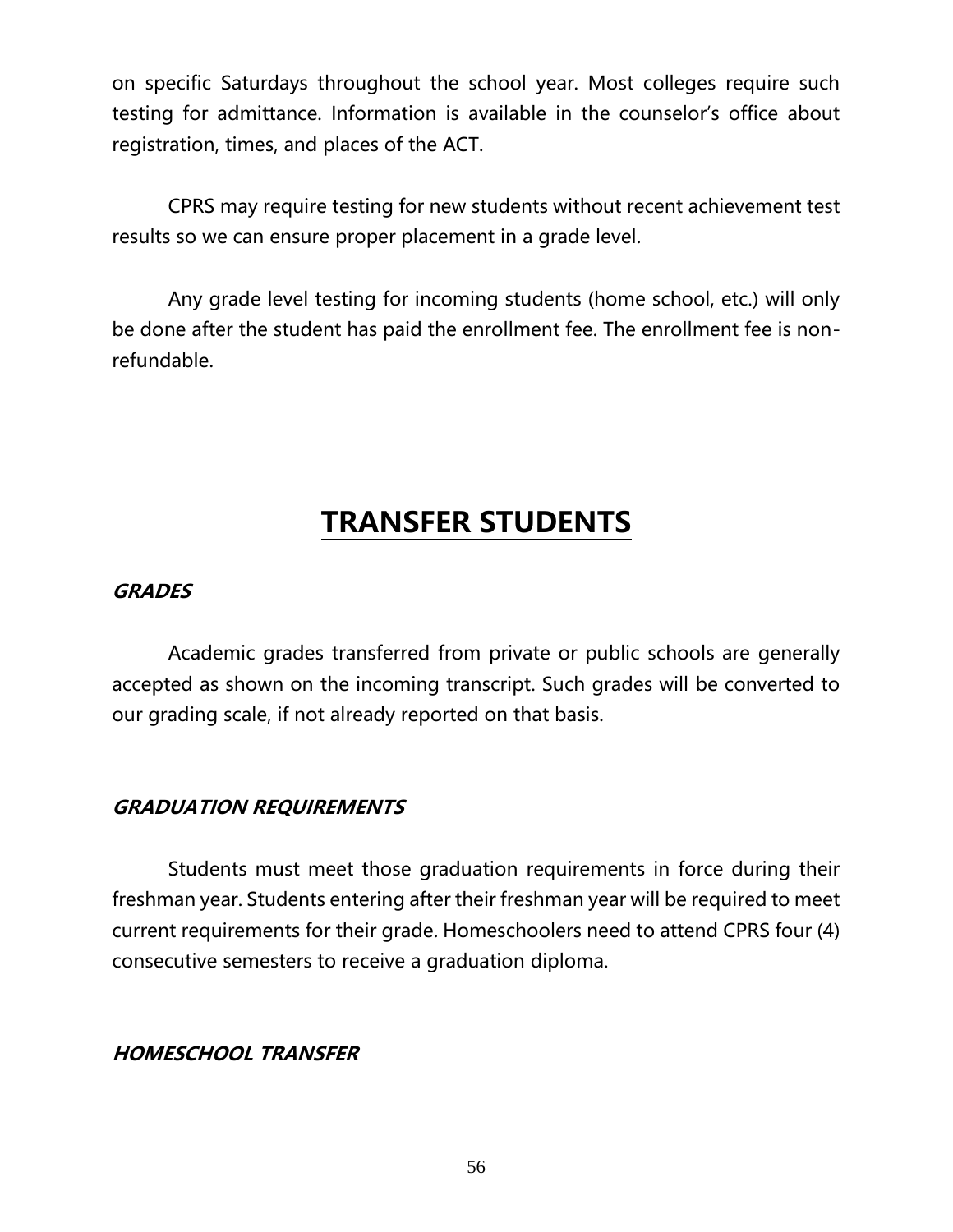Homeschool grades will be recorded on a pass-fail basis so that they will not be calculated as part of the GPA at CPRS. Homeschool credits will be awarded on the same basis as if earned at CPRS. Such credits will not be counted in any subsequent GPA calculation.

#### **REQUIRED COURSES**

Students enrolling during the four years of high school (i.e., as a sophomore or junior) would not be required to earn four years of religion; however, the number of electives will be increased proportionately so that the total number of credits required for graduation will be earned. All other academic requirements will need to be met.

#### **WEIGHTED CLASSES**

Certain classes on the high school level have been deemed to be more academically demanding and thus have been assigned a greater point value in the grade point averages that are used to calculate class ranking. Weighted classes are not included in the GPA, which is recorded on the student's transcript or reported to prospective colleges. The transcript does show that certain classes are weighted. Information on specific classes is available from the school office.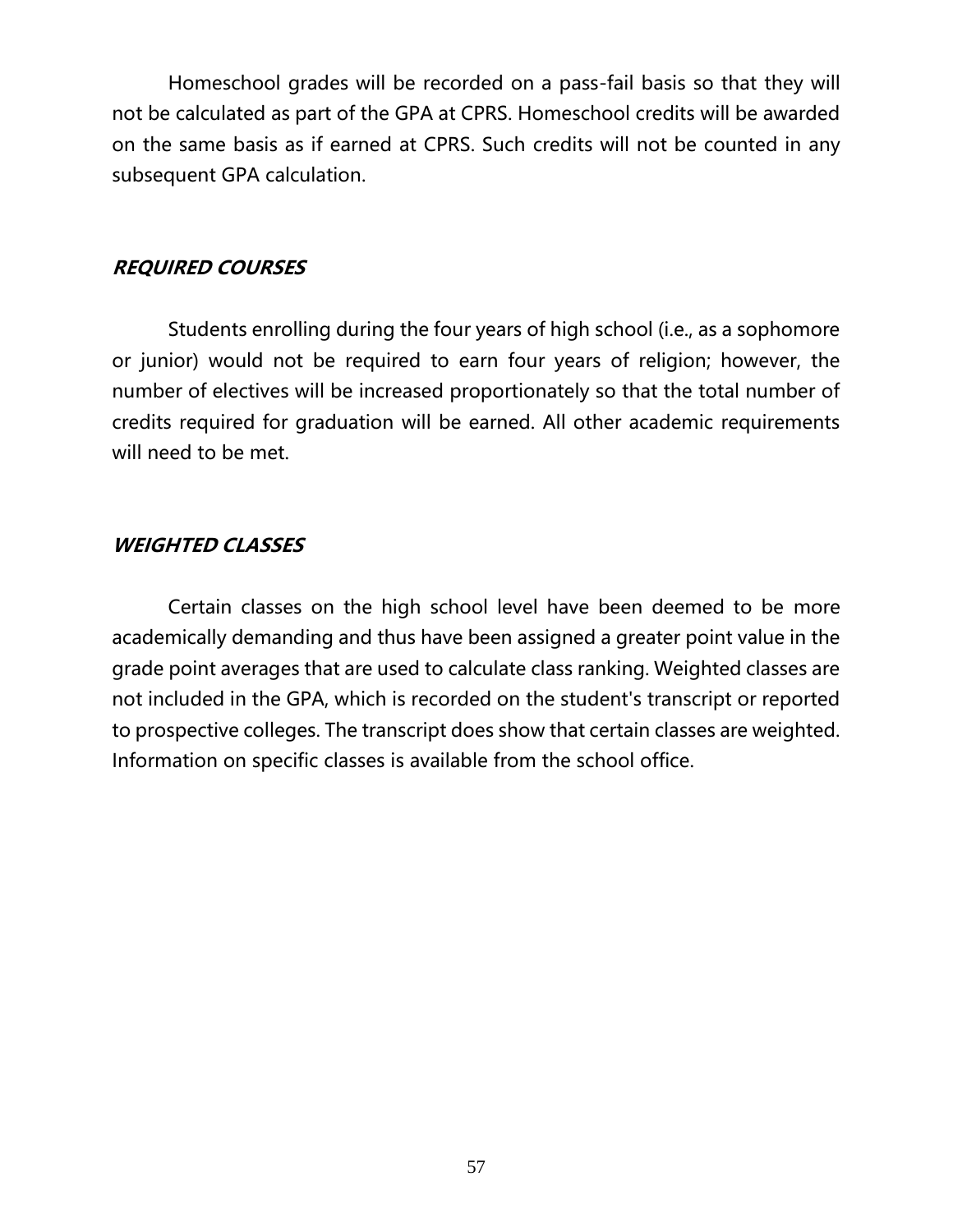## **DISCIPLINE**

- **\* Guidelines**
- **\* Demerit System**
- **\* General**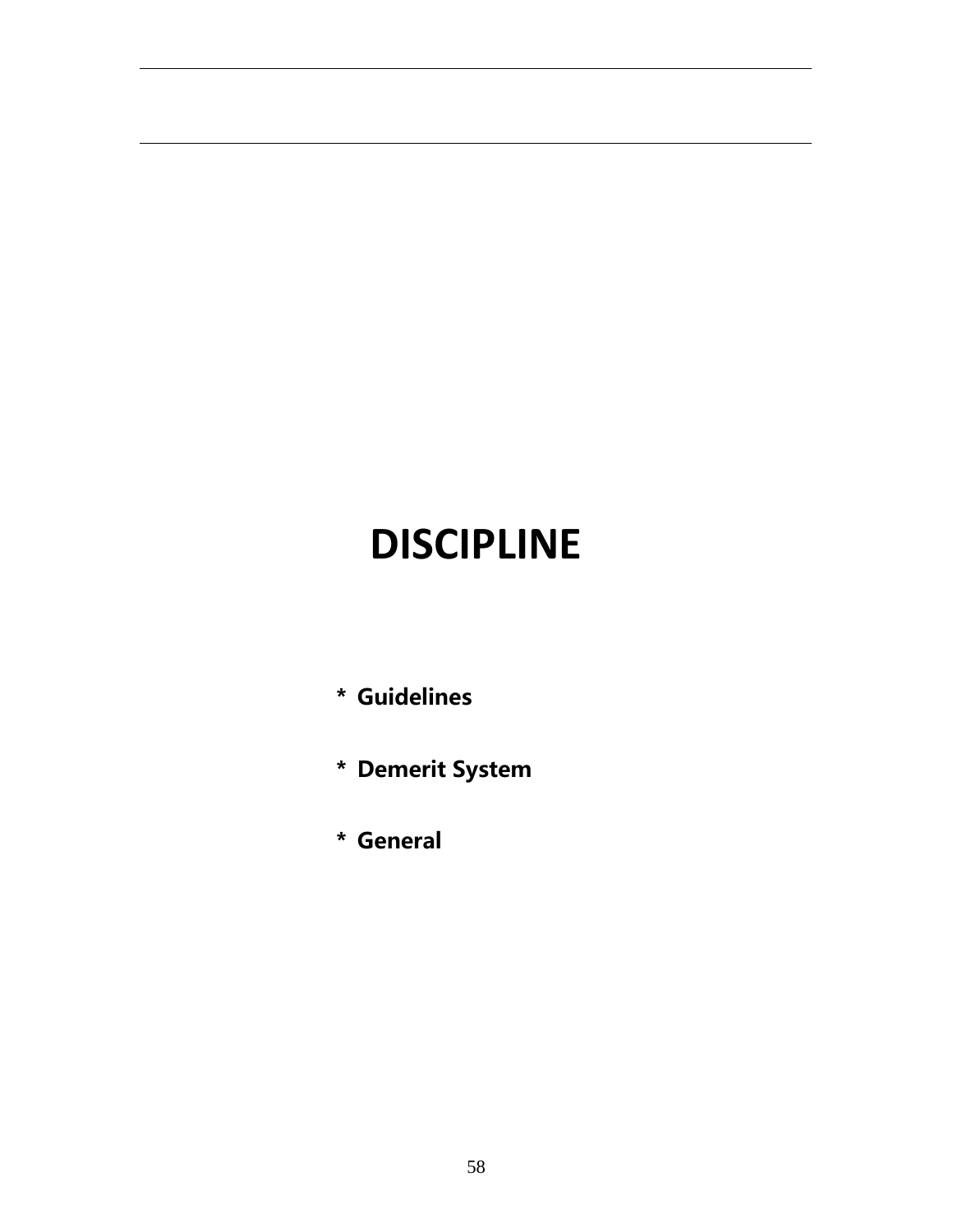### **DISCIPLINE GUIDELINES**

It is our goal at CPRS to become Christ-like. Discipline is a major area of Christian concern, and the intent of discipline is restoration.

#### **ELEMENTARY DISCIPLINARY PROCEDURES**

Elementary discipline is the responsibility of the classroom teacher and administration in conjunction with the parent. It will be based on the idea of good communication and working with a cooperative spirit. Teachers will provide parents with a specific discipline plan, including rules and consequences.

Teachers will strive to work in a scripturally based, Christ-like manner with students, individually and collectively, and with parents. Students and parents will be expected to work with the teachers and staff in the same manner.

If problems are encountered, follow the channel of appeal as outlined in " Parental Appeal Process" in this handbook.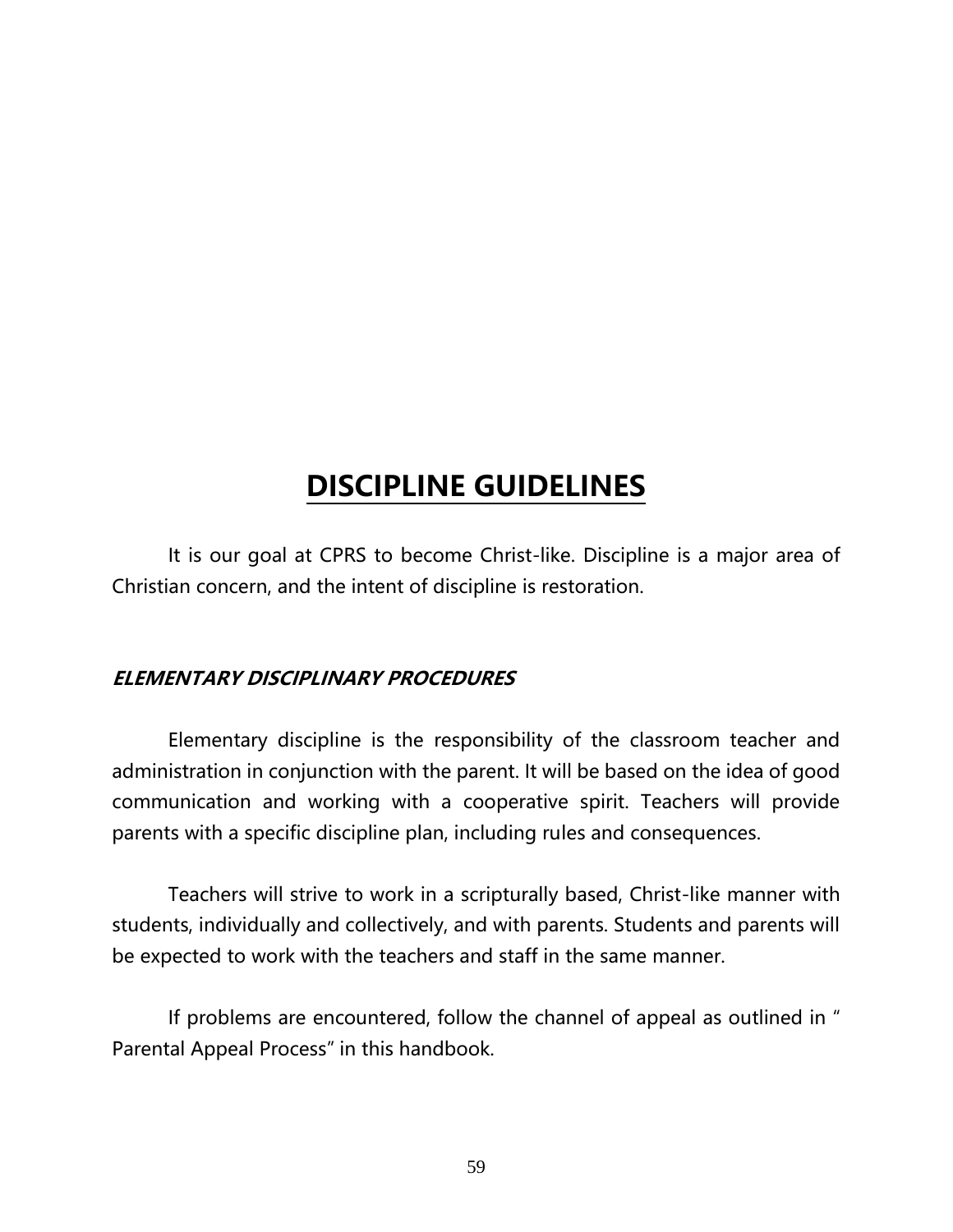#### **SECONDARY DISCIPLINARY PROCEDURES**

The School Administrator has the responsibility to set forth policies and rules to help the students conduct themselves in a Christ-like manner. In addition, the teacher within the classroom may establish certain policies and rules consistent with those established by the administration. The teacher may assign up to 10 demerits and detention with at least one day's notice. Methods of disciplining students available to the School Administrator include assigning demerits, detention, suspension, and/or expulsion. Any senior accumulating 25 or more demerits after spring break may lose the privilege of participating in the graduation ceremonies and/or senior trip.

### **DETENTION / DEMERIT SYSTEM**

Discipline on the secondary level includes use of detentions/demerits. After school detentions require 24 hour advance notice. If demerits are issued, the student receives a demerit slip to be signed by a parent and returned to the teacher within 3 school days. Failure to do so results in additional demerits. Parents who wish to have a conference with the teacher should check the appropriate box at the bottom of the demerit slip.

#### **DEMERIT CATEGORIES**

The following list shows various behavior infractions and examples of each. This list does not define all demeritable offenses.

BLATANT DISRESPECT - Walking away from a teacher, back talking, etc. BLATANT LYING - Telling a deliberate falsehood or conveying a fake image or impression BULLYING/FIGHTING - Any form of aggressive behavior - verbal or physical - that is deliberately and persistently directed toward a particular victim for the purpose of intimidation CHEATING - Any time student is not doing his/her own work DISOBEDIENCE TO CLASSROOM RULES - Talking without permission, chewing gum, etc. DISOBEDIENCE TO WARNING - Student does not respond willingly to a request to follow rules (example: dispose of gum, place chair on floor, etc.) DISORDERLY CONDUCT - Not behaving in a controlled, Christian manner DISREGARDING VERBAL INSTRUCTION - Student does not follow class instructions (example: not getting out paper and pencil when asked) DISRESPECT OF PEERS - Name calling, pushing, shoving, insults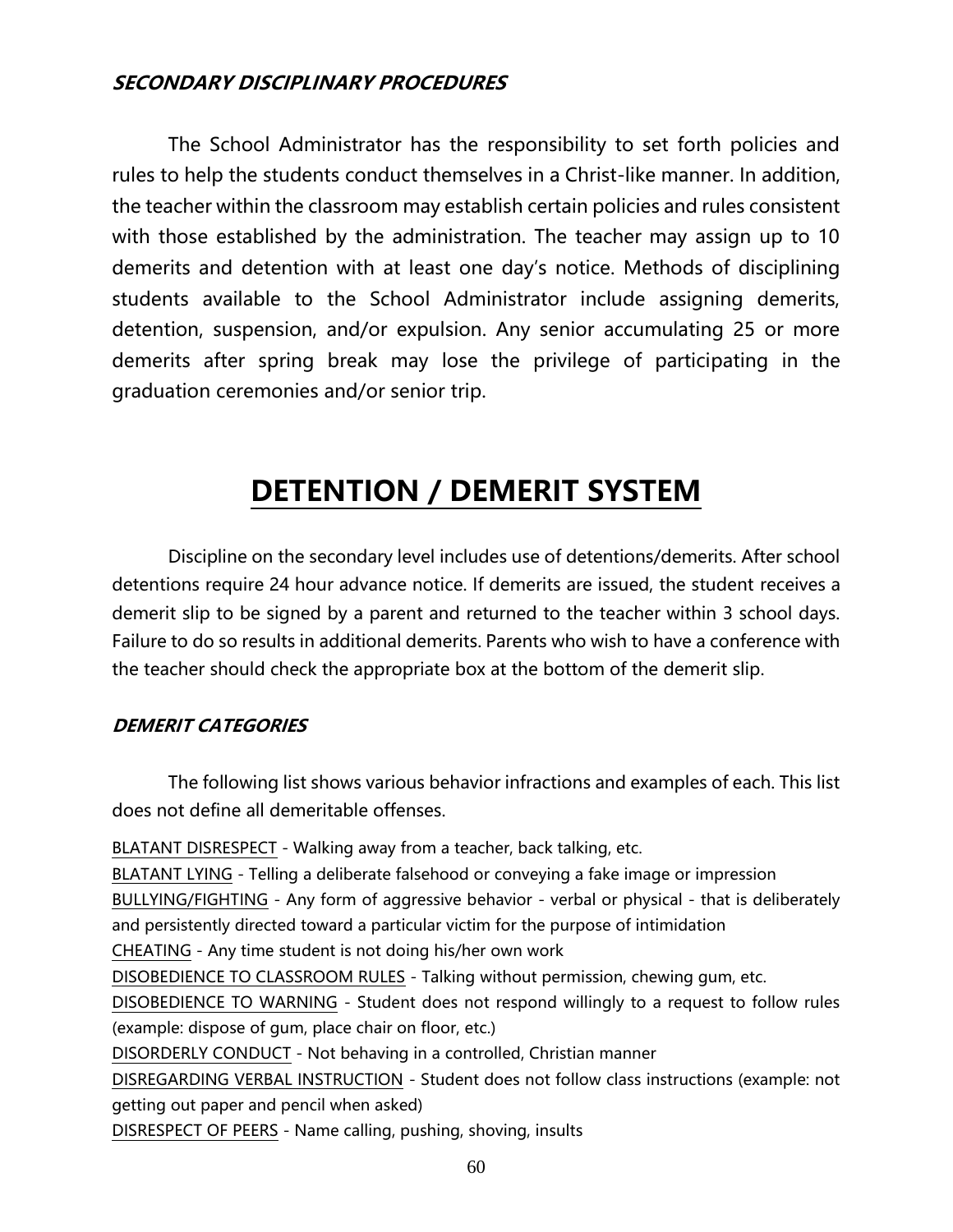DRESS CODE - Missing uniform items, inappropriate hairstyles, unapproved shoes, etc. DRUGS/ALCOHOL – Use or possession of drugs/alcohol at a school activity HALL VIOLATIONS - Being in the hall without a hall pass PERSONAL CONTACT - Physical contact related to boy/girl relationships (i.e., holding hands, playing with hair, arms around shoulder or waist, hugging, kissing, etc.) PORNOGRAPHY - Any material of a sexual nature, disrespectful to men or women. PROFANITY/VULGARITY - Verbal or written words of swearing, inappropriate talk, or inappropriate body language SEXUAL ACTIVITY - Any proven incident of sexual activity involving a student SEXUAL HARASSMENT - Any proven advance, action, or request that is suggestive or explicit in nature, whether by verbal, written, or other means SKIPPING CLASS/CHAPEL – Failure to be present as assigned SMOKING/CHEWING TOBACCO - Done at a sponsored activity or on school grounds STEALING - Intentionally taking someone else's property TARDINESS - Not in the appropriate classroom at the beginning of class time VANDALISM - Any intentional damage to school property

#### **DETENTION**

On the high school level, detentions may be assigned to address minor behavior infractions such as, but not limited to:

chewing gum talking without permission coming to class unprepared disobedience to classroom rules

- \* disturbing a class
- \*\* horseplay failure to participate in class leaving trash

\* Does not include any action that would involve disrespect to a teacher, teacher assistant, or another student. Demerits may be issued.

\*\* An activity that has no intent to do harm in a physical/threatening manner and nothing/no one was harmed.

Detentions last 45 minutes and will be supervised by a teacher.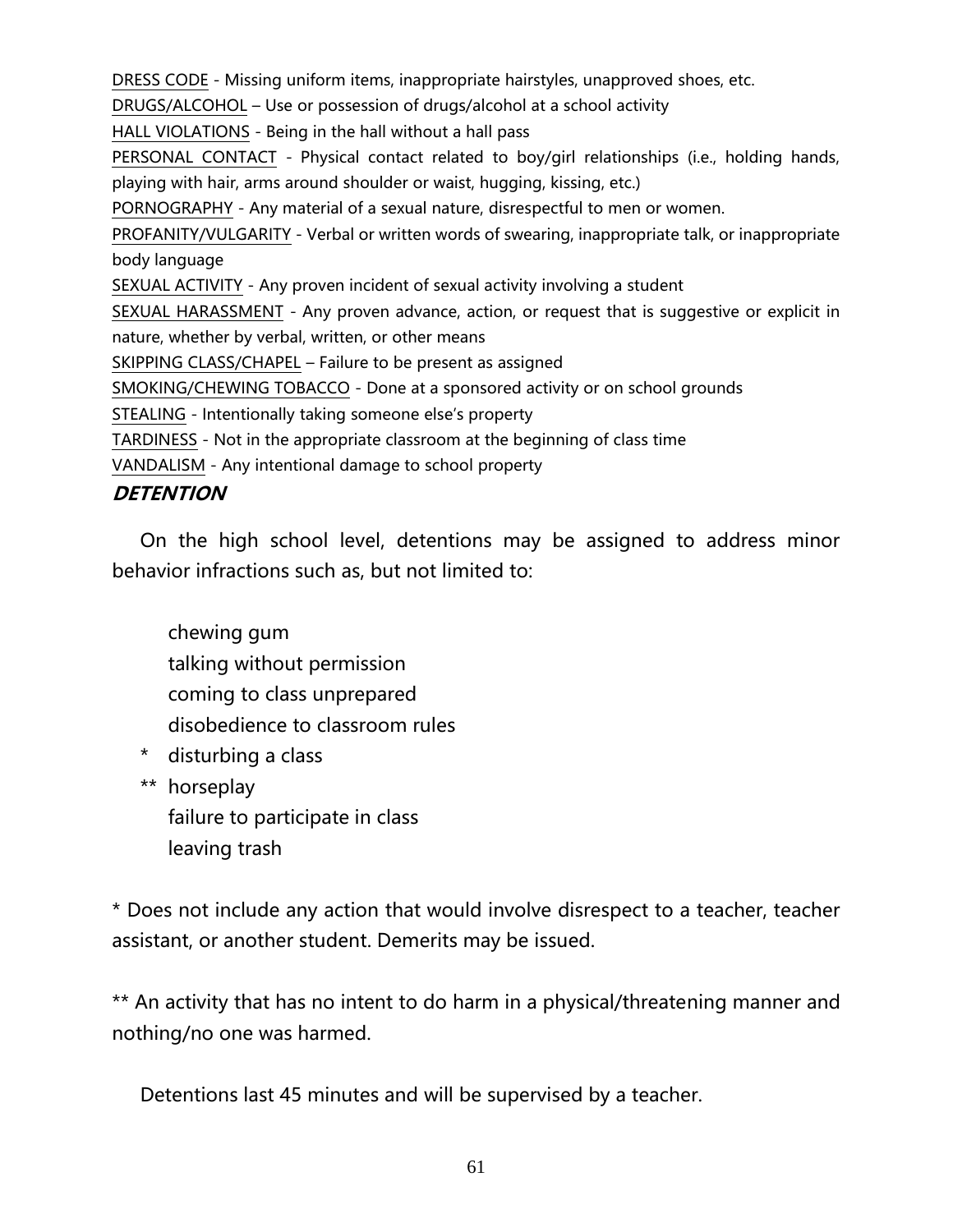If a student is late for or misses an assigned detention, 10 demerits will be issued. Five demerits will be issued on the third occurrence of any detentionable behavior for the same kind of infraction. Five demerits will be issued on the sixth occurrence of any detentionable behavior.

Detentions are accounted on a semester basis. Counts for infractions are reset at the beginning of the semester, but students must still serve any detentions currently assigned.

No detentions are issued during the last three weeks of a semester. Demerits will be issued instead.

#### A student will serve a detention for every detention-merited offense. **STUDENT CONSEQUENCE**

The following list contains the actions that will be taken as a student accumulates demerits for unacceptable behavior. Action will be taken as the total accumulation of demerits reaches the following levels:

#### Demerits Action

- 25 PARENTAL NOTIFICATION: Student is ineligible to hold office or run for office in any school organization (i.e., Student Council) for the remainder of the school year. Eligibility to participate in extracurricular activities will be determined by administrative review. (Extracurricular activities include sports, drama, activities outside the school during school hours, etc.) Student conference involving parents, administration, and faculty may be held at the request of the School Administrator, faculty, or parent.
- 50 AUTOMATIC TWO DAY SUSPENSION\*: All extracurricular activity will be suspended for the semester. Eligibility for extracurricular activities the following semester will be determined by administrative review. (Extracurricular activities include sports, drama, activities outside the school during school hours, etc.) Student conference involving parent(s), School Administrator, and faculty will be held.
- 75 AUTOMATIC FIVE DAY SUSPENSION\*: Disciplinary probation.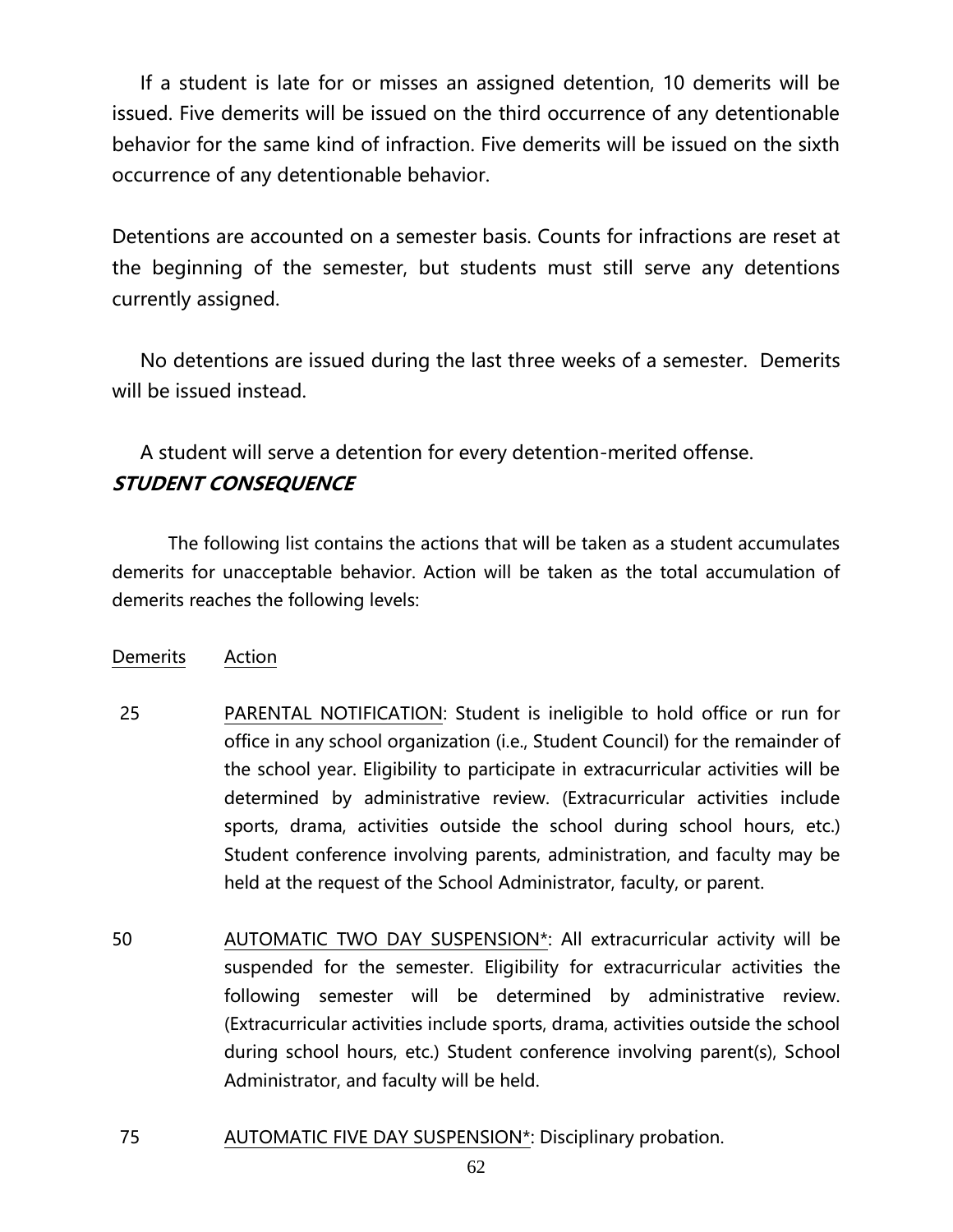#### 100 EXPULSION: Removal from CPRS.

\* Classwork missed during suspensions must be turned in on the student's first day back at school, or additional penalties may be assigned by the School Administrator.

If action levels (25, 50, 75 demerits) are reached multiple times in a school year, additional disciplinary measures may be taken by the School Administrator.

Students on suspension may not attend any extracurricular CPRS activities unless given permission in advance from the School Administrator.

#### **PARENTAL NOTIFICATION**

This list contains the actions that will occur as a student reaches the following levels of demerit accumulation:

| <b>Demerits</b> | Action                                                                                                                                                                    |
|-----------------|---------------------------------------------------------------------------------------------------------------------------------------------------------------------------|
| 25              | Parental notification by phone, email, or meeting.                                                                                                                        |
| 50              | Parental conference with School Administrator.                                                                                                                            |
| 75              | Probationary hearing. Loss of implied automatic invitation to return<br>for following semester. Invitation to return will be made in writing by<br>School Administration. |
| 100             | Exit briefing. All options of appeal are exhausted. Student must wait<br>a minimum of one semester before CPRS will consider reenrollment.                                |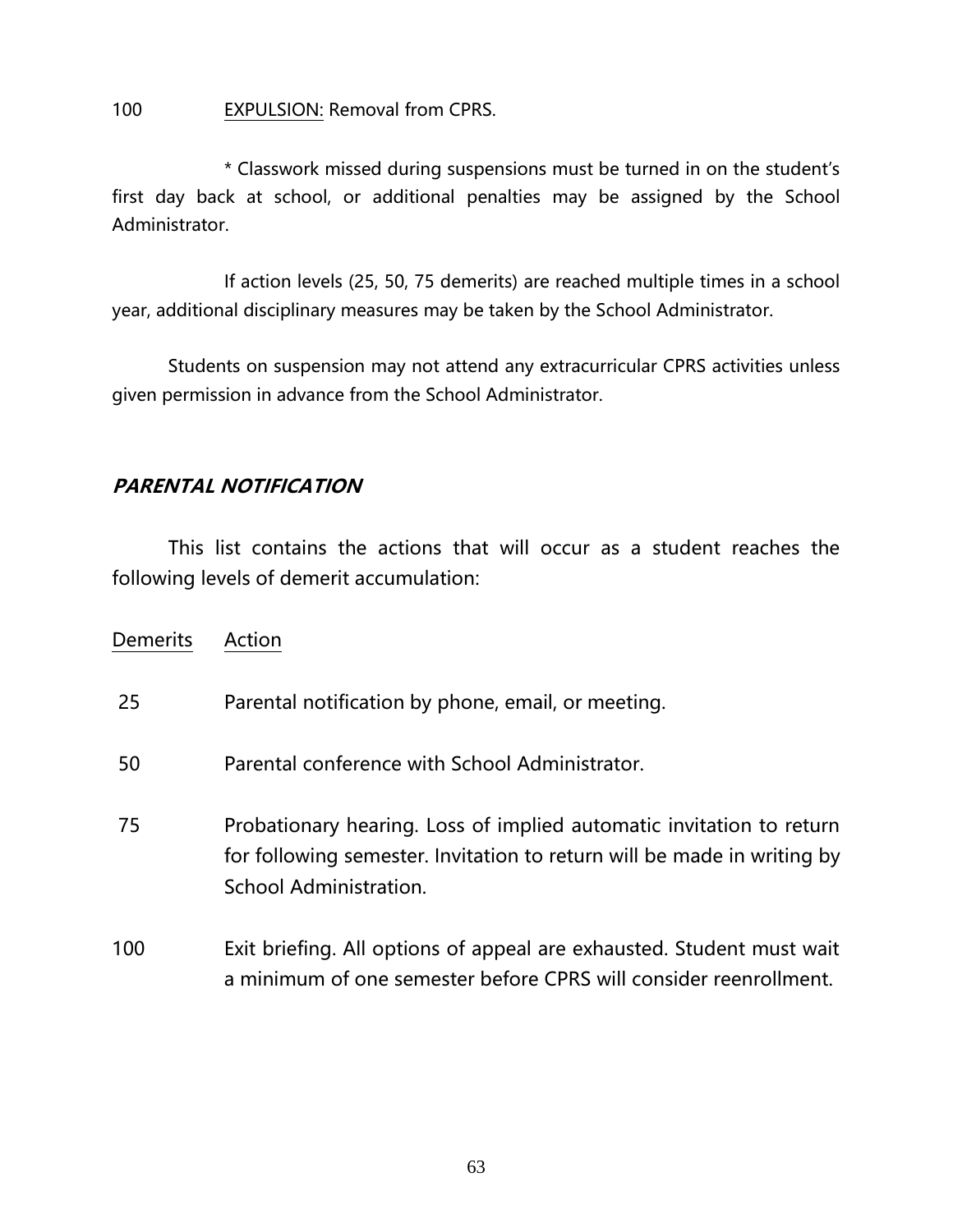### **GENERAL**

Teachers may assign up to 10 demerits per student for any one school infraction, and if further action is necessary, will recommend that additional demerits be given by the School Administrator. Only the School Administrator will have the authority to give in excess of 10 demerits per student for any one school infraction.

The School Administrator may elect to pursue other remedies or other courses of action than those described when it is determined that the well-being of the students and/or staff is affected. In any situation, a plan of improvement may be required.

During the school year, if additional demerits have not been incurred for one month, demerits will be deducted at a rate of five per month. The one month deduction period will reset if additional demerits are incurred. At the end of April, any student with 30 or more demerits will have half of those demerits carried over to the next school year. In addition, any demerits incurred during the month of May will all be carried over to the next school year.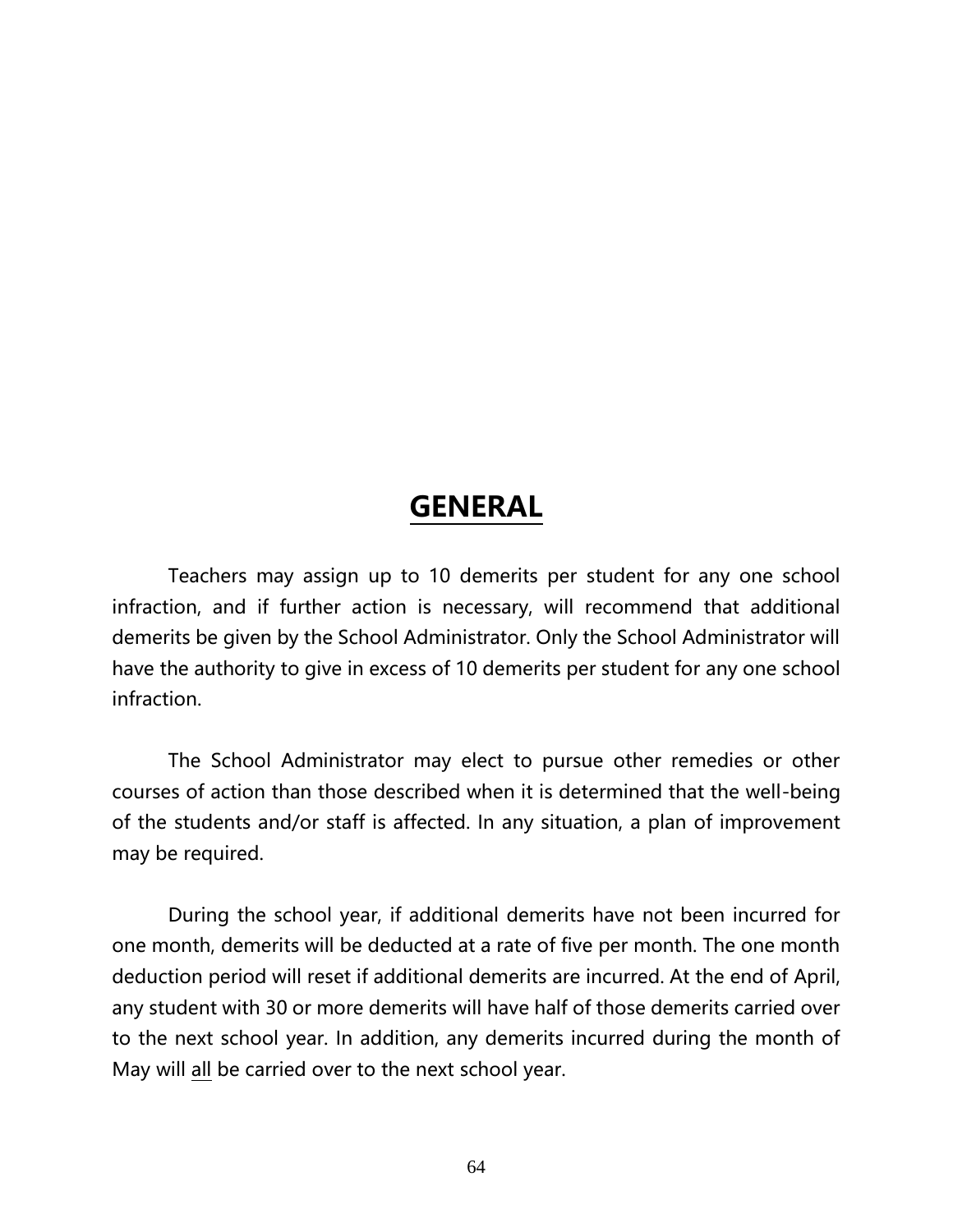#### **CARE OF SCHOOL PROPERTY**

We should consider ourselves as caretakers of CPRS and properly use all areas of the facility. We realize there will always be usual wear and tear during the year. However, any students who intentionally or recklessly damage or destroy school property or equipment will be billed for replacement costs, and will be subject to further disciplinary action.

#### **FOOD/DRINK/ETC.**

Students are not to have food, drink, candy, etc., at school except in their lunch, in the gym (with permission), or at an organized school activity. Food and drink are to remain in the gym or cafeteria when served at meetings, etc. No gum is allowed.

#### **PROHIBITED ARTICLES**

The following items are prohibited on CPRS property and at any schoolsponsored activity:

- \* cigarettes, alcoholic beverages, narcotics and related paraphernalia
- \* knives, guns, ammunition, explosives
- \* dice, playing cards (other than Rook, Uno, and other "game" cards)
- \* laser lights, electronic games, cameras
- \* ipads, tablets, laptops (unless for classroom use with teacher consent)
- \* live animals (without advance permission from School Administrator)

Any items brought to school or to a school function, including games, music, reading materials, etc., must follow the CPRS standards, and be of a positive nature associated with Christian living. In the event that an item is questioned, the School Administrator may deem whether it is appropriate.